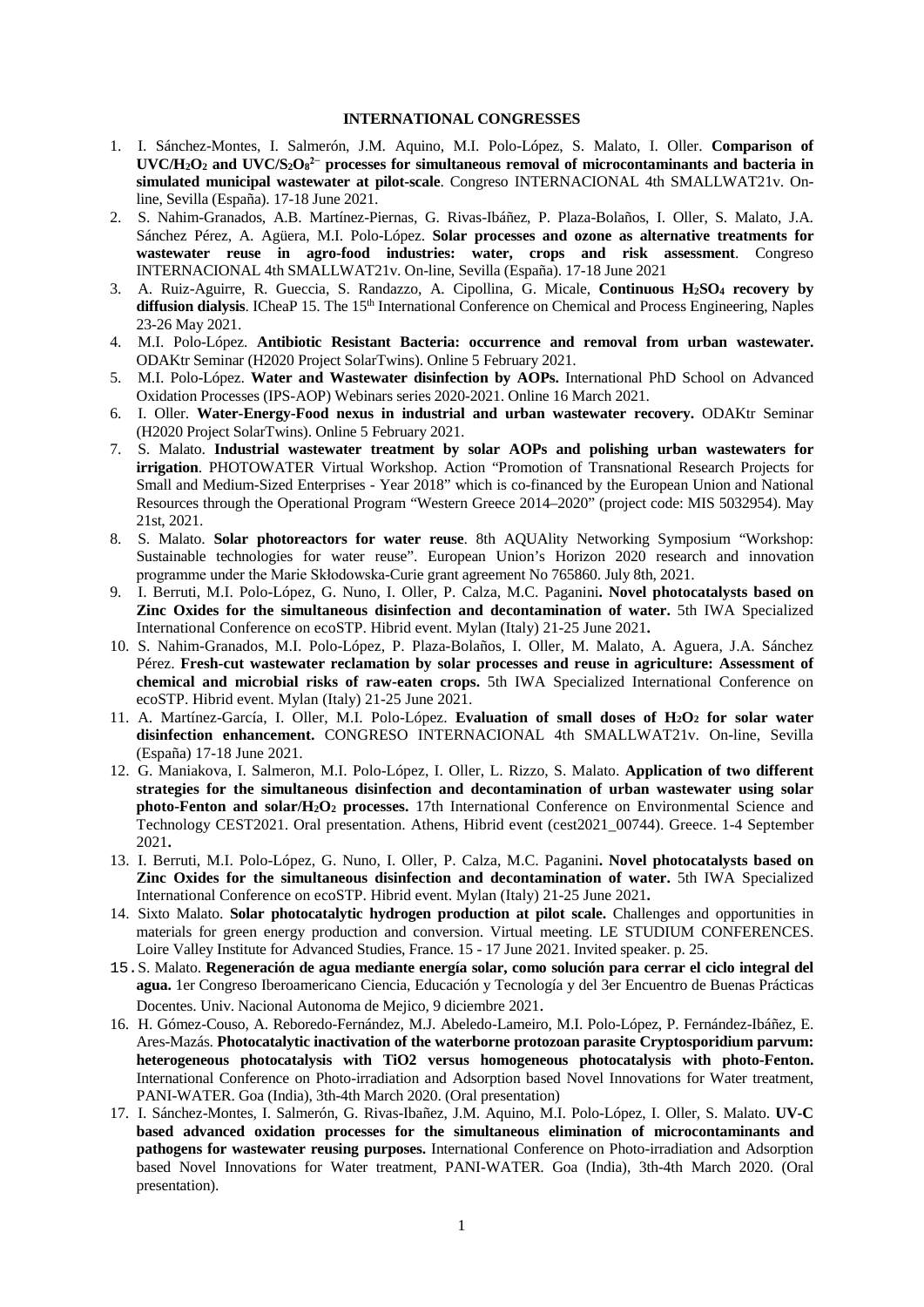- 18. M.I. Polo-López. **Reuse of reclaimed wastewater: assessment of chemical and biological crosscontamination and phytotoxicity on crop.** ALICE (H2020) conference, Belfast (UK), 4 diciembre, 2020. (On-line) (Ponencia)
- 19. Isabel Oller. **Solar Energy-Water Nexus for industrial wastewater recovery.** International conference on Nexus: Energy Water & (Bio)Industry – Technological solutions towards industrial resource efficiency organized by AEE-INTEC. Viena (Austria), 30th January 2020. (Keynote) 1k025
- 20. Isabel Oller. **A common vision for a Water-Smart Society WG: Contaminants of Emerging Concern.**  Virtual event on Polluters of growing concerns: pharmaceutical in ground and drinking water. 2nd October 2020, SMECONNECT. (Keynote)
- 21. I. Oller, I. Polo-López, S.N. Granados, S. Malato. **Water-Energy-Food nexus in industrial and urban wastewater recovery.** PHOTOPUR Online-Symposium. 9th and 10th December, 2020. (Invited talk).
- 22. I. Oller. **Solar Technologies applied to wastewater purification**. Two-days of intensive course on solar desalination and water purification, Algeria (Argel), 26 March 2019.
- 23. I. Oller. **Monitorización del tratamiento y reutilización de aguas residuales industriales mediante técnicas analíticas y microbiológicas avanzadas**. Curso-Taller de actualización en Procesos Avanzados de Oxidación: Nuevos desarrollos ambientales de los Procesos Avanzados de Oxidación, Universidad de Caldas (Manizales, Colombia), 29 Abril 2019.
- 24. I. Oller. **Solar based technologies for disinfection and decontamination of water for reusing purposes**. INTERSOLAR 2019. Solar Energy & Water: The Nesus of Two Essential Ingredients for Life, Munich (Germany), 15 May 2019.
- 25. I. Oller. **Session 6: Towards Real Implementation: Real examples: tertiary treatment**. 3rd European Summer School of Environmental Applications on Advanced Oxidation Processes, Alcoy (Spain), 6 June 2019.
- 26. I. Oller. **Tecnologías solares aplicadas al tratamiento, desinfección y reutilización de aguas: Técnicas analíticas y microbiológicas aplicadas a la evaluación de PAOx**. Curso Internacional de Transferencia de Conocimiento Tecnológico sobre la Energía Solar y Tratamiento Solar de Aguas de la Macro Región Centro Sur Andina (Chile, Perú y Bolivia)". Universidad de Tarapacá, Arica (Chile), 17 Julio 2019.
- 27. I. Salmerón, P.K. Sharma, M.I. Polo-López, P. Fernández-Ibañez, J.A. Byrne, I. Oller, M.I. Maldonado. **Development of a photoelectrocatalytic reactor combining TiO2 photoanodes and cathodic electrogeneration of H<sub>2</sub>O<sub>2</sub> for water decontamination and disinfection.** 3<sup>rd</sup> International Congress of Chemical Engineering (ANQUE-ICCE 3) Santander (España) 19-21 junio 2019. Oral communication. Book of abstracts (ISBN 978-84-09-12430-5 page 316.
- 28. I. Salmerón. G. Rivas, I. Oller, S. Malato. **Electrochemical wastewater treatments enhanced by combination with solar energy.** 1<sup>st</sup> Doctoral Colloquium SFERA III project. Odeillo (Francia) 11-13 Septiembre 2019. Oral communication.
- 29. I. Salmerón. G. Rivas, I. Oller, S. Malato. **Combination of nanofiltration membranes and electrooxidative processes as tertiary treatment for the removal of microcontaminants.** 4<sup>th</sup> IWA Spain National Young Water Professionals Conference (YWP 2019) Madrid (España) 12-15 noviembre 2019. Oral communication.
- 30. Iván Matías Sciscenko, Sara García, Consuel Sabater, Maria Angeles Castillo, I. Oller, Antonio Arqués. **Changes induced in aqueous solutions of Enrofloxacin by photolysis and (photo)-Fenton at different media: EEM-PARAFAC analysis and bioassays.** 6th European Conference on Environmental Applications of Advanced Oxidation Processes (EAAOP-6) Portoroz (Eslovenia) 26-29 junio 2019. Oral communication. Book of abstracts (ISBN 978-961-93849-5-4).
- 31. Ilaria Berruti, Maria Inmaculada Polo-López, I. Oller, Marcello Manfredi. **Assessment of sulfate radicalbased advanced oxidation processes for removal of bacteria and CECs from water.**  $6<sup>th</sup>$  European Conference on Environmental Applications of Advanced Oxidation Processes (EAAOP-6) Portoroz (Eslovenia) 26-29 junio 2019. Oral communication. Book of abstracts (ISBN 978-961-93849-5-4).
- 32. M.I. Polo-López. **Basis of disinfection**. III Summer School of the European PhD School on Advanced Oxidation Processes. Alcoy (Spain), 3-7 June 2019.
- 33. I. Berruti, M.I. Polo-López, I. Oller, M. Manfredi. **Solar Heterogeneous Photocatalysis for the Simultaneous Removal of Organic Micropollutants and Microorganisms of Concern.** III Summer School of the European PhD School on Advanced Oxidation Processes. Alcoy (Spain), 3-7 June 2019. Short oral communication.
- 34. S. Nahim-Granados, E. García-Gómez, P. Plaza-Bolaños, J.A. Sánchez, Pérez, A. Agüera, M.I. Polo-López. **Solar driven processes to reclaim wastewater from fresh-cut industry: assessment of pathogens and**  microcontaminants in water and raw-eaten crops. 6<sup>th</sup> European Conference on Environmental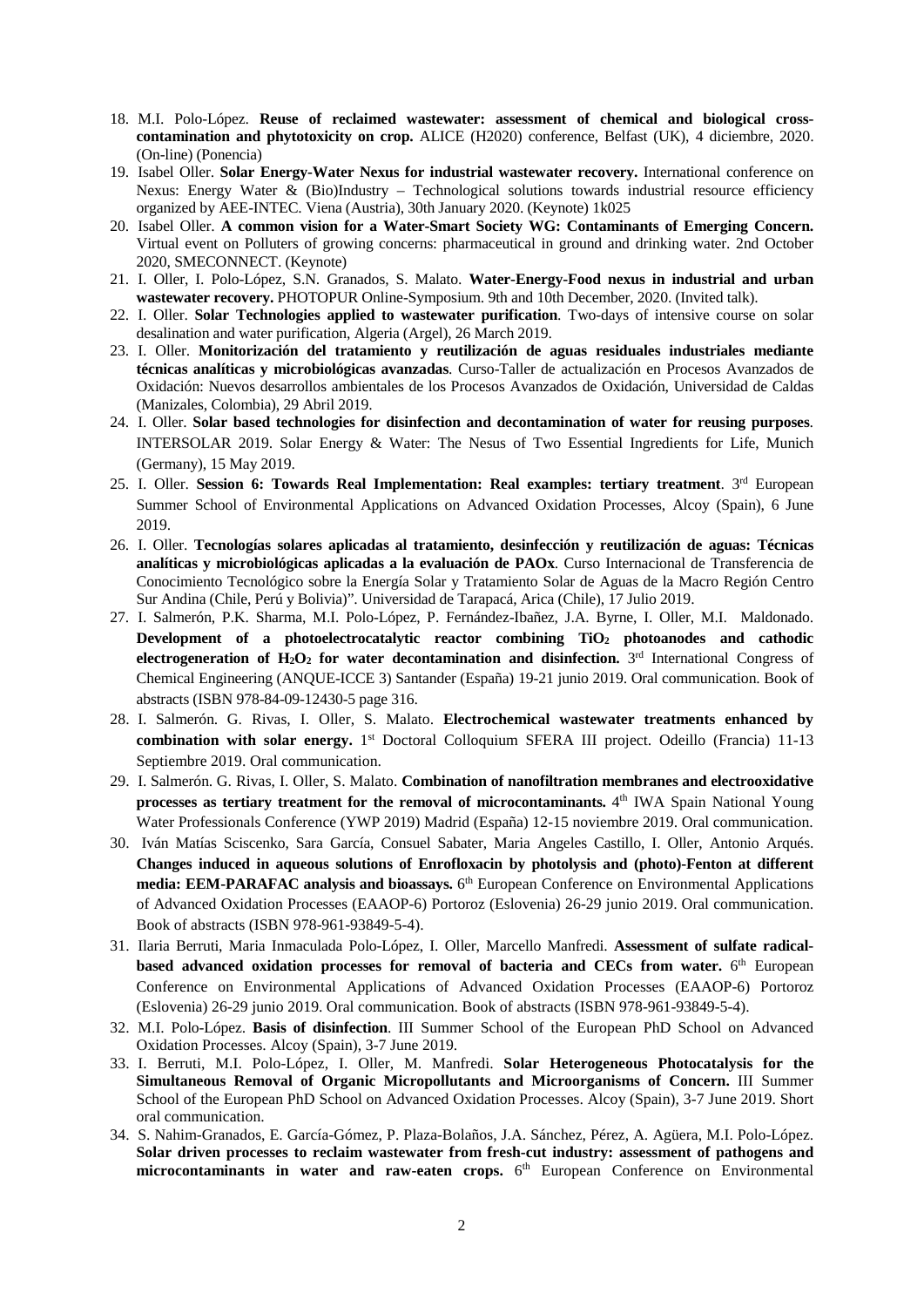Applications of Advance Oxidation Processes (EAAOP-6). Portoroz (Slovenia), 26-30 Junio 2019. Oral communication. Book of abstracts pp. 203-204 (ISBN 978-961-93849-5-4).

- 35. S. Nahim-Granados, G. Rivas-Ibañez, P.Plaza-Bolaños, I.Oller, S. Malato, A. Agüera, J. A. Sánchez-Pérez, M. I. Polo-López. **Evaluation of ozone as an alternative treatment to chlorine in the fresh-cut industry : disinfection, microcontaminatns elimination and agricultural reuse of treated wash-water.** II National congress of international water association-young water professional-spanish chapter. Madrid (Spain), 12-15 Noviembre 2019. Oral communication. Book of abstracts, p. 109.
- 36. A. Martínez-García, I. Oller, P. Fernández-Ibáñez, M.I. Polo-López. **Evaluation of a new solar photo-reactor**  design for solar disinfection (SODIS).  $6<sup>th</sup>$  European Conference on environmental Applications of Advanced Oxidation Processes (EAAOP-6). Portorož, (Eslovenia), 26-30 junio 2019. Oral communication. Book of abstracts, pp. 251-252 (ISBN 978-961-93849-5-4).
- 37. I. Berruti, N.P.F. Gonçalves, M.I. Polo-López, I. Oller, P. Calza, M.C. Paganini, M. Manfredi. **Doped Zinc Oxides for the simultaneous removal of Microorganisms and Contaminants of Emerging Concern from Water.** International conference on chemical energy semiconductor photochemistry (CESCOP2019). Trabzon (Turkey), 4-6 September 2019. Oral communication. Book of abstract, p. 38.
- 38. K.G. McGuigan, J Marugán, M.I. Polo, A. Martínez, P. Fernández, M.J. Abeledo, H. Gómez, E. Ares, A. Reboredo, T.D. Morse, L. Buck, K. Lungu, A. Gebreyesus, M. Teferi, T. Asmelash. **Evaluation of 20L transparent containers for household solar water disinfection (SODIS) of drinking water in resource poor environments: The Waterspoutt Project.** 20th International Symposium on Health-Related Water Microbiology (HRWM). Vienna (Austria), 15-20 September 2019. Short oral communication. Book of abstracts, p. 67.
- 39. A. Martínez-García, I. Oller, P. Fernández-Ibáñez, M.I. Polo-López. **Evaluation of a new solar photo-reactor for solar water disinfection.** 1st Doctoral Colloquium of the SFERA-III project. Odeillo (Francia), 11-13 septiembre 2019. Oral communication.
- 40. L. Perez-Estrada. **Urban wastewater for irrigation and reuse: Innovative and solar processes**. ALICE project thematic workshop. ALICE workshop, Belfast (UK), 12 Septiembre 2018.
- 41. L. A. Pérez-Estrada, S.I. Chávez Ruiz. **Application Of Iron-Based Catalysts In Advanced Hydrothermal Oxidation Process For Decontamination Of Highly Polluted Wastewater**. Workshop on Applications of Multi-scale Approaches in Environmental chemistry. AMARE 2019, 22-28 Abril 2019. Oral Communication.
- 42. M. A. Roccamante, S. Miralles-Cuervas, A. Cabrera-Reina, I. Oller, S. Malato. **Zero Valent Iron technology at neutral pH assisted with iron complexes to remove pesticides in natural water.** III Summer School of the European PhD School on Advanced Oxidation Processes. Alcoy (España), 3-7 junio 2019. Short Oral Communication.
- 43. S. Malato. Conferencia en **Curso-taller internacional de actualización en PAOs: Nuevos desarrollos ambientales de los Procesos Avanzados de Oxidación.** Universidad de Caldas, en Manizales – Caldas (Colombia). 29 de Abril a 3 de Mayo de 2019.
- 44. S. Malato. Ponencia "Novel trends in photo-Fenton". **3rd European Summer School on Environmental Applications of Advanced Oxidation Processes.** Alcoy, Spain, June 3-7, 2019.
- 45. S. Malato. Ponencia **Valorizacion de resultados experimenales mediante su publicación en revistas especializadas**. Graduate Chemistry Program, Institute of Chemistry. Federal University of Rio Grande do Sul, Brasil. 14<sup>th</sup> Nov. 2019.
- 46. S. Malato. **Solar AOPs for wastewater treatment: overview of processes and photoreactors.** II Sustainable Raw Materials. International Project Week and Scientific Conference. 6 – 10 May 2019, Szeged, Hungry. Invited Oral.
- 47. A. Ruiz-Delgado, I. Oller, A.M.T. Silva, S. Malato, A. Agüera. **Industrial wastewater treatment by combining AOPs, biological and membrane technologies: ammonium recovery.** 6<sup>th</sup> European Conference on Environmental Applications of Advanced Oxidation Processes (EAAOP-6). 26/06/2019 - 30/06/2019. Portorov. Eslovenia. Book of Abstracts (ISBN 978-961-93849-5-4), pp. 48-40. Keynote.
- 48. G. Cerreta, M.A. Roccamante, I. Oller, P. Plaza-Bolaños, A. Aguera, L. Rizzo, S. Malato. **Advanced treatment of municipal wastewater effluents by UVC/free chlorine process: contaminants of emerging**  concern removal, trihalomethanes formation and comparison with UV/H2O2 process. 6<sup>th</sup> European Conference on Environmental Applications of Advanced Oxidation Processes (EAAOP-6). 26/06/2019 - 30/06/2019. Portorov. Eslovenia. Book of Abstracts (ISBN 978-961-93849-5-4), pp. 66-67. Oral.
- 49. L. A. Pérez-Estrada, S. I. Chávez Ruíz, B. A. Hernandez, S. Malato. **Decontamination of higly polluted wastewater by a high temperature oxidation process. Feasibility study to design a solar concentration**  system as source of energy for the process.  $6<sup>th</sup>$  European Conference on Environmental Applications of Advanced Oxidation Processes (EAAOP-6). 26/06/2019 - 30/06/2019. Portorov. Eslovenia. Book of Abstracts (ISBN 978-961-93849-5-4), pp. 77-78. Oral.
- 50. I. Salmerón, P.K. Sharma, P. Fernández-Ibañez, J.A. Byrne, I. Oller, M.I. Polo-López, M.I. Maldonado Rubio, S. Malato. **Photoelectrocatalytic purification of urban wastewater using a TiO2-nanotubes-carbon felt**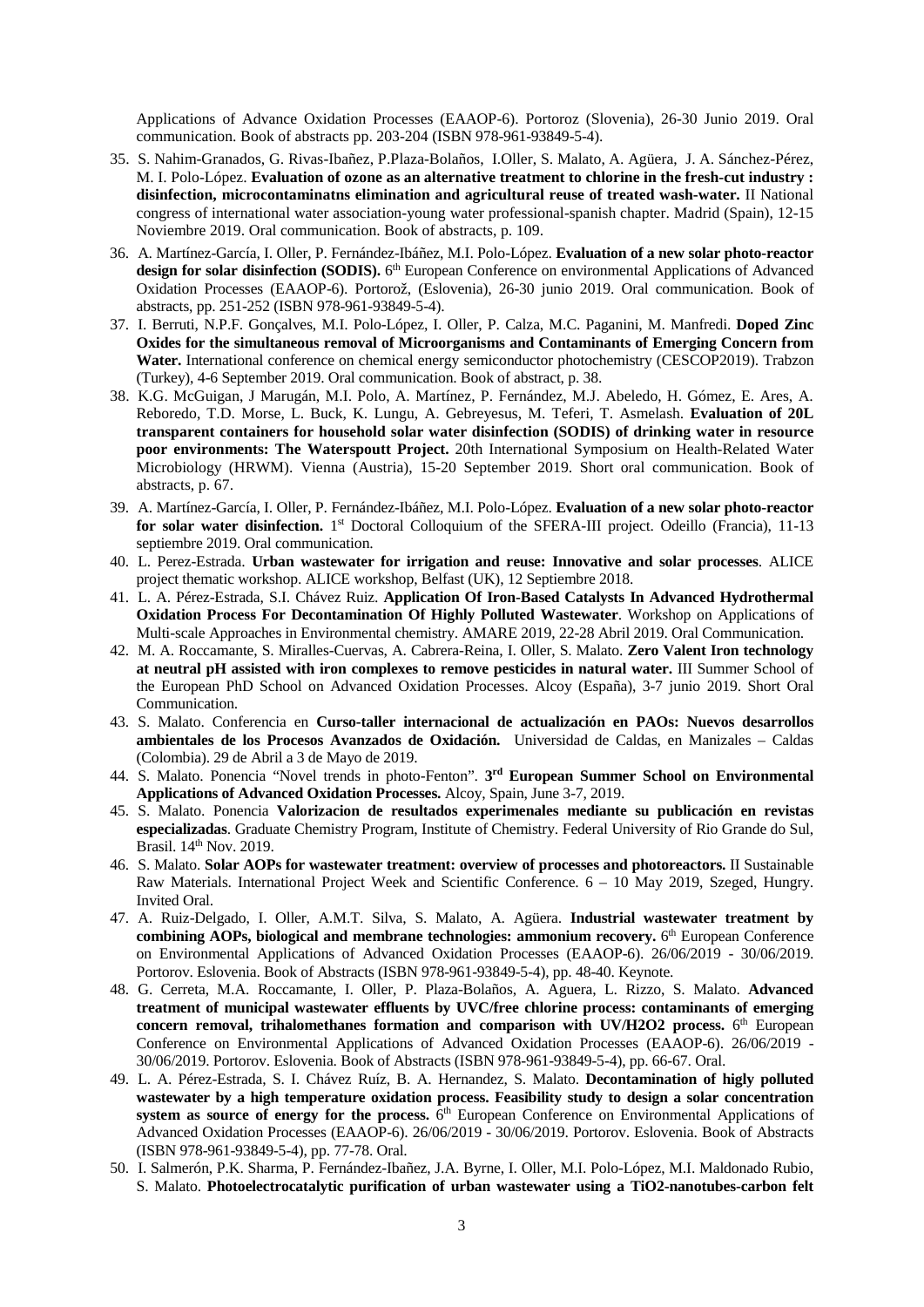cathode electrochemical cell. 6<sup>th</sup> European Conference on Environmental Applications of Advanced Oxidation Processes (EAAOP-6). 26/06/2019 - 30/06/2019. Portorov. Eslovenia. Book of Abstracts (ISBN 978-961-93849-5-4), pp. 213-214. Oral.

- 51. A. Cabrera-Reina, S. Miralles-Cuevas, L. Cornejo-Ponce, I. Oller, S. Malato. **Solar photo-Fenton process**  evaluation through simulation: the influence of location on process performance and treatment cost.  $6<sup>th</sup>$ European Conference on Environmental Applications of Advanced Oxidation Processes (EAAOP-6). 26/06/2019 - 30/06/2019. Portorov. Eslovenia. Book of Abstracts (ISBN 978-961-93849-5-4), pp. 225-226. Oral.
- 52. M.I. Polo-López, S. Nahim-Granados, J.A. Sánchez-Pérez, I. Oller, S. Malato. F**resh-cut wastewater**  disinfection by solar processes with iron-chelate (Fe3+-EDDHA). 20<sup>th</sup> Symposium on Health-Related Water Microbiology (HRWM). Vienna, Austria. 15/09/2019-20/09/2019. Abstract book, p 54. Oral POP 15.
- 53. A. Cabrera, S. Miralles, L. Cornejo, Sç. Malato and I. Oller. **Engineering aspects of solar photo-Fenton: process simulation as scaling-up tool.** 2<sup>nd</sup> Energy, Efficiency and Environmental Sustainability Conference, La Serena, Chile. October 16-18, 2019. Book of Abstracts, pp. 60. Oral SED06-A.
- 54. M. I. Polo López, S. Nahim-Granados, I. Oller, S. Malato, E. García-Gómez, P. Plaza-Bolaños, J. A. Sánchez Pérez, A. Agüera. **Assessment of organic micro-contaminants and microbial of emerging concern: From solar treated fresh-cut wastewater to irrigated crops**. IV Iberoamerican Conference on Advanced Oxidation Technologies. 18-22 Nov 2019, Natal, Brasil. Oral PPA-O01.
- 55. S. Malato. Solar Photo-Fenton: **Applications at conventional and neutral pH.** IV Iberoamerican Conference on Advanced Oxidation Technologies. 18-22 Nov 2019, Natal, Brasil. Plenary.
- 56. E. Pinheiro Costa, M. Roccamante, S. Malato, I. Oller, C. Amorim. **Improvement of solar photo-Fenton reaction in open reactors with reflective surfasse.** IV Iberoamerican Conference on Advanced Oxidation Technologies. 18-22 Nov 2019, Natal, Brasil. Oral PFE-O06.
- 57. A. Martínez García, I. Oller, M.I. Polo-López. **Solar-assisted Water Disinfection by H2O2 for Drinking Proposes.** III Summer School of the European Phd school on Advanced Oxidation Processes. Alcoy (Alicante), junio 3-7, 2019. Poster P1.
- 58. M.I. Polo-López, A. Martínez García, I. Oller, P. Fernández-Ibáñez. **Development and testing of low-cost solar photo-reactors for solar disinfection (SODIS) of harvested rainwater.** 20th International Symposium on Health-Related Water Microbiology (HRWM). Vienna (Austria), 15-20 Septiembre 2019. Poster. Book of abstracts (Pag 156).
- 59. M. A. Roccamante, S. Miralles-Cuervas, A. Cabrera-Reina, I. Oller, S. Malato. **Zero Valent Iron at neutral pH** assisted with iron complex to remove pesticides in natural water. 6<sup>th</sup> European Conference on Environmental Applications of Advanced Oxidation Processes (EAAOP-6). Portoroz, Slovenia, June 26-30, 2019. Book of proceedings (ISBN 978-961-93849-5-4), pp. 520-521
- 60. M. A. Roccamante, S. Miralles-Cuervas, A. Cabrera-Reina, I. Oller, S. Malato. **Evaluation of different sources of Zero Valent Iron to remove pesticides in natural water at neutral pH.** IWA Young Water Professionals Spain Conference 2019. Madrid (Spain), November 12-15, 2019. Book of proceedings (ISBN 978-84-09-19073-7). Poster P35, pp. 181-182.
- 61. I. Salmerón, K.V. Plakas, I. Oller, I. Sirés, M.I. Maldonado, S. Malato. **Determination of operating parameters for CECs removal by EF and SPEF at pilot plant scale: optimization of H2O2 electrogeneration by response surface methodology.** III Summer School of the European PhD School on Advanced Oxidation Processes. Alcoy (España) 3-6 junio 2019.
- 62. D. Deemter, I. Oller, S. Malato, Ana M. Amat. **Application of Advanced Integrated Technologies (Membrane and Photo-Oxidation Processes) for the Removal of CECs contained in Urban Wastewater.**  3rd European Summer School of Environmental Applications on Advanced Oxidation Processes. Alcoy (Spain), June 3 – 7, 2019.
- 63. D. Deemter, I. Oller, S. Malato, Ana M. Amat. **Application of Advanced Integrated Technologies (Membrane and Photo-Oxidation Processes) for the Removal of CECs contained in Urban Wastewater.**  International Conference on Chemical Energy Semiconductor Photochemistry. Trabzon (Turkey), September 4  $-6, 2019.$
- 64. Maldonado M.I., A. López-Martín, G. Colón, J. Peral, J.I. Martínez-Costa, S. Malato. **Solar Pilot Plant Scale Hydrogen Generation by Irradiation of Cu/TiO2 Composites in Presence of Sacrificial Electron Donors.** 10th European meeting on Solar Chemistry and Photocatalysis: Environmental Applications. Almeria (Spain), June 4-8, 2018. Book of proceedings (ISBN 978-84-17261-27-6). Poster P5, page 322-324.
- 65. S. Y. Toledo Camacho, A. Rey, M. I. Maldonado, S. Contreras, F. Medina, **Photocatalytic hydrogen generation in a solar pilot plant using Pd/TiO2(-WO3) based catalyst.** 10th European meeting on Solar Chemistry and Photocatalysis: Environmental Applications SPEA10. Almería (Spain). June 4-8, 2018. Book of proceedings (ISBN 978-84-17261-27-6). Poster P13, page 342-344.
- 66. S. Nahim-Granados, I. Oller, S. Malato, J.A. Sánchez-Pérez, M.I. Polo-López. **Commercial fertilizer as effective iron chelate (Fe3+-EDDHA) for fresh-cut wastewater disinfection under natural sunlight**. 10th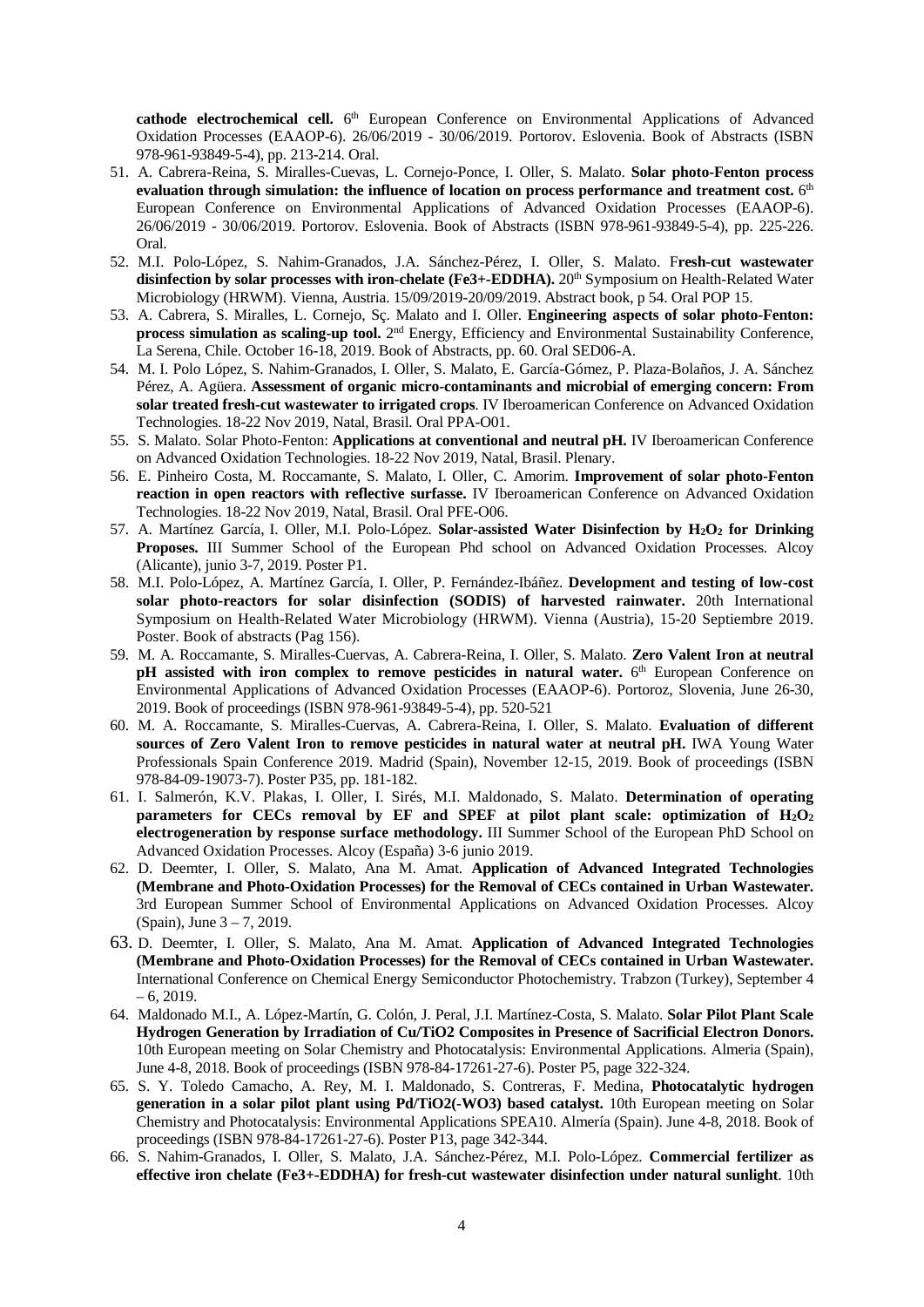European meeting on Solar Chemistry and Photocatalysis: Environmental Applications. Almeria (Spain), June 4-8, 2018. Book of proceedings (ISBN 978-84-17261-27-6). Poster P87, page 513-515.

- 67. Dennis Deemter, Isabel Oller, Sixto Malato, Ana M. Amat. **Application of Advanced Integrated Technologies (Membrane and Photo-Oxidation Processes) for the Removal of CECs contained in Urban Wastewater.** 10th European meeting on Solar Chemistry and Photocatalysis: Environmental Applications. Almeria (Spain), June 4-8, 2018. Book of proceedings (ISBN 978-84-17261-27-6). Poster P89, page 519-520.
- 68. I. Berruti, M.I. Polo-López, I. Oller, M. Manfredi. **Assessment of novel advanced oxidation processes for removal of disinfection by-products and CECs from drinking water.** 10th European Meeting on Solar Chemistry and Photocatalysis: Environmental Application (SPEA10). Almería (España) 4-8 junio 2018. Poster Nº 88. Book of Proceedings. ISBN: 978-84-17261-27-6 (pag. 516-518).
- 69. P. Soriano-Molina, J.L. García Sánchez, O.M. Alfano, L.O. Conte, S. Malato, J.A. Sánchez Pérez. **Modeling of Solar Photo-Fenton Process with Fe3+-EDDS at Neutral pH.** 10th European meeting on Solar Chemistry and Photocatalysis: Environmental Applications. Almeria (Spain), June 4-8, 2018. Book of proceedings (ISBN 978-84-17261-27-6). Poster P91, page 524-526.
- 70. Ruiz-Delgado A., García-Gómez E., Pérez-Estrada L.A., Malato S., Oller I., Agüera A. **Treatment line for landfill leachates remediation. Analytical assessment.** 10th European meeting on Solar Chemistry and Photocatalysis: Environmental Applications. Almeria (Spain), June 4-8, 2018. Book of proceedings (ISBN 978-84-17261-27-6). Poster P224, page 861-863.
- 71. I. Oller, S. Malato, M.I. Maldonado, M.I. Polo-López. Solar treatment of Water at Plataforma Solar de Almeria. Workshop on Water Efficiency in Process Industry. Frankfurt (Alemania), 8 Febrero 2018. E4400
- 72. Ruiz-Delgado A., Roccamante M., Oller I., Malato S. **Natural iron complexes from Olive Mill Wastewater for Solar Photo-Fenton degradation of micro-contaminants.** 10th European meeting on Solar Chemistry and Photocatalysis: Environmental Applications. Almeria (Spain), June 4-8, 2018. Book of proceedings (ISBN 978-84-17261-27-6). Poster P105, page 560-562.
- 73. Polliotto, Pomilla, Maurino, Marcì, Bianco Prevot, Nisticò, Magnacca, Paganini, Ponce Robles, Malato, Perez. **Magnetic hybrid nanomaterials for the photodegradation of microcontaminats in aqueous environment.** 10th European meeting on Solar Chemistry and Photocatalysis: Environmental Applications. Almeria (Spain), June 4-8, 2018. Book of proceedings (ISBN 978-84-17261-27-6). Poster P134, page 634-636.
- 74. E. Grilla, V. Matthaiou, Z. Frontistis, I. Oller, I. Polo, D. Mantzavinos, S. Malato. **Degradation of antibiotic trimethoprim by the combined action of sunlight, TiO2 and persulfate: A pilot plant study.** 10th European meeting on Solar Chemistry and Photocatalysis: Environmental Applications. Almeria (Spain), June 4-8, 2018. Book of proceedings (ISBN 978-84-17261-27-6). Poster P141, page 653-654.
- 75. L. Ponce-Robles, M .I. Polo-López, I. Oller, A. Agüera, S. Malato. **Strategy for remediation of cork boiling wastewater using a combination of advanced chemical-biological oxidation technologies. Microbiological evaluation.** 10th European meeting on Solar Chemistry and Photocatalysis: Environmental Applications. Almeria (Spain), June 4-8, 2018. Book of proceedings (ISBN 978-84-17261-27-6). Poster P236, page 891-893.
- 76. Roccamante M., Ruiz-Delgado A., Oller I., Malato S. **Advanced Oxidation Processes based on Ozonation for Contaminants of Emerging Concern removal.** 10th European meeting on Solar Chemistry and Photocatalysis: Environmental Applications. Almeria (Spain), June 4-8, 2018. Book of proceedings (ISBN 978-84-17261-27-6). Poster P239, page 899-901.
- 77. P. Soriano-Molina, A. Lorenzo, P. Plaza-Bolaños, S. Malato. J.A. Sanchez-Perez. **Assessment of solar photo-**Fenton in raceway pond reactors att neuttrla pH with Fe(III)-EDDS for micropollutantts removal in **municipal wastewater treatment plantt effluents of different composition.** 19th European Meeting on Env. Chem (EMEC 19). 3-6 December 2018. Royat, Clermont-Ferrand, France. Poster.
- 78. M.I. Polo-López, S. Nahim-Granados, I. Oller, S. Malato, J.A. Sánchez Pérez. **Use of a commercial iron fertilizer (Fe3+-EDDHA) as effective solar disinfectant agent to treat fresh-cut wastewater for reusing purposes.** Int. Conf. on Challenges and Solutions related to Xenobiotics and Antimicrobial Resistance in the Framework of Urban Wastewater Reuse: Towards a blue circle society (XENOWAC II). 10th-12th October 2018, Limassol, Cyprus. Poster.
- 79. Ruíz-Delgado, E. García-Gómez, P. Plaza-Bolaños, S. Malato, I. Oller, A. Agüera. **Identification and removal of contaminants of emerging concern in landfill leachate.** Int. Conf. on Challenges and Solutions related to Xenobiotics and Antimicrobial Resistance in the Framework of Urban Wastewater Reuse: Towards a blue circle society (XENOWAC II). 10th-12th October 2018, Limassol, Cyprus. Poster.
- 80. I. Salmerón, I. Oller, I. Sirés, K.V. Plakas, M.I. Maldonado, S. Malato. **Application of electro-Fenton and solar photoelectro-Fenton processes for the treatment of membrane concentrates.** IWA Regional Conference on Water Reuse and Salinity Management. 11-15 June 2018, Murcia, Spain. Poster.
- 81. A. Martínez García, I. Oller, P. Fernández-Ibáñez, M.I. Polo-López. **Assessment of Low-Cost Pilot Photo-Reactors for Solar Disinfection of Synthetic Rainwater.** 10th European Meeting on Solar Chemistry and Photocatalysis: Environmental Application (SPEA10). Almería (España) 4-8 junio 2018. Poster Nº 175. Book of Proceedings. ISBN: 978-84-17261-27-6 (pag. 742-744).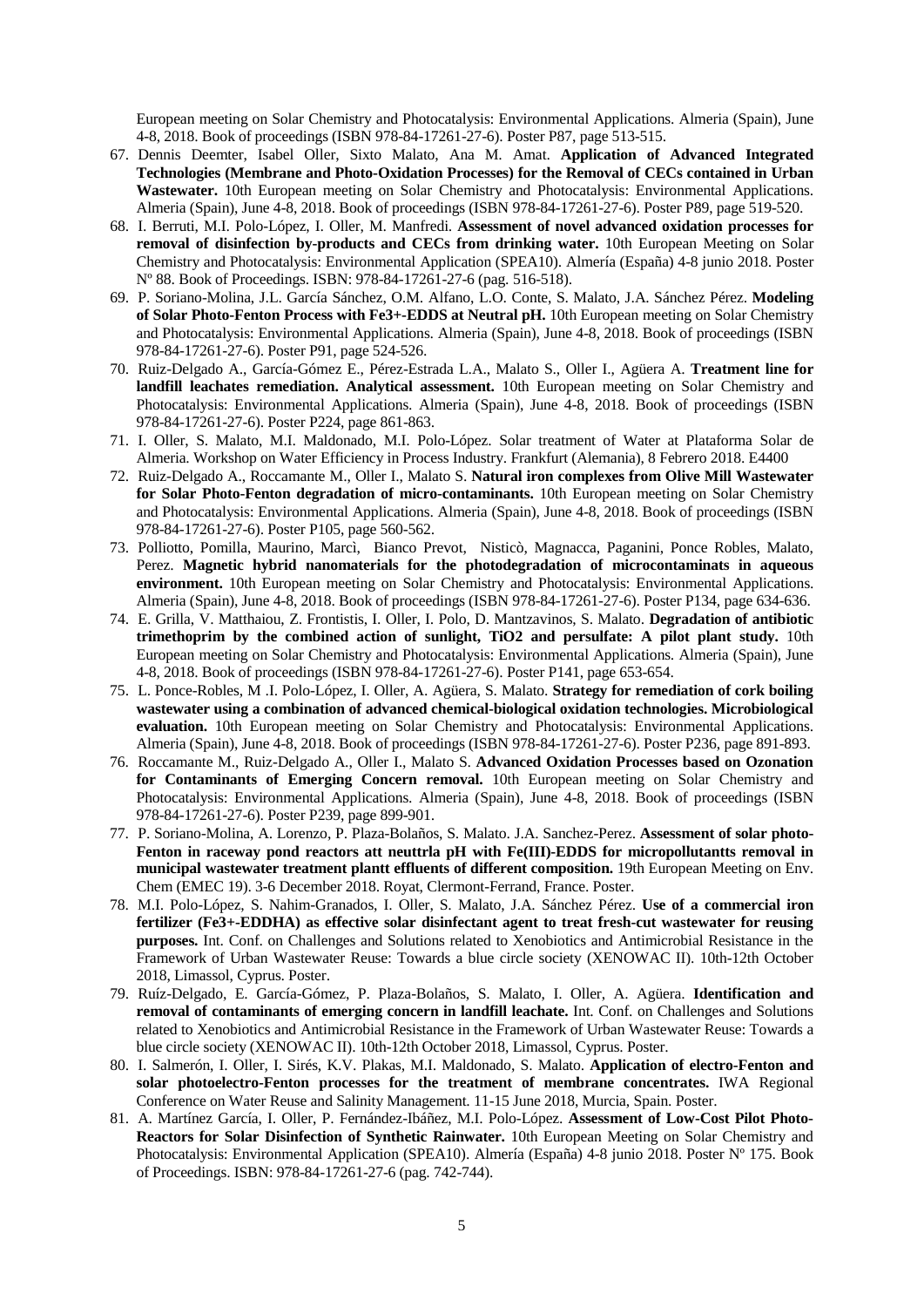- 82. M.J. Abeledo-Lameiro, A. Reboredo-Fernández, P. Fernández-Ibáñez, M.I. Polo-López, E. Ares-Mazás, H. Gómez-Couso. **Efficacy of two solar reactors fitted with compound concentrators in the inactivation of Cryptosporidium in harvested rainwater.** 10th European Meeting on Solar Chemistry and Photocatalysis: Environmental Application (SPEA10). Almería (España) 4-8 junio 2018. Poster Nº 178. Book of Proceedings. ISBN: 978-84-17261-27-6 (pag. 751-753).
- 83. M.J. Abeledo-Lameiro, P. Fernández-Ibáñez, M.I. Polo-López, E. Ares-Mazás, H. Gómez-Couso. **Solar disinfection of harvested rainwater in developing countries: evaluation of two high capacity reactors against Cryptosporidium.** 10th European Meeting on Solar Chemistry and Photocatalysis: Environmental Application (SPEA10). Almería (España) 4-8 junio 2018. Poster Nº 179. Book of Proceedings. ISBN: 978-84- 17261-27-6 (pag. 754-756).
- 84. M.J. Abeledo-Lameiro, A. Reboredo-Fernández, M.I. Polo-López, E. Ares-Mazás, H. Gómez-Couso. **Inactivation of Cryptosporidium oocysts by photo-Fenton process under natural solar conditions.** 10th European Meeting on Solar Chemistry and Photocatalysis: Environmental Application (SPEA10). Almería (España) 4-8 junio 2018. Poster Nº 180. Book of Proceedings. ISBN: 978-84-17261-27-6 (pag. 757-759).
- 85. M.J. Abeledo-Lameiro, A. Reboredo-Fernández, P. Fernández-Ibáñez, M.I. Polo-López, E. Ares-Mazás. **Transparent polypropylene buckets are an alternative to PET bottles in the solar disinfection procedures against Cryptosporidium.** 10th European Meeting on Solar Chemistry and Photocatalysis: Environmental Application (SPEA10). Almería (España) 4-8 junio 2018. Poster Nº 181. Book of Proceedings. ISBN: 978-84-17261-27-6 (pag. 760-762).
- 86. N.F.F. Moreira, C. Narciso-da-Rocha, M. I. Polo-López, L. M.Pastrana-Martínez, J. L. Faria, C.M. Manaia, P. Fernández-Ibañez, O.C. Nunes, A.M.T. Silva. **Urban Wastewater Treatment by Solar Advanced Oxidation Processes: Chemical and Biological Response.** 10th European Meeting on Solar Chemistry and Photocatalysis: Environmental Application (SPEA10). Almería (España) 4-8 junio 2018. Poster Nº 228. Book of Proceedings. ISBN: 978-84-17261-27-6 (pag. 871-872).
- 87. I. Oller. **Solar based technologies for disinfection, decontamination and desalination of water for reusing purposes.** The use of reclaimed water: best practices and new challenges. ALICE project thematic workshop. ALICE workshop, Murcia (España), 18 Junio 2018. 1K018
- 88. Sixto Malato. **Conferencia en Seminario Internacional de Tratamiento Solar de Aguas**. Ciclo de Seminarios de Ayllu Solar 2018. Facualtad de Ciencias de la Univ. de Tarapacá, Chile. 3 de Abril de 2018.
- 89. I. Oller, M.I. Maldonado-Rubio, S. Malato. **Solar Photocatalytic technology for Hydrogen generation and contaminants elimination.** Joint UK and Ireland/Spain Semiconductor Photochemistry Meeting. Las Palmas de Gran Canaria (Spain) 10-11 September 2018.
- 90. Marcì, G., García-López, E.I., Palmisano, L., Ilkaeva, M., Krivtsov, I., García, J.R., Díaz, E., Ordóñez S., Maldonado, M.I., Malato S. **HMF Selective Photo-Oxidation in Aqueous Suspension of Both Bare and H2O2 Treated Carbon Nitride Carried Out in a Solar Pilot Plant.** 10th European meeting on Solar Chemistry and Photocatalysis: Environmental Applications. Almeria (Spain), June 4-8, 2018. Book of proceedings (ISBN 978-84-17261-27-6). Oral OC -63, page 160-162.
- 91. K. Plakas, I. Salmerón, I. Oller, I. Sirés, M.I. Maldonado, S. Malato, A. Karabelas. **A novel solar photoelectro-Fenton pilot unit for water and wastewater treatment.** 11th National Conference on Renewable Energy Sources, Thessaloniki (Greece), 14-16 Marzo 2018.
- 92. Salmerón, I., Oller I., Sirés I., Plakas K.V., Maldonado M.I., Malato S. **Elimination of Contaminants of Emerging Concern by Solar Photoelectro-Fenton Process at Pilot Plant Scale.** 10th European meeting on Solar Chemistry and Photocatalysis: Environmental Applications. Almeria (Spain), June 4-8, 2018. Book of proceedings (ISBN 978-84-17261-27-6). Oral SOC-15-P25, page 258-260.
- 93. S. Nahim-Granados, I. Oller, S. Malato, J.A. Sánchez-Pérez, M.I. Polo-López. **Fresh-cut wastewater disinfection by solar processes: a case study of the commercial iron micronutrient (Fe3+-EDDHA) for reuse purpose.** IWA regional conference of water reuse and salinity management (IWARESA). Murcia (España), 11-15 julio 2018. Oral communication. Book of abstracts (Pag. 77).
- 94. L. Ponce-Robles, A. Agüera, M.I. Polo-López, I. Oller, S. Malato. **Advanced Techniques for industrial water reuse assessment.** IWA regional conference of water reuse and salinity management (IWARESA). Murcia (España), 11-15 julio 2018. Oral communication. Book of abstracts (Pag. 75).
- 95. S. Nahim-Granados, I. Oller, S. Malato, J.A. Sánchez-Pérez, M.I. Polo-López. **Use of a commercial iron fertilizer for water disinfection under natural sunlight.** Summer School «Photochemistry and Depollution» 1st Aquality Symposium. Clermont-Ferrand (Francia), 25-27 Abril 2018. Oral presentation. Book of abstracts.
- 96. M. I. Maldonado, S. Malato, M. Nolan, G. Colón, J.R. van Ommen, I. Oller. **RATOCAT project: rational design of highly effective photocatalysts with atomic-level control.** International Sustainable Energy Conference - ISEC 2018, 3-5 October 2018, Graz, Austria. Oral presentation. Proceedings. pp. 349-350.
- 97. I. Oller, A. Ruiz-Delgado, M. Roccamante, I. Salmerón, L. Ponce-Robles, S. Malato. **Advanced Oxidation Technologies for removal of Contaminants of Emerging Concern. TRICERATOPS Project.** Int. Conf. on Challenges and Solutions related to Xenobiotics and Antimicrobial Resistance in the Framework of Urban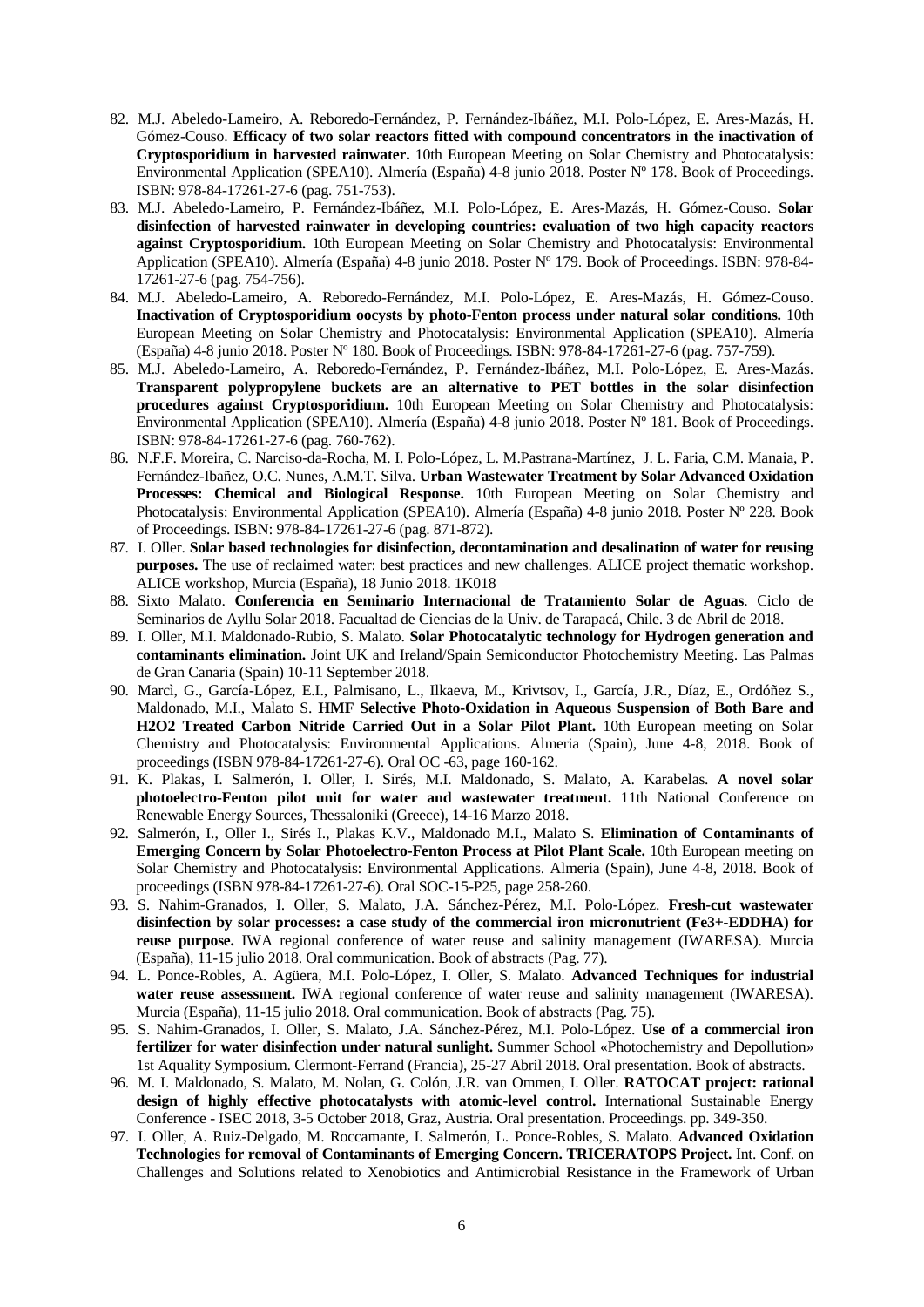Wastewater Reuse: Towards a blue circle society (XENOWAC II). 10th-12th October 2018, Limassol, Cyprus. Oral presentation.

- 98. J.A. Sanchez-Perez, P. Soriano-Molina, J.L. Garcia-Sanchez, S. Malato. **Solar photo-Fenton as a tertiary wastewater treatment. From mechanisms to reactor design.** 19th European Meeting on Env. Chem (EMEC 19). 3-6 December 2018. Royat, Clermont-Ferrand, France. Invited Oral.
- 99. P. Fernández-Ibáñez, M.I. Polo-Lopez, A. Martinez, M. Domingos, M.J. Abeledo-Lameiro, A. Reboredo-Fernández, E. Ares-Mazás, H. Gomez-Couso. **The Waterspoutt Project: Solar rainwater reactors for water disinfection.** The 7th European Bioremediation Conference (EBC-VII) and 11th International Society for Environmental Biotechnology Conference (ISEB 2018). Chania, (Grecia), 25-28 Junio 2018. Oral (Nº 108). Ebook of Abstracts (pag. 390).
- 100.L. Rizzo, T. Agovino, S. Nahim-Granados, M. Castro-Alférez, P. Fernández-Ibáñez, M.I. Polo Lopez. **Removal of contaminants of emerging concern and inactivation of antibiotic resistant bacteria in water by sunlight/peracetic acid.** 10th European Meeting on Solar Chemistry and Photocatalysis: Environmental Application (SPEA10). Almería (España) 4-8 junio 2018. Oral (Nº 26). Book of Proceedings. ISBN: 978-84- 17261-27-6 (pag. 71-72).
- 101.L.C. Ferreira, M. Castro-Alférez, S. Nahim-Granados, M.I. Polo-López, M. Lucas, G. Li Puma, P. Fernández-Ibáñez. **Inactivation of E. coli and E. faecalis by Sulphate Radicals Under Natural Sunlight in a Solar Compound Parabolic Collector Reactor.** 10th European Meeting on Solar Chemistry and Photocatalysis: Environmental Application (SPEA10). Almería (España) 4-8 junio 2018. Short Oral Communication Nº 28. Book of Proceedings. ISBN: 978-84-17261-27-6 (pag. 291-293).
- 102.S.G. Michael, I. Michael-Kordatou, M.I. Polo López, J. Rocha, A.Martinez-Piernas, P. Fernandez-Ibáñez, A. Agüera, C. Manaia, D. Fatta-Kassinos. **Removal of antibiotic-resistant bacteria and resistance gene (ARB&ARGs) from urban wastewater effluents by solar- and UV-C-driven oxidation processes.** International Conference on Challenges and Solutions related to Xenobiotics and Antimicrobial Resistance in the Framework of Urban Wastewater Reuse (XENOWAC II). Limassol (Chipre) 10-12 octubre 2018. Oral. Book of abstracts.
- 103.S. Nahim-Granados, J.A. Sánchez-Pérez, M.I. Polo-López, S. Malato. **Solar photochemical disinfection of synthetic wastewater from fresh-cut industry.** 3rd Iberoamerican Conference on Advanced. Oxidation Technologies (III CIPOA) and 2nd Colombian Conference on Advanced Oxidation Processes (II CCPAOX). Guatape (Colombia), 14-17 Noviembre 2017. Poster 39. Abstract book
- 104.I. Salmerón, M. Benedetto, I. Oller, Celia del Curto, M.I. Maldoando, S. Malato. **Electrochemistry treatment applied to landfill leachates depuration.** 10th World Congress Chem. Eng. 1-5 October 2017, Barcelona (Spain). Book of abstract (ISBN 978-84-697-8629-1) pag. 2968. Poster.
- 105.S. Miralles-Cuevas, I. Oller, A. Ruiz-Delgado, A. Cabrera-Reina, L. Cornejo, S. Malato. **Effect of iron species and different oxidants using EDDS as compexing agent for enhancing solar advanced oxidation processes.** 3rd Iberoam. Conf. on Adv. Oxid. Tech.. (III CIPOA). November 14th-17th, 2017, Guatape (Colombia). Poster.
- 106.M.I. Maldonado-Rubio, S. Malato, I. Oller, I. Polo-López, L.A. Pérez-Estrada, J. Peral, M. Navas. **Solar Treatment of Water Unit at the Plataforma Solar de Almería (CIEMAT): Solar photocatalytic production of Hydrogen.** 11th EERA AMPEA Joint Programme Steering Committee. AMPEA workshop: Photo- and Electro- Catalysis in Energy Conversion. November 20th-21st, 2017, Prague (Czech Republic). Poster.
- 107.S. Nahim-Granados, J.A. Sánchez-Pérez, M.I. Polo-López. **Solar photochemical processes: an alternative water disinfection treatment in fresh-cut industry.** 2nd summer school on Environmental Applications of Advanced Oxidation Processes of the European PhD School on AOPs and NEREUS COST Action ES1403 Summer School on Advanced Treatment Technologies and Contaminants of Emerging Concern, Porto (Portugal), 10-14 Julio 2017. Short oral communication (OP19), pag. 21 Abstract book.
- 108.N.F.F. Moreira, C. Narciso-da-Rocha, M.I. Polo-López, J.L. Faria, C.M. Manaia, P. Fernández-Ibañez, O.C. Nunes, A.M.T. Silva. **Solar Advanced Oxidation Processes for the Treatment of Urban Wastewater: Chemical and Biological Response.** 2nd summer school on Environmental Applications of Advanced Oxidation Processes of the European PhD School on AOPs and NEREUS COST Action ES1403 Summer School on Advanced Treatment Technologies and Contaminants of Emerging Concern, Porto (Portugal), 10-14 Julio 2017. Short oral communication (OP26), pag. 23 Abstract book.
- 109.A. Ruíz-Delgado, L. Ponce Robles, I. Salmerón, I. Oller, M.I. Polo-López, S. Malato, A. Agüera. **Combination of advanced technologies for landfill leachate treatment and nutrient recovery.** 2nd summer school on Environmental Applications of Advanced Oxidation Processes of the European PhD School on AOPs and NEREUS COST Action ES1403Summer School on Advanced Treatment Technologies and Contaminants of Emerging Concern, Porto (Portugal), 10-14 Julio 2017. Short oral communication (OP4), pag. 16 Abstract book.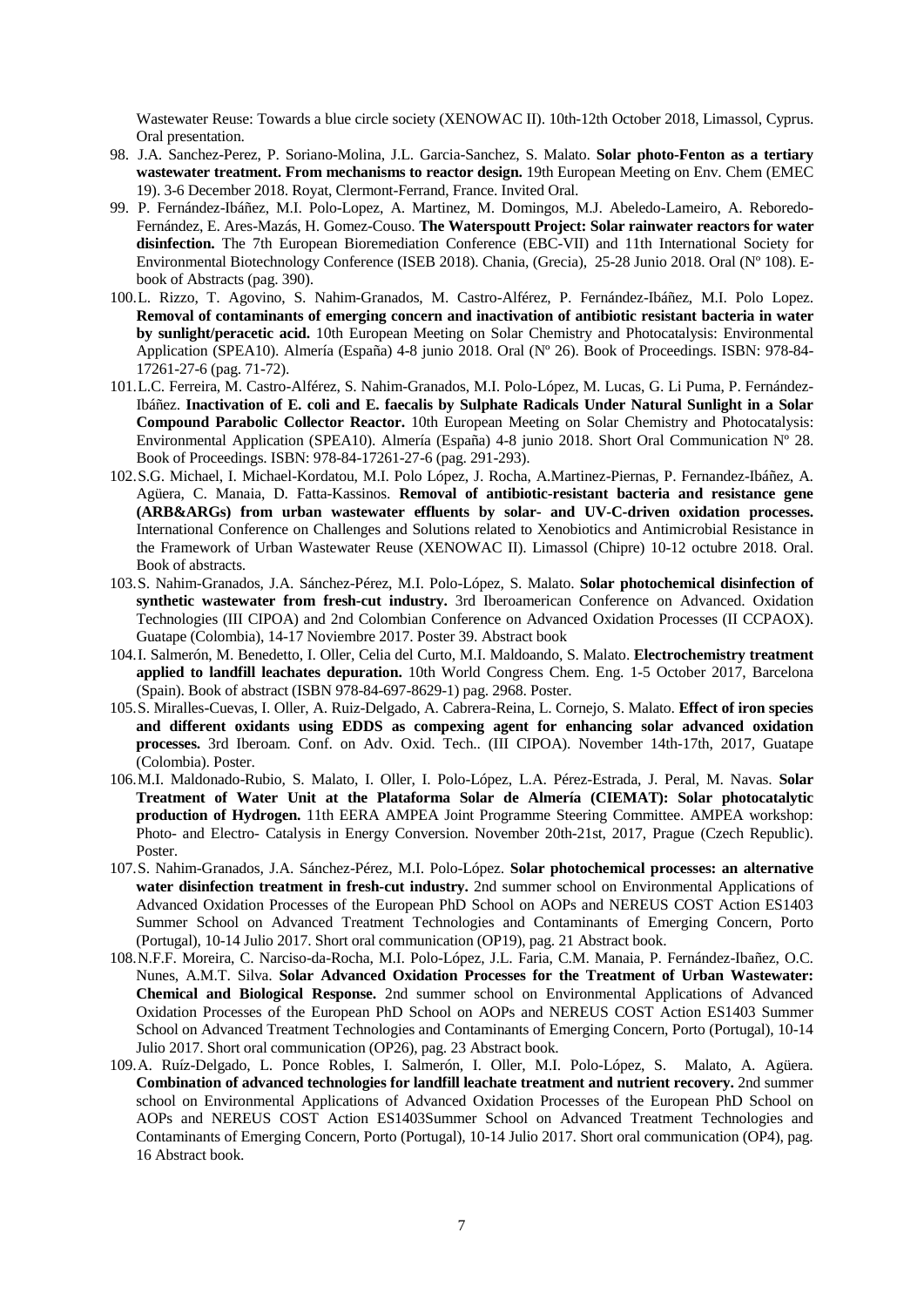- 110.N. F. F. Moreira, C. Narciso-da-Rocha, M. I. Polo-López, L. M. Pastrana-Martínez, J. L. Faria, C. M. Manaia, P. Fernández-Ibáñez, O. C. Nunes, A. M. T. Silva. **Pilot-scale H2O2-assisted heterogeneous photocatalytic treatment of effluents from urban wastewater treatment plants.** 13th European congress on catalysis (Europacat2017). Florencia (Italia) 27-31 Agosto 2017, Oral communication. Abstract book.
- 111.L. Ponce-Robles, A. Agüera, I. Oller, L. Pérez-Estrada, M.J. Trinidad-Lozano, F.J. Yuste, S. Malato. **Cork boiling wastewater treatment and reuse by combination of Advanced physicochemical technologies.** Cork in Science and Applications (CSA 2017). September 7th-8th, 2017, Aviero (Portugal). Oral Communication. Abstract book.
- 112.Y. Aguas-Mendoza, M. Hincapie, M.I. Polo-López, P. Fernández-Ibáñez. **Solar AOPs for disinfection and reuse of real urban wastewater for agriculture: Assessment of total coliforms, E.coli, salmonella and E.faecalis.** 3rd Iberoamerican Conference on Advanced. Oxidation Technologies (III CIPOA) and 2nd Colombian Conference on Advanced Oxidation Processes (II CCPAOX). Guatape (Colombia), 14-17 Noviembre 2017. Short Oral communication (Nº 31). Abstract book
- 113.S. Malato. **Treatment of contaminants of emerging concern: applications by Solar AOPs and combination with other technologies.** 3rd Iberoam. Conf. on Adv. Oxid. Tech.. (III CIPOA). November 14th-17th, 2017, Guatape (Colombia). Plenary lecture.
- 114.A.B. Martínez-Piernas, S. Nahim-Granados, M.I. Polo-López, S. Malato, S. Murgolo, G. Mascolo, P. Fernández-Ibáñez, A. Agüera. **Suspect-screening Strategy Applied To The Identification Of Transformation Products Of Carbamazepine In Lettuce And Soil Commodities.** 18th European Meeting on Environmental Chemistry (EMEC18), Porto (Portufal), 26 -29 Noviembre 2017. Oral communication. Pag. 145, Abstract book. Nereus Cost Action ES1403
- 115.M.I. Polo-López, M.I. Maldonado Rubio, L. Pérez-Estada, I. Oller Alberola, S. Malato Rodríguez. **Solar water purification and reuse: new photocatalytic materials and pilot plants experiences.** Photocatalytic and Superhydrophilic Surfaces Workshop PSS2017. Museum of Science and Industry, Manchester, Reino Unido. 7-8 Diciembre 2017. Oral invitada, pag. 12, Abstract book.
- 116.S. Malato Rodríguez. **Treatment of CECs by solar driven AOPs.** 2nd Summer School on Environmental Applications of Advanced Oxidation Processes and Training School on Advanced Treatment Technologies and Contaminants of Emerging Concern. Biblioteca Municipal Almeida Garrett, Porto, Portugal. July 10-14, 2017.
- 117.A.B. Martínez-Piernas, M.I. Polo-López, P. Fernandez-Ibañez, A. Agüera. **Development and application of analytical methods for the determination of contaminants of emerging concern in crops and soils irrigated with reclaimed water.** 13th SOLLAB doctoral colloquium. Alexanderplatz, Berlín (Germany), May 15-17 (2017), Oral, pag. 13. Abstract Book.
- 118.S. Nahim Granados, J.A. Sánchez Pérez, M.I. Polo-López. **Solar photochemical processes: an alternative water disinfection treatment in fresh-cut industry.** 13th SOLLAB doctoral colloquium. Alexanderplatz, Berlín (Germany), May 15-17 (2017), Oral, pag. 14. Abstract Book.
- 119.A. Ruíz-Delgado, L. Ponce Robles, I. Salmerón, I. Oller, M.I. Polo-López, S. Malato, A. Agüera. **Treatment Strategy for Landfill Leachate Solar Remediation and Reuse.** 13th SOLLAB doctoral colloquium. Alexanderplatz, Berlín (Germany), May 15-17 (2017), Oral, pag. 16. Abstract Book.
- 120.M.I. Polo-López, S. Nahim-Granados, M. Castro-Alférez, J. Marugán, P. Fernández-Ibáñez. **Evaluation of solar water disinfection model for E. coli inactivation at real field conditions.** 5th European Conference on Environmental Applications of Advance Oxidation Processes. Prague (Czech Republic), June 25-29 (2017), Oral 41, pag. 103. Abstract Book.
- 121.S. Malato. Ponencia en "**Workshop & NIS colloquium. Keywords: environment, water, sustainable materials, circular economy. Towards 2018-20 European proposals**". Università di Torino – Dipartimento di Chimica, 20-21 April 2017.
- 122.S. Malato, I. Oller, S. Miralles-Cuevas, M.I. Maldonado, L. Perez-Estrada. **Different applications of solar photo-Fenton process: economical approach and comparison with other AOPs.** 5th European Conf. on Environmental Appl. of Advanced Oxid. Proc. (EAAOP5), 25-29 June, 2017, Prague (Czech Rep.) Book of Abstracts Pag. 48. Keynote (KL6).
- 123.Leonidas Perez-Estrada. **Fingerprinting indigenous organic pollutants and its degradation products using UPLC-ESI-Ion-Mobility (T-wave)/TOF-MS.** Agilent Ion Mobility Spectrometry Seminar. Manchester (UK), January 12th 2017.
- 124.L. Ponce-Robles, A. Martinez, M.C. Campos, A. Agüera, I. Oller, S. Malato, L. Perez-Estrada. **Identification of transformation products and suspects during the treatment of municipal and industrial wastewaters using a traditional workflow and the Omics approach.** 2017 Water Contaminants Annual Forum (AFWC) and SCIEX User Group Meeting. Freising (Germany), April 24-26th 2017.
- 125.Leonidas Perez-Estrada. **Testing performance of the separation potential of the SelexIon (FAIMS) in a 6600 Triple-TOF/MS for untreated complex samples.** AB Sciex, Warrington (UK), May 24-26th 2017.
- 126.S. Nahim-Granados, M. Castro-Alférez, J.A. Sánchez-Pérez, M.I. Polo-López. **Solar water treatments for fresh-cut produce industry: sanitation and reduction of the water consumption.** 5th European Conference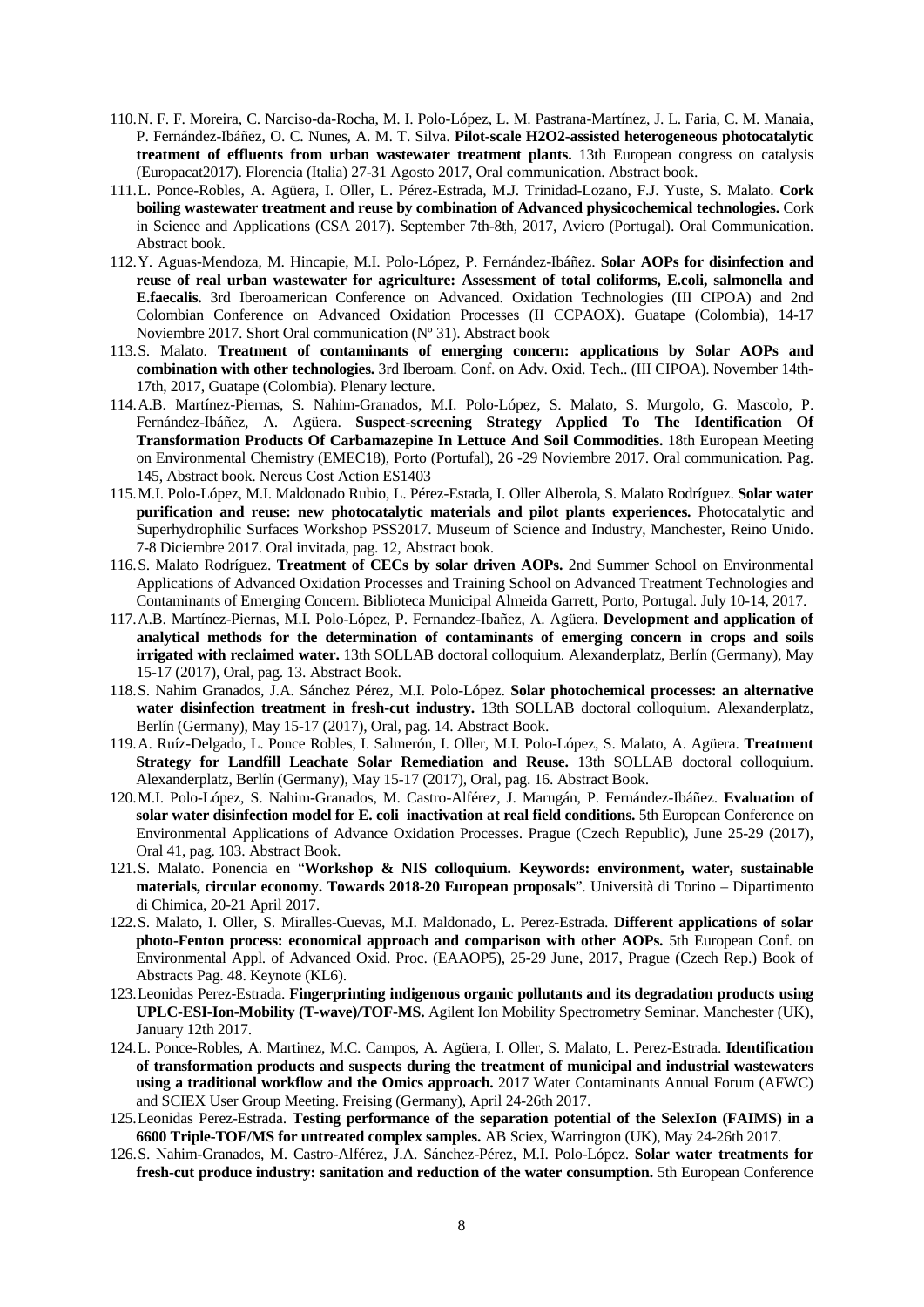on Environmental Applications of Advance Oxidation Processes EAAOP5. Prague, Czech Republic. 25-29 June, 2017. Book of Abstracts, pag. 353. Poster (P-10-3).

- 127.A. Ruíz-Delgado, L. Ponce Robles, I. Salmerón, I. Oller, M.I. Polo-López, S. Malato, A. Agüera**. Landfill leachate treatment and reuse for nutrient recovery by combination of advanced technologies.** 5th European Conference on Environmental Applications of Advance Oxidation Processes EAAOP5. Prague, Czech Republic. 25-29 June, 2017. Book of Abstracts, pag. 434. Poster (P-17-5).
- 128.Ruíz-Delgado, A., Miralles-Cuevas, S., Cornejo-Ponce, L., Malato, S., Oller, I. **EDDS as complexing agent for enhancing solar advanced oxidation processes to degrade micro-contaminants in natural water: assessment of iron species and oxidant agents.** 5th European Conf. on Environmental Appl. of Advanced Oxid. Proc. (EAAOP5), 25-29 June, 2017, Prague (Czech Rep.) Book of Abstracts Pag. 419. Poster (P13-33).
- 129.P. Soriano-Molina, I. de la Obra, S. Malato, J. L. García Sánchez, J. A. Sánchez Pérez. **Kinetics of micropollutant removal by solar photo-Fenton with Fe(III)-EDDS at neutral pH.** 5th European Conf. on Environmental Appl. of Advanced Oxid. Proc. (EAAOP5), 25-29 June, 2017, Prague (Czech Rep.) Book of Abstracts Pag. 151. Poster (SPC II-11).
- 130.L. Ponce-Robles, A. Agüera, L. Pérez-Estrada, S. Malato, I. Oller. **Advanced analytical techniques applied to cork boiling wastewater treatment and reuse by using advanced oxidation processes.** 5th European Conf. on Environmental Appl. of Advanced Oxid. Proc. (EAAOP5), 25-29 June, 2017, Prague (Czech Rep.) Book of Abstracts Pag. 166. Poster (SPC IV-3).
- 131.Isabel Oller, Sixto Malato. **Solar Advanced oxidation processes: photoreactors, applications and economical approach**. 6th EuCheMS Chemistry Congress. Seville (Spain), September 11-15 (2016). Invited lecture, page 109. Abstract Book.
- 132.P. Fernández-Ibáñez. **Fundamentals on solar technologies for water remediation.** European Science Open Forum (ESOF 2016) within the Symposium 'Is solar remediation a solution to global water shortages?'. Manchester (UK), July 22-27 (2016). Oral.
- 133.P. Fernández-Ibáñez. **WATERSPOUTS project-Water Sustainable Point-of-use Treatment Technologies.** Engineering for Sustainable Development Forum Granada 2016 H2020 Horizon 2020 Area. Granada (Spain), September 29-30 (2016). Oral.
- 134.M. Castro-Alférez, M.I. Polo-López, P. Fernández-Ibáñez. **Intracellular mechanisms of solar water disinfection (ROS detection by fluorescence probe in E. coli).** AOPs Workshop. Barcelona (Spain), July 7-8 (2016). Oral.
- 135.S. Malato, P. Fernández-Ibáñez, M.I. Maldonado, I. Oller. I. Polo. **Fotoreactores solares: potencial en procesos fotocatálíticos y su alcance empleando carbones o materiales híbridos.** 2º Taller latinoamericano de materiales de carbono (TLMC2). Termas de Chillán, Chile, 16-18 Noviembre 2016. Oral Presentation. Libro de resúmenes, pag. 59.
- 136.S. Malato. Ponencia en **3rd Water, Membrane Environment and Energy Technology Expo (WM2E-2016)**. BITEC, Bangkok, Thailand. 14-16 Sept. 2016.
- 137.Leónidas Perez-Estrada. **Application of Ion-Mobility to Characterize Complex Mixtures of Environmental Concern.** The fingerprinting of Canada's Oil Sands Tailings. 2016 MS Technology day. Waters Corporation, Madrid 25 Octubre 2016. .
- 138.M.I. Polo-López, P. Fernández-Ibáñez, S. Malato, M. Castro-Alférez, S. Nahim Granados. **Solar photochemical and photocatalytic inactivation of Legionella jordanis in water: EMA-qPCR versus culture-based analyses for new mechanistic insights**. 9th European meeting on Solar Chemistry and Photocatalysis: Environmental Applications. Strasbourg (France), June 13-17 (2016), Oral OC -50, page 94. Abstract Book.
- 139.M. I. Maldonado; S. Malato; X. Domènech; J. Peral; **Hydrogen generation by photoreforming of real wastewater at solar pilot plant scale**. 9th European meeting on Solar Chemistry and Photocatalysis: Environmental Applications. Strasbourg (France), June 13-17 (2016), Oral OC -23, page 85 Abstract Book.
- 140.I. Oller, S. Malato, P. Fernández-Ibáñez, D. Alarcón-Padilla. **Opportunities for Industrial R&D Cooperation in Environmental Technologies.** Malaysian-Spanish Joint Workshop. Kuala Lumpur, 31<sup>st</sup> May 2016. Invited talk. Technological embassy to Malaysia and Thailand in enviromentl technoologies organised by CDTI (Spanish Goverment) and PLANETA.
- 141.I. Oller, S. Malato, P. Fernández-Ibáñez, D. Alarcón-Padilla. **Opportunities for Industrial R&D Cooperation in Environmental Technologies.** Thailand-Spanish Joint Workshop. Bangkok, 3rd June 2016. Invited talk. Technological embassy to Malaysia and Thailand in enviromentl technoologies organised by CDTI (Spanish Goverment) and PLANETA..
- 142.I. de la Obra, L. Ponce, S. Miralles, I. Oller, S. Malato, J. A. Sánchez. **Raceway pond photoreactors for solar photo-Fenton applications: degradation of microcontaminants contained in real effluents.** 9th European meeting on Solar Chemistry and Photocatalysis: Environmental Applications. Strasbourg (France), June 13-17 (2016), Oral OC -04, page 79 Abstract Book.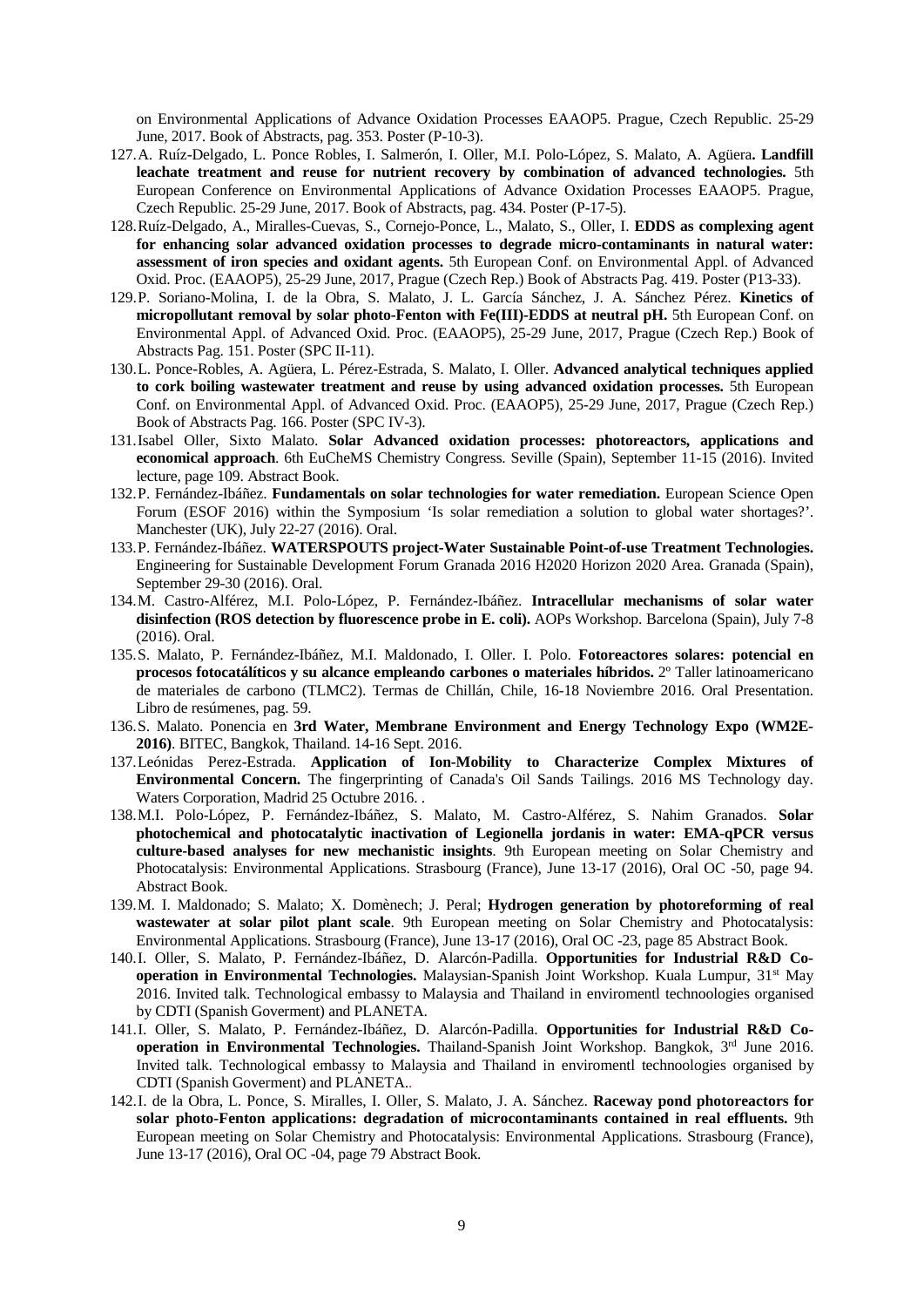- 143.A.B. Martinez-Piernas, I. Polo Lopez, P. Fernandez-Ibanez, S. Malato, A. Aguera. **Application of Quechers Extraction Coupled to LC-MS/MS Analysis for the Determination of Contaminants of Emerging Concern in Crops Irrigated by Recycled Water**. 44<sup>th</sup> International Symposium & Exhibit on High Performance Liquid Phase Separations and Related Techniques HPLC 2016. San Francisco, CA, USA. 19-24 June, 2016. Poster communication. P-Th-2413. Pg. 238.
- 144.M.C. Campos Mañas, A. Agüera López, J.A. Sánchez Pérez, S. Malato. **Multiresidue analysis of 115 microcontaminants in wastewater using direct injection coupled to high performance liquid chromatography-tandem Mass Spectrometry.** 44<sup>th</sup> International Symposium & Exhibit on High Performance Liquid Phase Separations and Related Techniques HPLC 2016. San Francisco, CA, USA. 19-24 June, 2016. Poster communication. P-W-1305. Pg. 167.
- 145.M.C. Campos Mañas, G. García Ibáñez, A. Agüera López, J.A. Sánchez Pérez, S. Malato. **Development of a SPE-LC-MS/MS method for the analysis of microcontaminants during wastewater treatment processes**. 44th International Symposium & Exhibit on High Performance Liquid Phase Separations and Related Techniques HPLC 2016. San Francisco, CA, USA. 19-24 June, 2016. Poster communication. P-W-1306. Pg. 167.
- 146.M. Castro-Alférez, M.I. Polo-López, S. Nahim-Granados, P. Fernández-Ibáñez. Internal **Reactive Oxygen Species (ROS) Detection by Fluorescent Probes in E. coli Cells Exposed to Solar Radiation.** 9th European meeting on Solar Chemistry and Photocatalysis: Environmental Applications. Strasbourg, Francia, 13 - 17 June, 2016. Poster communication.
- 147.S. Papoutsakis, C. Pulgarin, I. Oller, S. Malato. I **Synthetic vs natural iron-complexing agents for solar photo-Fenton at near-neutral pH: The potential of reused wastewaters.** 9th European meeting on Solar Chemistry and Photocatalysis: Environmental Applications. Strasbourg, Francia, 13 - 17 June, 2016. Poster P-9, page 102 Abstract Book.
- 148.S. Miralles-Cuevas, D. Darowna, **A.** Wanag, S. Mozia, S. Malato, I. Oller. **Economical Assessment of**  UV/H<sub>2</sub>O<sub>2</sub>, UV/S<sub>2</sub>O<sub>8</sub><sup>2</sup>, solar/Fe(II)/H<sub>2</sub>O<sub>2</sub> and solar/Fe(II)/S<sub>2</sub>O<sub>8</sub><sup>2</sup> Processes for the Removal of Micro**contaminants.** 9th European meeting on Solar Chemistry and Photocatalysis: Environmental Applications. Strasbourg, Francia, 13 - 17 June, 2016. Poster P-67, page 122 Abstract Book.
- 149.V. A. de la Peña O'Shea,F. Fresno, J. L. G. Fierro, A. Llobet,H. García, J. J. Vilatela, M. A. García-Aranda, F. Illas, S. Giménez, S. Malato. **FOTOFUEL: An Excellence Network Facing the New Challenges in Artificial Photosynthesis.** 9th European meeting on Solar Chemistry and Photocatalysis: Environmental Applications. Strasbourg, Francia, 13 - 17 June, 2016. Poster P-84, page 127 Abstract Book.
- 150.M.C. Campos-Mañas, A. Agüera, G. Rivas, J.A. Sánchez Pérez, S. Malato. **Analytical approach for monitoring microcontaminants during wastewater treatment. Effect of variation in the composition of the matrix on the quantitative analysis**. 9th European meeting on Solar Chemistry and Photocatalysis: Environmental Applications. Strasbourg, Francia, 13 - 17 June, 2016. Poster P-138, page 145 Abstract Book.
- 151.A. Reboredo-Fernández, M.J. Abeledo-Lameiro, I. Polo-López, P. Fernández-Ibáñez, E. Ares-Mazás, H. Gómez-Couso. **Addition of hydrogen peroxide to natural ferruginous water improves the efficacy of SODIS method against Cryptosporidium**. The 13<sup>th</sup> IWA Leading Edge Conference on Water and Wastewater Technologies. Jerez de la Frontera, España. 13-16 June, 2016. Poster communication.
- 152.M. Castro-Alférez, M. I. Polo-López, J. Marugán Aguado, P. Fernández-Ibañez. **Mechanistic model for bacteria photo-inactivation in water using solar radiation: new understanding of solar disinfection.** European Society for Photobiology, ESP 2015 Congress. Aveiro, Portugal, 31<sup>th</sup> August-4<sup>th</sup> September, 2015.
- 153.P. Fernández-Ibáñez, S. Malato, M.I. Maldonado, I. Oller, M.I. Polo-López. **Photocatalytic water disinfection: new materials and solar applications.** Joint RSC Ireland – UK&I SPC Meeting on Photocatalysis, Queen's University Belfast, UK. 9<sup>th</sup> September 2015.
- 154.P. Fernández-Ibáñez. **Drinking water disinfection using solar energy (possibilities in the UK).** 8th Conference of the UK Network on Potable Water Treatment & Supply. Invited lecture. Cranfield University, London, UK, 23 September 2015.
- 155.M.I. Polo–López, S. Malato, P. Fernández -Ibáñez, I. Oller, M.I. Maldonado. **Water purification by solar photocatalysis: techniques and technologies**. 1st International Water Nexus Conference 2015. Catalysis for water purification. Daegu, Korea, 28-30 October, 2015.
- 156.P. Fernández-Ibáñez, M. Castro-Alférez, M.I. Polo-López, J. Marugán. **Mechanistic model for bacteria photo-inactivation in water using solar radiation.** 4<sup>th</sup> European Conference on Environmental Applications of AOPs. Athens, Greece. 21-24 October 2015. Oral communication C1-12, Book of abstracts, pag. 93.
- 157.S. Malato, S. Miralles, J.A. Sánchez-Pérez, Isabel Oller, A, Agüera, M. Llorca. **Treatment of real effluents**  by nanofiltration and solar photo-Fenton: analytical and toxicology assessment. 4<sup>th</sup> European Conf. on Environmental Appl. of Advanced Oxid. Proc., 21-24 October 2015, Athens. Book of Abstracts B2-7. Oral.
- 158.Sixto Malato; Pilar Fernández-Ibáñez; Manuel I. Maldonado; Isabel Oller; Inmaculada Polo; Jose A. Sánchez. **Solar AOPs: overview of processes and photoreactors.** VIII Meeting on Environmental Applications of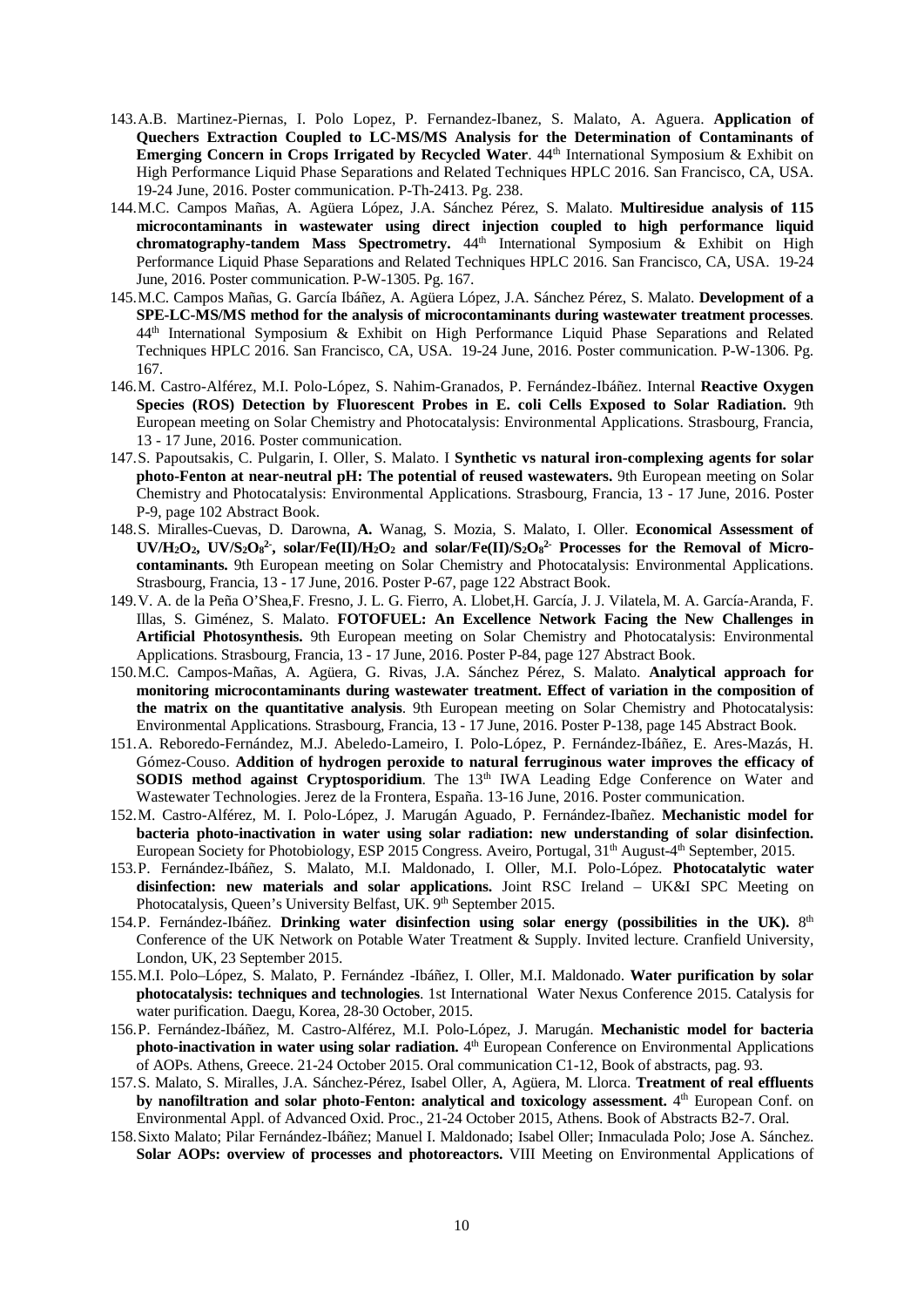Advanced Oxidation Processes and II Iberoamerican Congress of Advanced Oxidation Technologies. Belo Horizonte, Brasil. 3-6th November 2015. Book of abstracts PL011. Plenary Lecture.

- 159.I. Oller; S.Miralles; L. Ponce-Robles; A. Agüera; S. Malato; M.J Trinidad-Lozano; F.J. Yuste. **Cork boiling wastewater regeneration and reuse by combination of advanced oxidation technologies**. VIII Meeting on Environmental Applications of Advanced Oxidation Processes and II Iberoamerican Congress of Advanced Oxidation Technologies. Belo Horizonte, Brasil. 3-6th November 2015. Book of abstracts OR054. Oral.
- 160.S. Malato. Ponencia en "**Escuela de Formación en Procesos de Oxidación Avanzada**". Univ. de Caldas, Manizales, Colombia. 21-24 septiembre de 2015.
- 161.S. Malato. Ponencia en seminario "**SOS OZAMA**". Pontificia Universidad Católica Madre y Maestra (PUCMM), Rep. Dominicana, 14 de octubre de 2015.
- 162.S. Malato. S. Malato. Ponencia en Workshop "**Application and Implication of Nanotechnology for Water and Wastewater Treatmen**t" Organized by COST ENTER (ES1205), Working Group 1. Athens, Greece, 22 October 2015.
- 163.S. Malato. Curso"**Water and wastewater decontamination by solar radiation**" in the Graduate Program of Sanitary, Environment and Hydraulic Resources at Federal University of Minas Gerais, Belo Horizonte-MG, Brazil. November 9<sup>th</sup> to 11<sup>th</sup>, 2015. 15 hours.
- 164.S. Malato. Ponencia en **First workshop on nanostructured materials for light harvesting technologies: from solar fuels to energy storage.** IMDEA Materials Institute, Madrid, 25-26 November 2015.
- 165.S. Malato. Ponencia en **Nuevos Conceptos del Uso de la radiación solar para la descontaminacion de aguas.** Univ. del Valle, Cali, Colombia. 1-4th Diciembre, 2015.
- 166.M.I. Maldonado, S. Malato, P. Fernández-Ibáñez, M.I. Polo-López, I. Oller, J. Peral. **Solar pilot plant facility for photocatalytic generation of hydrogen**. Solar Fuels Network. International Discussion Meeting. Solar Fuels: Moving from Materials to Devices. Royal Society of Chemistry, London. 7-8 Julio, 2015.
- 167.M.J. Abeledo-Lameiro, A. Reboredo-Fernández, M.I. Polo-López, P. Fernández-Ibáñez, E. Ares-Mazás, H. Gómez-Couso. **Photocatalytic inactivation of the waterborne protozoan parasite Cryptosporidium parvum using TiO<sub>2</sub>/H<sub>2</sub>O<sub>2</sub> under simulated and natural solar conditions.**  $4^{\text{th}}$  European Conference on Environmental Applications of AOPs. Athens, Greece. 21-24 October 2015. Poster communication PP3-31, pg 211.
- 168.I.M. Román Sánchez, M. segura, J.A. Sánchez Pérez, E. Ortega Gómez, P. Fernández-Ibáñez. **Cost analysis of photo-Fenton disinfection in real municipal wastewater. 4th European Conference on Environmental Applications of AOPs**. Athens, Greece. 21-24 October 2015. Poster communication PP3-29, pg 210.
- 169. M. Hobbs, P. Jarvis, I. Carra, B. Jefferson, I. Oller, S. Malato, A. Agüera, A. Martínez. **Photocatalytic degradation of the herbicide quinmerac. Kinetics and transformation products.** 4th European Conf. on Environmental Appl. of Advanced Oxid. Proc., 21-24 October 2015, Athens. Book of Abstracts PP2-49. Poster.
- 170.Malato, P. Fernández-Ibáñez, I. Oller, M.I. Polo-López, M.I. Maldonado. **Water and Wastewater Treatment: Applications with Solar Photocatalysis.** 3rd Water Research Conference. Shenzhen, China, 11th – 14th January, 2015. Invited Lecture.
- 171.P. Fernández Ibáñez, M. I. Polo López, M. Castro, I. Oller, G. Zaragoza. **Assessment of solar AOPs for disinfection of effluents of urban wastewater.** 3W Expo 205+CPPE Expo 2015. BITEC, Bangkok, Thailand, 28th-31th January, 2015. Oral communication 23, Session 8: Membrane bioreactor, Reuse and Zero Discharge.
- 172.M. Castro-Alférez, M. I. Polo-López, P. Fernández-Ibáñez. Solar **Disinfection of Water: treatment decay model (SODIWA).** 11th SolLab Doctoral Colloquium on Solar Concentrating Technologies. Melchsee-Frutt, Switzerland, 2nd-4th March, 2015. Oral communication 42.
- 173.G. Ferro, M.I. Polo-Lόpez, A.B. Martínez-Piernas, P. Fernández-Ibáñez, A. Agϋera, L. Rizzo. **Evaluation of cross-contamination of residual emerging contaminants and multi-drug resistant bacteria in lettuce crops irrigated with wastewater treated by sunlight/H2O2.** Environmental protection in a multi-stressed world: challenges for science, industry and regulators. SETAC Europe 25th Annual Meeting. Barcelona, Catalonia, Spain, 3rd -7th May, 2015. Oral communication 663, pag. 176.
- 174.A. Fiorentino, G. Ferro, M. Castro Alferez, M. I. Polo-López, P. Fernández-Ibañez, L. Rizzo. **Inactivation of antibiotic resistant bacteria in urban wastewater by solar advanced oxidation processes.** Environmental protection in a multi-stressed world: challenges for science, industry and regulators. SETAC Europe 25th Annual Meeting. Barcelona, Catalonia, Spain, 3rd -7th May, 2015. Platform communication 423, pag. 111.
- 175.I. Oller, L. Ponce, P. Fernández-Ibañez, S. Malato. **Integration of Advanced Technologies (Biological treatment and Solar based chemical oxidation) for Industrial Wastewater Remediation.** International Exhibition on Water, Environmental and Chemical Engineering (3W EXPO+CPPE 2015). Bangkok (Thailand) 29th-31st January, 2015. Oral communication. Session 9: Industrial & Hazardous Management.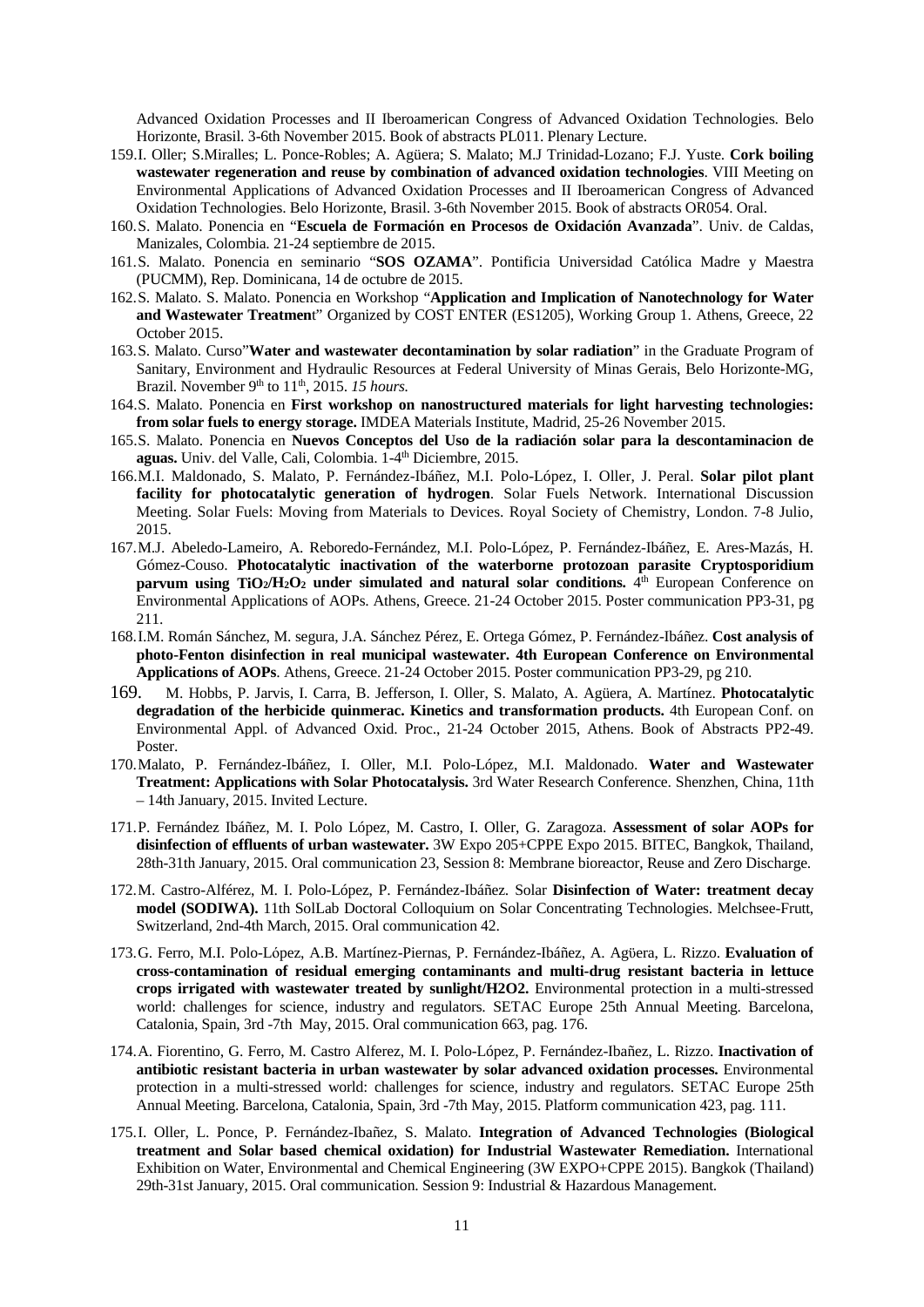- 176.I. Oller & S. Malato. **Wastewater Treatment by Solar driven AOPs: design and applications.** Oral communication in 1st Summer School on Environmental Applications of Advanced Oxidation Processes. University of Salerno, Department of Civil Engineering. Fisciano (Italy), 15th-16th June, 2015.
- 177.I. Oller. **Integrated Advanced Technologies for the remediation of Industrial wastewaters: case studies.** Oral communication in 1st Summer School on Environmental Applications of Advanced Oxidation Processes. University of Salerno, Department of Civil Engineering. Fisciano (Italy), 15th-16th June, 2015.
- 178.S. Malato. **Photocatalysis for water detoxification.** Harbin Institute of Technology, Campus Shenzen University, China. January 13th, 2015. Invited Lecture
- 179.Sixto Malato, Manuel I. Maldonado, Pilar Fernández, Isabel Oller, Inmaculada Polo. **Decontamination and disinfection of water by solar photocatalysis: the pilot plants of the Plataforma Solar de Almeria.** E-MRE Meeting. Symposium B. Materials for applications in water treatment and water splitting. May 11-15, 2015. Lille, France. Invited Lecture.
- 180.P. Fernández-Ibáñez, I. Oller, S. Malato, M.I. Maldonado, M.I. Polo-López. **Solar Treatment of water at Plataforma Solar de Almería.** 3W Expo 205+CPPE Expo 2015. BITEC, Bangkok, Thailand, 28th-31th January, 2015.
- 181.M.I. Maldonado, S. Malato, P. Fernández-Ibáñez, M.I. Polo-López, I. Oller, J. Peral. **Solar pilot plant facility for photocatalytic generation of hydrogen.** Solar Fuels Network. International Discussion Meeting. Solar Fuels: Moving from Materials to Devices. Poster 17. Royal Society, London, 7th -8th July, 2015.
- 182.S. Miralles-Cuevas, I. Oller, M. Llorca, S. Rodríguez-Mozaz, C. Sabater, M.A. Castillo, A. Agüera, M. Petrovic, P. Fernández-Ibáñez, S. Malato. **Assessment of acute and chronic toxicity in real MWTP effluents treated by different AOPs.** SETAC Europe 25th Annual Meeting. Environmental protection in a multistressed world: challenges for science, industry and regulators. Barcelona, 3-7 Mayo de 2015.
- 183.Gómez-Couso H., Ares-Mazás E., Polo-López I., Fernández-Ibañez P., Timmers R., Rodríguez I., Molina R., Martínez F., Marugán J. **Removal of chemical and biological emerging pollutants in wastewater by coupling biotreatment and solar photocatalytic processes**. ANQUE-ICCE-BIOTEC2014, Libro de Actas, pg. 275. ISBN: 978-84-697-0726-5. Madrid, 1-4 Julio de 2014. Poster.
- 184.Fernández Ibáñez P., Inmaculada Polo López M., Bichai F. **Solar disinfection of wastewater for reuse in food crop irrigation.** 248th American Chemical Society National Meeting & Exposition, San Francisco, CA (USA), 10 – 14 August, 2014. Oral.
- 185.Cruz-Ortiz B. R., Byrne J. A., Dunlop P., Magee E., Fernández-Ibáñez P., Polo Lopez M. I., O'Shea K., Dionysiou D., Hamilton J. W. **Solar photocatalytic disinfection of water for developing countries.** 248th American Chemical Society National Meeting & Exposition August 10 - 14, 2014 San Francisco, CA. Oral.
- 186.Fernández-Ibáñez P. **SODIS Enhancement Technologies: Pilot testing for developing countries.** UNESCO-IHE, Institute for Water Education (Delf, The Nederlands). One-day symposium on UV disinfection in developing countries, 6th November 2014. Invited lecture.
- 187.Oller I., Miralles S., De Torres-Socías E., Polo-López I., Malato S., Fernández-Ibáñez P. **Application of solar Advanced Oxidation processes for wastewater remediation.** Third International Conference on Advanced Oxidation Processes AOP-2014. Munnar, Kerala (India), 25-28 Septiembre 2014. Oral.
- 188.De Torres-Socías E., Malato S., Oller I., Amor C., Lucas M. S., Peres J. A. **Detailed treatment line for specific landfill leachate remediation and reuse based on photo-Fenton and Ozono (O3, O3/H2O2): Toxicity and biodegradability assessment.** International Congress on Water, Waste and Energy Management (EWWM). Oporto (Portugal), 15-18 Julio, 2014. Oral.
- 189.Malato S., Fernández-Ibáñez P., Oller I., Polo-López M.I., Maldonado M.I.. **Waste Water Treatment and Reclamation: applications with Solar AOPs.** 2nd International Conference on Recycling and Reuse (R&R, 2014), 4-6 June, 2014, Istanbul, Turkey. Keynote.
- 190.Malato S., Maldonado M. I., Fernández P., Oller I., Polo I. **Solar Photocatalysis, overview and applications.**  12th Pannonian Symp. on Catalysis. Trest, Czech Republic. 16-20 September, 2014. Plenary Lecture. PL4.
- 191.Malato S., Maldonado M. I., Fernández P., Oller I., Polo I**. Photocatalysis for water treatment.** IEEE Nanotechnology materials and devices conference 2014. October 12-15, 2014. Aci CAstello, Italy. Invited Talk.
- 192.M. Castro-Alférez, M.B. Keogh, M.I. Polo-López, I. Fernández-Calderero, K.G. McGuigan, P. Fernández-Ibañez, **Solar water disinfection in using a 20- litre Water Dispenser Container (WDC)**. 11th IWA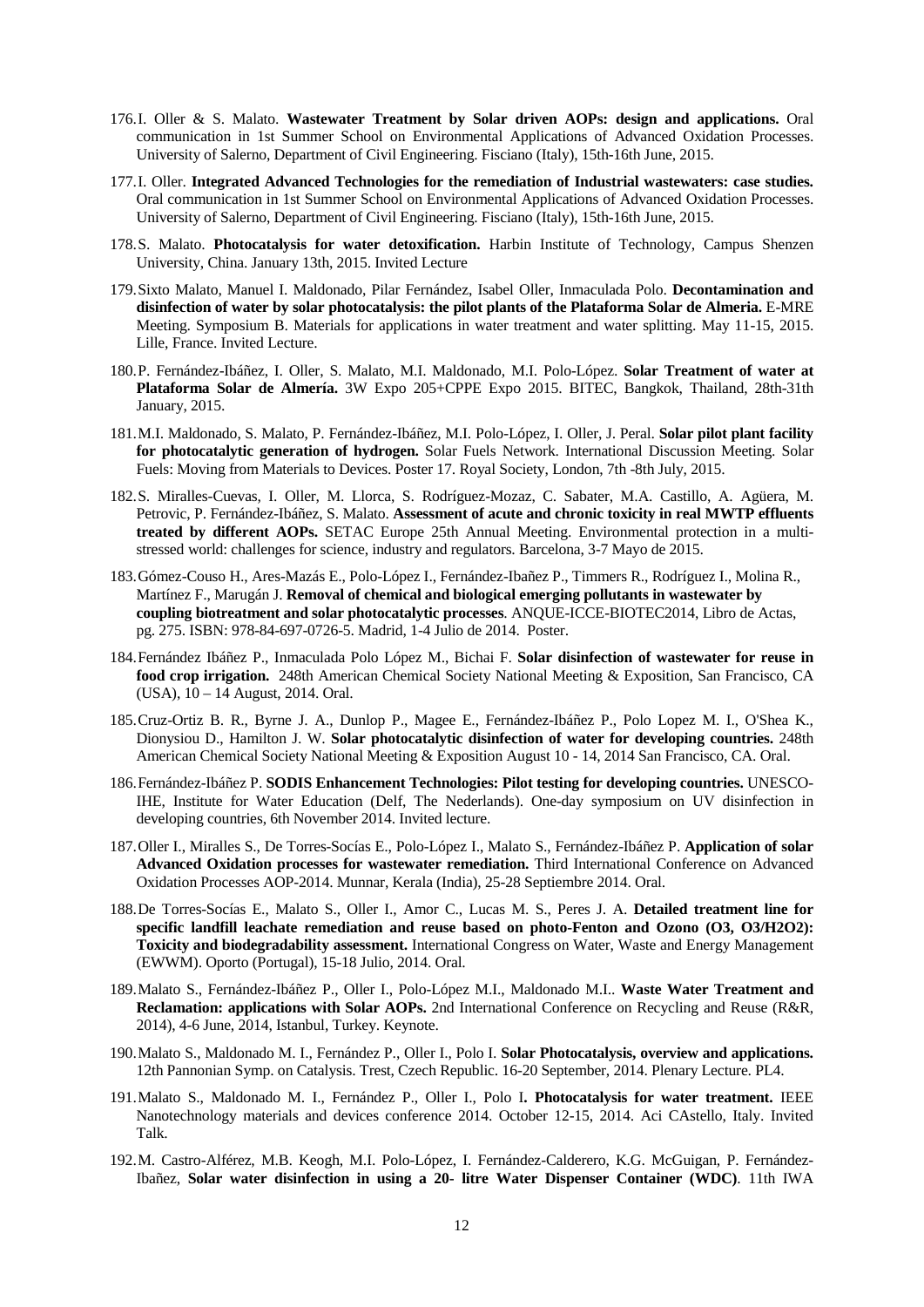Leading Edge Conference on Water and Wastewater Technologies, 26-30 May 2014, Abu Dhabi, United Arab Emirates. Poster communication.

- 193.C. Sirtori, I. Carra, A. Agüera, S. Malato, J. A. Sánchez Pérez. **Acetamiprid and thiabendazole removal and transformation products monitoring in raceway ponds by solar photo-Fenton.** Proceedings of the 8th European Meeting on Solar Chemistry and Photocatalysis: Environmental Applications. Thessaloniki, 25th-28th June, 2014. PC-1-29. Poster presentation.
- 194.José Luis Casas López, Irene Carra Ruiz, José Luis García Sánchez, Sixto Malato Rodríguez and José Antonio Sánchez Pérez. **A simplified kinetic model for micropollutant removal with solar photo-Fenton process.** Proceedings of the 8th European Meeting on Solar Chemistry and Photocatalysis: Environmental Applications. Thessaloniki, 25th-28th June, 2014. PC-1-44. Poster presentation.
- 195.S. Papoutsakis, S. Miralles-Cuevas, I.Oller, J.L.GarcíA Sanchez, C.Pulgarin, S. Malato. **EDDS assisted photo-Fenton treatment of a mixture of five organic contaminants in MWTP effluent at neutral pH. An experimental design approach towards the optimization of operational parameters.** Proceedings of the 8th European Meeting on Solar Chemistry and Photocatalysis: Environmental Applications. Thessaloniki, 25th-28th June, 2014. PC-1-45. Poster presentation.
- 196.I. Carra, J. A. Sánchez Pérez, S. Malato, O. Autin, B. Jefferson, P. Jarvis. **Acetamiprid Degradation by Different AOPs. Effect of the Water Matrix.** Proceedings of the 8th European Meeting on Solar Chemistry and Photocatalysis: Environmental Applications. Thessaloniki, 25th-28th June, 2014. PC-1-72. Poster presentation.
- 197.I. Carra, J. A. Sánchez Pérez, S. Malato, O. Autin, B. Jefferson, P. Jarvis. **Micropollutant Removal by Photo-Fenton Using UVC-LED.** Proceedings of the 8th European Meeting on Solar Chemistry and Photocatalysis: Environmental Applications. Thessaloniki, 25th-28th June, 2014. PC-1-75. Poster presentation.
- 198.De Torres-Socías, E., Oller I., Malato, S. **Treatment Strategy for Cork Boiling Wastewater Remediation at**  Pilot Plant Scale. Proceedings of the 8th European Meeting on Solar Chemistry and Photocatalysis: Environmental Applications. Thessaloniki, 25th-28th June, 2014. PC-3-16. Poster presentation.
- 199.S. Miralles-Cuevas, I. Oller, J.A. Sánchez-Pérez, S. Malato. **Solar photo-Fenton with EDDS at neutral pH for removing emergingcontaminants from concentrate MWTP effluents by NF membrane.** Proceedings of the 8th European Meeting on Solar Chemistry and Photocatalysis: Environmental Applications. Thessaloniki, 25th-28th June, 2014. PC-3-17. Poster presentation.
- 200.Pilar Fernández-Ibáñez. **Solar Disinfection of Water using Nanomaterials**. NIBEC, School of Engineering, University of Ulster (UK), 16th April 2014. Invited lecture.
- 201.R.A. Timmers, M.I Polo-López, P. Fernández-Ibáñez, J. Marugan. **Concurrent water disinfection and micro pollutant removal by solar radiation in 2 pilot scale photoreactors.** 2nd International Conference on Recycling and Reuse, Istanbul, Turkey, 4-6 June, 2014. Oral communication.
- 202.M. Castro-Alferez, M.I. Polo-López, J. Marugán, P. Fernández-Ibáñez. **New mechanistic model for bacterial inactivation with direct solar radiation.** 10th SolLab Doctoral Colloquium on Solar Concentrating Technologies, 23-25 June, 2014. Oral communication.
- 203.P. Fernández-Ibáñez, I. García-Fernández, S. Miralles-Cuevas, M.I. Polo-López, S. Malato, M. Castro-Alférez. **Municipal Wastewater Effluent disinfection with solar photo-Fenton process: benefits of using Fe(III)- EDDS complex at neutral pH.** OC33, 8th European Meeting on Solar Chemistry and Photocatalysis: Environmental Applications. Thessaloniki, Greece, 25-28, June, 2014. Oral communication.
- 204.I. Oller, E. De Torres-Socías, M. J. Trinidad-Lozano, F. J. Yuste-Córdoba, S. Malato. **Comparison of ozonation (O3 and O3/H2O2) with solar photo-Fenton for cork boiling wastewater remediation.** Electronic Proceedings of the International Conference & Exhibition EA3G2014. Ozone and Related Oxidants Advances in Science and Technology. Dublin, 3rd-5th June, 2014. Oral communication. ISBN 979-10-92607- 01-7. Oral communication. 2.2, 1-5.
- 205.S. Miralles-Cuevas, F. Audino, I. Oller, J. A. Sánchez-Pérez, S. Malato. **Treatment of nanofiltration concentrates by ozonation for pharmaceuticals removal in different water matrixes.** Electronic Proceedings of the International Conference & Exhibition EA3G2014. Ozone and Related Oxidants Advances in Science and Technology. Dublin, 3rd-5th June, 2014. Oral communication. 5.2, 1-6.
- 206.J. A. Sánchez Pérez, I. Carra, L. Santos-Juanes, S. Malato. **Application of raceway ponds reactors for micropollutant removal by solar photo-Fenton.** Proceedings of the 8th European Meeting on Solar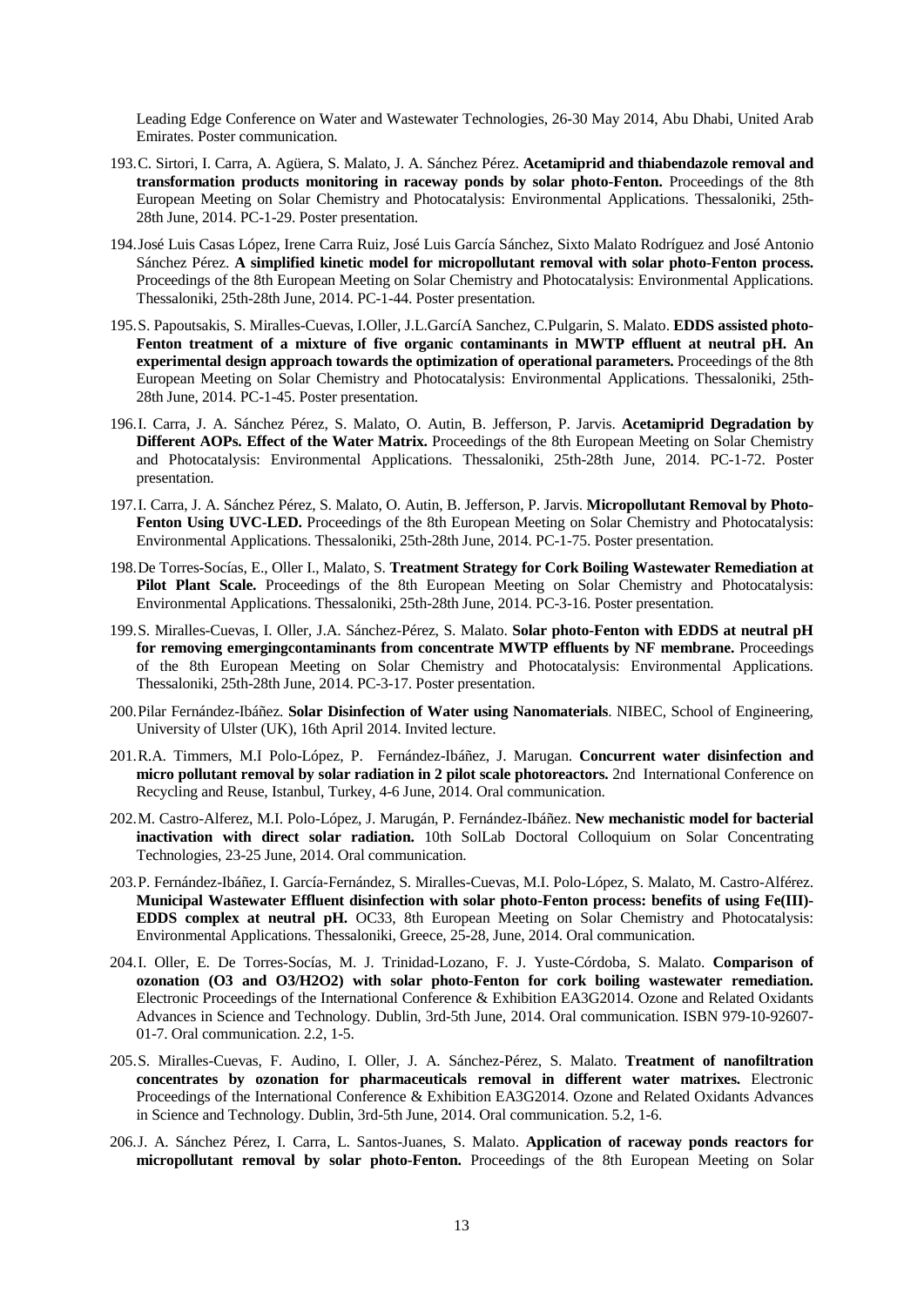Chemistry and Photocatalysis: Environmental Applications. Thessaloniki, 25th-28th June, 2014. OC44. Oral presentation.

- 207.J. Giménez, B. Bayarri, O. González, S. Malato, J. Peral, S. Esplugas. **Ways for the Estimation of Environmental and Economic Impact of Advanced Oxidation Processes.** Proceedings of the 8th European Meeting on Solar Chemistry and Photocatalysis: Environmental Applications. Thessaloniki, 25th-28th June, 2014. OC47. Oral presentation.
- 208.Sixto Malato. **Photocatalysis for water detoxification.** Invited Lecture. Thematic workshop on clean and sustainable technologies: photocatalysis as a tool for sustainability. Portoroz, Slovenia, 24-25 Sept, 2013.
- 209.Sixto Malato. **solarphotocatalysis in water treatment**. Invited Lecture. In ChemH2O 2013, Leading edge conference on sustainable water management. Madrid, 1-2 October, 2013.
- 210.Irene Carra, Sixto Malato, Jose A. Sánchez Pérez. **Fe/UV-light interrelation in the photo-Fenton process when removing contaminants at µg/L scale by solar photo-Fenton.** 2nd Int. Conf on Photocatalytic and advanced oxidation technologies for treatment of water, air, soil and sufaces (PAOT-2). Univ. Gdansk, Poland. Sept 9-12, 2013. Book of abstracts, P24. Oral presentation.
- 211.Sixto Malato, Manuel I. Maldonado, Pilar Fernández, Isabel Oller, Inmaculada Polo. **Photocatalysis for water treatment. 3rd European Conference on Photocatalysis.** Portorož, Slovenia, September 25-27, 2013. Book of Abstracts (ISBN 978-961-6311-78-6). PL2. Plenary Lecture.
- 212.S. Malato, P. Fernández-Ibáñez, I. Oller, M. I. Maldonado, M. I. Polo-López Solar. **AOPs for Waste Water Reclamation and Water Disinfection.** VII Brazilian Congress of Advanced Oxidation and 1st Iberoamerican Congress of Advanced Oxidation. Recife (Brazil) in October 15-18, 2013. Keynote lecture.
- 213.M. S. Lucas, J. A. Peres, A. Sampaio, L. Prieto-Rodríguez, I. Oller, M. I. Maldonado, S. Malato. **Treatment of pulp mill wastewater by biologic and solar photo-Fenton processes: a case study.** 3rd European conference on environmental applications of advanced oxidation proceses (EAAOP3). Almería, Spain. October 27th 30th 2013. Book of abstracts (ISBN 978-84-15487-99-9). O11, p 8. Oral presentation.
- 214.D. Lambropoulou, E. De Torres Socías, I. Oller, A. Agüera, S. Malato. **Degradation of Bupropion by Solar Driven Advanced Oxidation Processes at Pilot Scale: Kinetics, Transformation Products and routes.** 3rd European conference on environmental applications of advanced oxidation proceses (EAAOP3). Almería, Spain. October 27th 30th 2013. Book of abstracts (ISBN 978-84-15487-99-9). O28, p 14. Oral presentation.
- 215.R. Gonzalez-Olmos, M.J. Martin, I. Oller, S.Malato, F.-D. Kopinke, A.Georgi. **Fe-zeolites as Materials for Adsorption / Oxidation Processes in Water Treatment. 3rd European conference on environmental applications of advanced oxidation proceses (EAAOP3).** Almería, Spain. October 27th 30th 2013. Book of abstracts (ISBN 978-84-15487-99-9). O33, p 15. Oral presentation.
- 216.M.I. Polo-López, A. Ruiz-Aguirre, G. Zaragoza, P. Fernández-Ibáñez. **Treatment and reclaim of irrigation water using solar membrane distillation and advanced oxidation.** Pretoria, South Africa. July 1-4, 2013. Book of abstracts, paper 655. 5th International Conference on Applied Energy (ICAE2013). 1K009.
- 217.J.A. Byrne, E. Magee, J.W.J. Hamilton, P.S.M. Dunlop, S.C. Pillai, R. Fagan, K. O'Shea, C. Han, D.D. Dionysiou, M.I. Polo-Lopez and P. Fernandez-Ibanez. **Novel Photocatalytic Materials: The Need for Research Standards** (KeyLecture). 3rd European Conference on Environmental Application of Advanced Oxidation Processes. Almería, Spain, 27-30, October, 2013.
- 218.K.G.,McGuigan, R. Nalwanga, B. Quilty, C. Muyanja, P. Fernandez-Ibañez. **Evaluation of a 25 Litre Batch SODIS Reactor Fitted with a Compound Parabolic Collector Under Ugandan Field Conditions** (Oral). 3rd European Conference on Environmental Application of Advanced Oxidation Processes. Almería, Spain, 27-30, October, 2013.
- 219.S. Miralles-Cuevas, I. Oller, J.A. Sánchez Pérez, S. Malato. **Application of Modified Solar Photo-Fenton Treatment to Nanofiltration Membranes Concentrates for Removal of Pharmaceuticals in MWTP Effluents.** The 19th Int. Conf. on Advanced Oxidation Technologies for Treatment of Water, Air and Soil (AOTs-19). 17-21 November, San Diego (California, USA). Oral Communication.
- 220.E. De Torres-Socías, I. Oller, L. Prieto-Rodríguez, A.Zapata, S. Malato. **Landfill Leachate treatment by Solar Photo-Fenton: toxicity, biodegradability and economic assessment.** The 19th International Conference on Advanced Oxidation Technologies for Treatment of Water, Air and Soil (AOTs-19). 17-21 November, San Diego (California, USA). Oral Communication.
- 221.S. Papoutsakis, S.Miralles-Cuevas, N. Gondrexon, S Baup, S.Malato, C.Pulgarin. **Synergistic Pilot-scale Coupling Between High-frequency Ultrasound and Solar Photo-Fenton for the Treatment of Selected**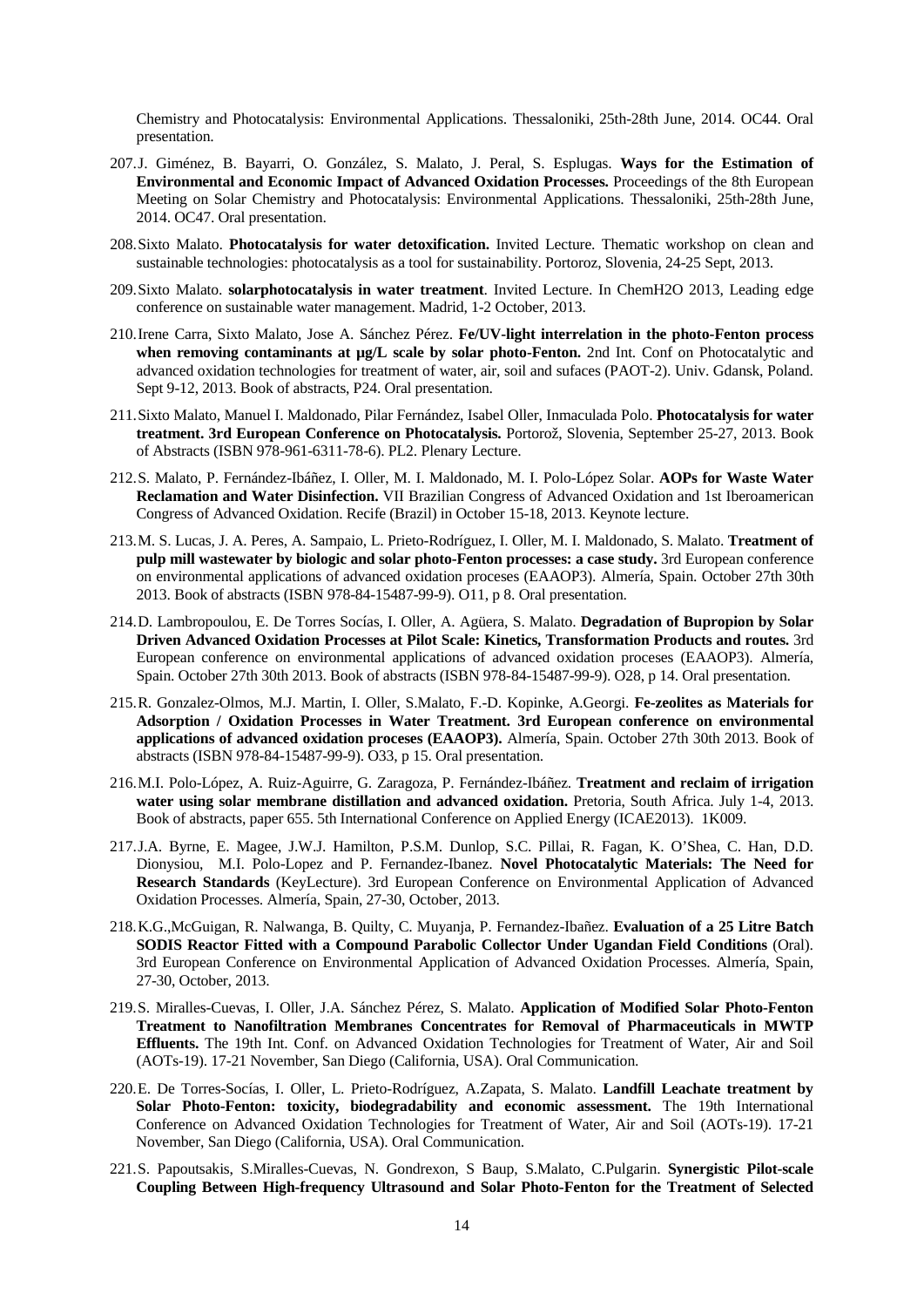**Contaminants.** 3rd European conference on environmental applications of advanced oxidation proceses (EAAOP3). Almería, Spain. October 27th 30th 2013. Book of abstracts (ISBN 978-84-15487-99-9). P52, p 46. Poster presentation.

- 222.M. Jiménez, M. Ignacio Maldonado, S. Malato, A. Hernández-Ramírez. **Photocatalytic degradation of pesticides mixture found in citrus processing industry wastewater using TiO2 supported on glass beads.** 3rd European conference on environmental applications of advanced oxidation proceses (EAAOP3). Almería, Spain. October 27th 30th 2013. Book of abstracts (ISBN 978-84-15487-99-9). P88, p 58. Poster presentation.
- 223.S. Miralles-Cuevas, F.Audino, I.Oller, J.A. Sánchez-Pérez, M. Tanveer, S. Malato. **Pharmaceuticals removal by combining nanofiltration with advanced oxidation tertiary treatments.** 3rd European conference on environmental applications of advanced oxidation proceses (EAAOP3). Almería, Spain. October 27th 30th 2013. Book of abstracts (ISBN 978-84-15487-99-9). P89, p 58. Poster presentation.
- 224.De Torres-Socías, E, Oller, I., Malato, S. **Treatment strategy for cork boiling wastewater remediation at pilot plant scale.** 3rd European conference on environmental applications of advanced oxidation proceses (EAAOP3). Almería, Spain. October 27th 30th 2013. Book of abstracts (ISBN 978-84-15487-99-9). P122, p 69. Poster presentation.
- 225.L. Prieto-Rodríguez, I. Oller, A. Agüera, S. Malato. **Pharmaceuticals behavior throughout a secondary immobilized biomass reactor followed by a solar photo-Fenton tertiary treatment.** 3rd European conference on environmental applications of advanced oxidation proceses (EAAOP3). Almería, Spain. October 27th 30th 2013. Book of abstracts (ISBN 978-84-15487-99-9). P153, p 79. Poster presentation.
- 226.I. Carra, S. Malato, J. A. Sánchez Pérez. **Effect of Iron Dosage on Reaction Time in the Photo-Fenton Process when Removing Micropollutants.** 3rd European conference on environmental applications of advanced oxidation proceses (EAAOP3). Almería, Spain. October 27th 30th 2013. Book of abstracts (ISBN 978-84-15487-99-9). P202, p 96. Poster presentation.
- 227.M. Castro-Alférez, M.I. Polo-López, P. Fernández-Ibáñez. **Evaluation of the photon flux in a CPC photoreactor by ferrioxalate actinometry** (Poster). 3rd European Conference on Environmental Application of Advanced Oxidation Processes. Almería, Spain, 27-30, October, 2013.
- 228.A. Ruiz- Aguirre, M.I. Polo-López, M. Castro-Alférez, G. Zaragoza, P. Fernández-Ibáñez. **Combination of Solar Membrane Distillation nd Advanced Oxidation Processes In Removing Fusarium solani and Clostridium sp from Contaminated Wastewater Effluent** (Poster). 3rd European Conference on Environmental Application of Advanced Oxidation Processes. Almería, Spain, 27-30, October, 2013.
- 229.I. García-Fernández, M.I. Polo-López, S. Miralles, P. Fernández-Ibáñez. **Photo-Fenton with Fe (III)-EDDS Complex at Neutral pH for Disinfection of Real Wastewater Effluents** (Poster). 3rd European Conference on Environmental Application of Advanced Oxidation Processes. Almería, Spain, 27-30, October, 2013.
- 230.M.I. Polo-López, P. Fenández-Ibáñez. **Disinfection of simulated municipal wastewater treatment plant effluents using solar Advanced Oxidation Processes** (Poster). 3rd European Conference on Environmental Application of Advanced Oxidation Processes. Almería, Spain, 27-30, October, 2013.
- 231.J. Rodríguez-Chueca, M.I. Polo-López, M.P. Ormad, R. Mosteo, P. Fernández-Ibáñez. **Disinfection of municipal wastewater effluents by solar photo-Fenton treatment** (Poster). 3rd European Conference on Environmental Application of Advanced Oxidation Processes. Almería, Spain, 27-30, October, 2013
- 232.D. Venieri, E. Chatzisymeon, C. Brebou, M.I. Polo-López, I. García-Fernández, D. Mantzavinos, P. Fernández-Ibáñez. **Solar photo-Fenton Inactivation of Legionella pneumophila in Environmental Samples** (Poster). 3rd European Conference on Environmental Application of Advanced Oxidation Processes. Almería, Spain, 27-30, October, 2013
- 233.E. Ortega-Gómez, B. Esteban García, M.M. Ballesteros Martín, P. Fernández Ibañez, J.A. Sánchez Pérez. **Disinfection of WWTP Secondary Effluent by Solar Photo-Fenton at Neutral pH** (Poster). 3rd European Conference on Environmental Application of Advanced Oxidation Processes. Almería, Spain, 27-30, October, 2013.
- 234.L. Maya-Treviño; A. Hernández-Ramírez; J. Guzmán-Mar; L. Hinojosa-Reyes; M. I. Maldonado. **Photocatalytic activity of the ZnO-Feº catalyst on the degradation of 2,4-D under simulated solar light.** 3rd European Conference on Environmental Applications of Advanced Oxidation Processes. Almería, Spain, October 27th-30th, 2013. Book of Abstracts (ISBN 978-84-15487-99-9) P22, pp 36.
- 235.A. Cabrera-Reina; G. Li Puma; J. L. Casas López; M. I. Maldonado; L. Santos-Juanes Jordá; J. L. García Sánchez; J. A. Sánchez-Pérez. **A Fenton/Photo-Fenton model including reactor geometry.** 3rd European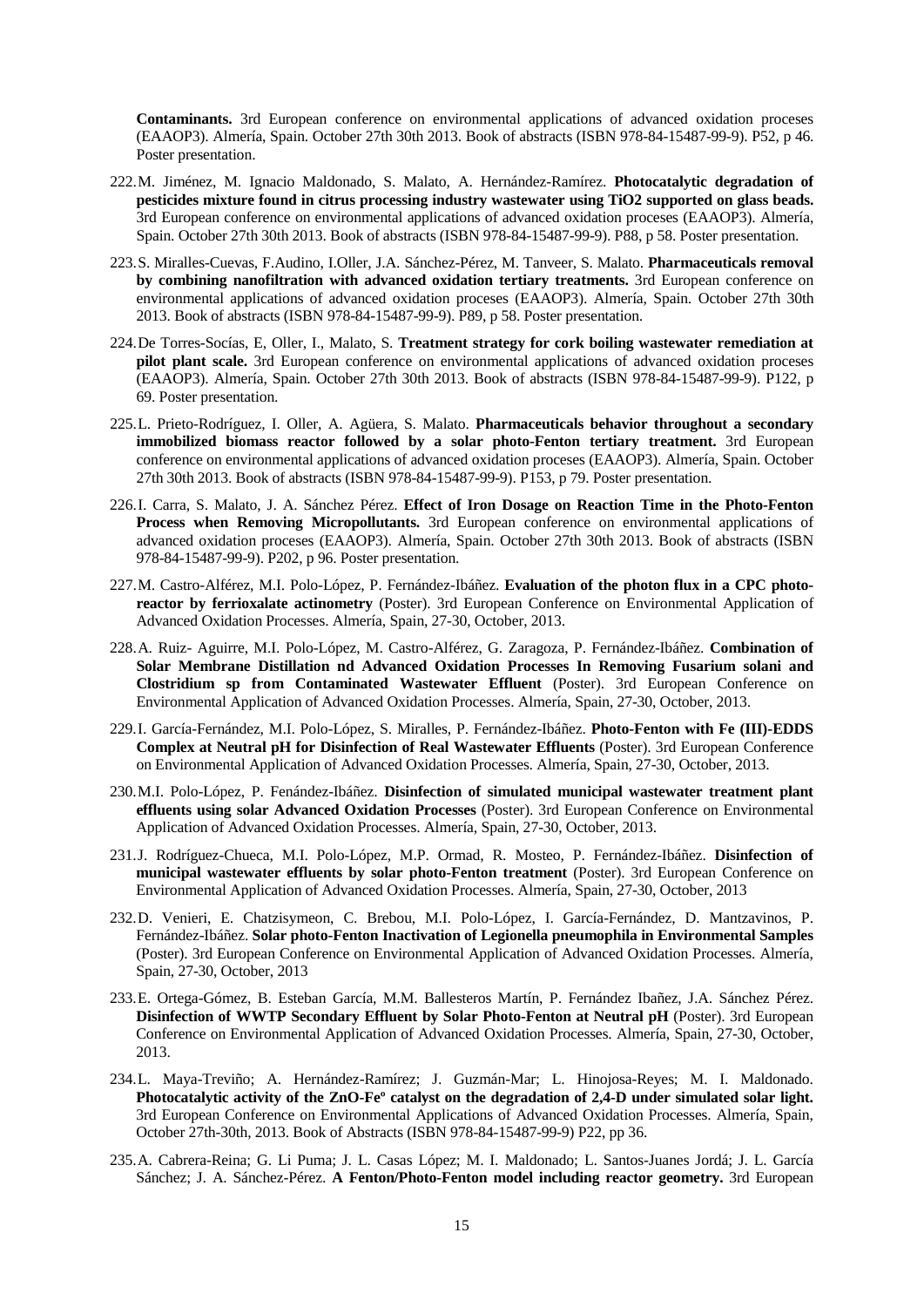Conference on Environmental Applications of Advanced Oxidation Processes. Almería, Spain, October 27th-30th, 2013. Book of Abstracts (ISBN 978-84-15487-99-9) P119, pp 68. 1K008

- 236.E. Saggioro; A. Oliveira; T. Pavesi; M. Jiménez-Tototzintle; E. Conçalves, M. I. Maldonado; J. Moreira. **Efficiency of photocatalytic degradation of bisphenol A in batch and CPC reactors mediated TiO2 suspensions.** 3rd European Conference on Environmental Applications of Advanced Oxidation Processes. Almería, Spain, October 27th-30th, 2013. Book of Abstracts (ISBN 978-84-15487-99-9) P163, pp 83.
- 237.A. Cabrera Reina; J. L. Casas López; M. I. Maldonado Rubio; L. Santos-Juanes Jordá; J. L. García Sánchez; J. A. Sánchez-Pérez. **The use of Photo-Fenton modelling for plant design.** 3rd European Conference on Environmental Applications of Advanced Oxidation Processes. Almería, Spain, October 27th-30th, 2013. Book of Abstracts (ISBN 978-84-15487-99-9) P177, pp 87.
- 238.Jose A. Sánchez, I. Carra, E. Ortega, B. Essteban, Josse L. Casas, S. Malato. **Study of irradiance and Fe concentration effect for removal of contaminants at µg/L scale by solar photo-Fenton at natural pH.**  245th ACS National Meeting and Exposition, Division of Environmental Chemistry. New Orleans, LA, USA. April 7-11, 2013. Paper 335, Session on "Chemistry and applications of advanced oxidation processes for removal of contaminants of emerging concern". Poster presentation.
- 239.E. De Torres-Socías, I. Oller, S. Malato. **Cork boiling wastewater treatment at pilot plant scale: comparison of solar photo-Fenton and ozone (O3, O3/H2O2 at different initial pH values). Toxicity and biodegradability assessment.** 14th EuCheMs International Conf. on Chemistry and the Environment. Barcelona, Spain. June 25th 28th, 2013. Book of abstracts, PW-9. Poster presentation.
- 240.S. Miralles-Cuevas, I. Oller, J.A. Sánchez Pérez, S. Malato Rodríguez. **Combined nanofiltration and photo-Fenton for treating water containing pollutants at µg L-1 initial concentration in natural water.** 14th EuCheMs International Conf. on Chemistry and the Environment. Barcelona, Spain. June 25th 28th, 2013. Book of abstracts, PE-22. Poster presentation.
- 241.L. Prieto-Rodríguez, P. Fernández, S. Miralles-Cuevas, I. Oller, A. Agüera, S. Malato. **Optimization of mild heterogeneous photocatalysis with low conccentration of TiO2 for WWTP effluents containing microcontaminants.** 4th Int. Conf. On Semiconductor Photochemistry. Prague, Czech Republic. 23rd 27th June 2013. Book of absstracts (ISBN 978-80-7080-854-2). P3-17, pp. 251. Poster presentation.
- 242.I. García-Fernandez, M.I. Polo-Lopez, I. Martin-Cara, M. Jiménez-Tototzintle, P. Fernández-Ibáñez. **Photocatalytic inactivation of fungi and bacteria in CPC reactor: effect of air injection and water temperature.** 4th Int. Conf. on Semiconductor Photochemistry. Prague, Czech Republic. 23rd 27th June 2013. Book of abstracts (ISBN 978-80-7080-854-2). P3-23, pp. 255. Poster communication.
- 243.Sixto Malato Ponencia invitada en "**Heterogeneous catalysis: from electronic processes to photocatalysis**". IRCELYON-CNRS. Amphithéatre CNRS, Villeurbane, France. 24 Enero, 2013.
- 244.S. Malato, I. Oller, A. Agüera, L. Prieto-Rodríguez, S. Miralles. **Advanced treatments (solar AOPs and nanofiltration) for elimination of micropollutants in municipal wastewater treatment plant effluents.** 245th ACS National Meeting and Exposition, Division of Environmental Chemistry. New Orleans, LA, USA. April 7-11, 2013. Paper 84, Session on "Chemistry and applications of advanced oxidation processes for removal of contaminants of emerging concern". Oral presentation.
- 245.Sixto Malato Rodríguez. **Removal of Pollutants in Water and Wastewater by Solar Advanced Oxidation Processes.** 14th EuCheMs International Conf. on Chemistry and the Environment. Barcelona, Spain. June 25th 28th, 2013. Book of abstracts, KN 12. Keynote presentation.
- 246.L. Prieto-Rodríguez, D. Spasiano, I. Oller, A. Agüera, S. Malato. **Removal of organic micro-contaminants from municipal waste water by an IBR system coupled to a solar photo-Fenton process as tertiary treatment.** 14th EuCheMs International Conf. on Chemistry and the Environment. Barcelona, Spain. June 25th 28th, 2013. Book of abstracts, OW-5. Oral presentation.
- 247.P. Fernández-Ibañez, S. Malato, M.I. Maldonado, I. Oller, M.I. Polo-Lopez. Decontamination and disinfection of water in solar photocatalytic reactors. 4th Int. Conf. On Semiconductor Photochemistry. Prague, Czech Republic. 23rd 27th June 2013. Book of absstracts (ISBN 978-80-7080-854-2). O33, pp. 83. Oral presentation.
- 248.N. Miranda-García, S. Suarez, M.I. Maldonado, S. Malato, B. Sánchez. **Regeneration strategies for TiO2 immobilised photocatalysts used in the elimination of emerging contaminants in water.** 4th Int. Conf. On Semiconductor Photochemistry. Prague, Czech Republic. 23rd 27th June 2013. Book of absstracts (ISBN 978- 80-7080-854-2). O29, pp. 79. Oral presentation.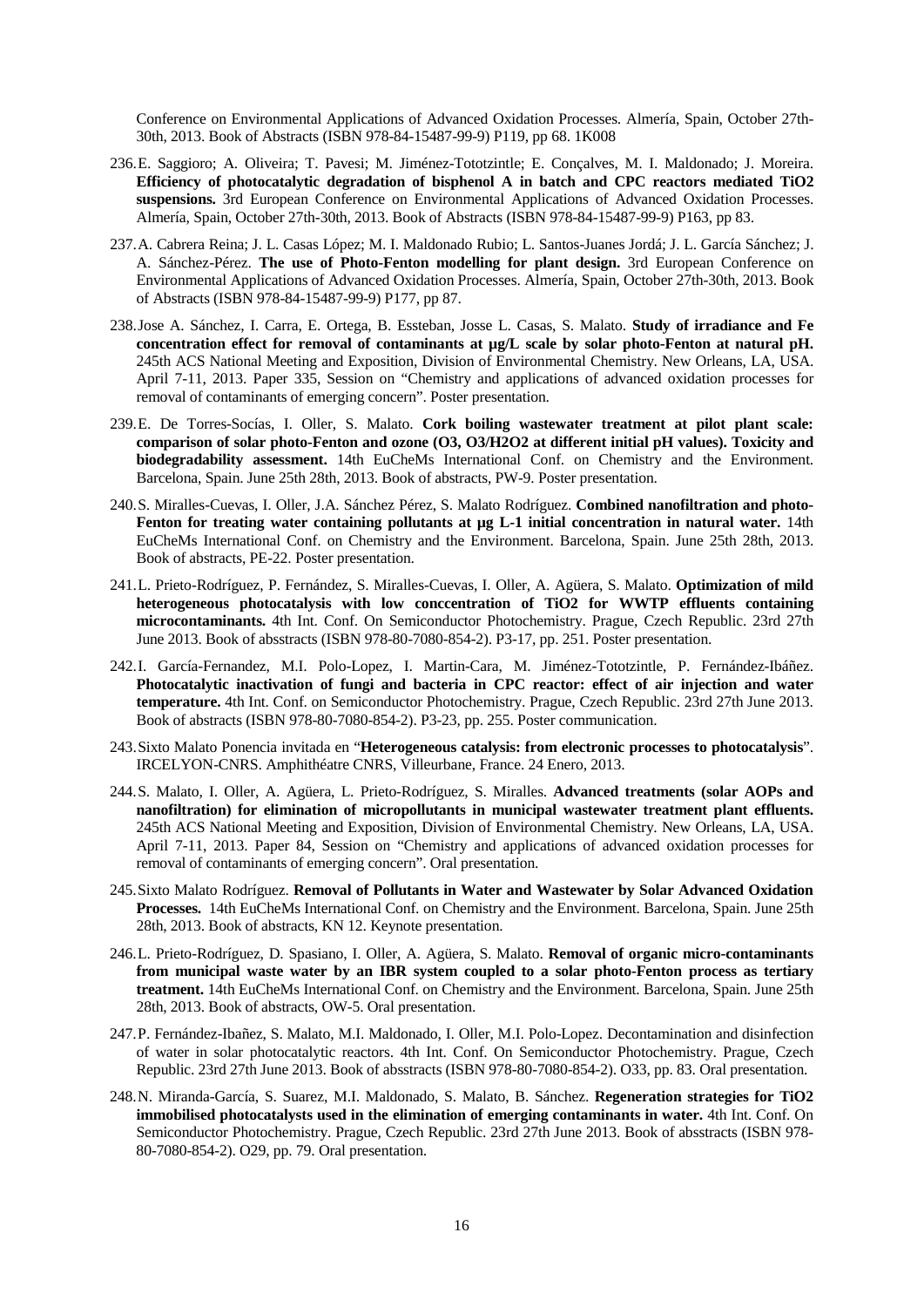- 249.Invited keynote lecture: P. Fernández-Ibáñez, **Solar Water Treatment**. Photochemistry Early Career Researchers Meeting. 15th-16th May 2013, Belfast (UK), Royal Society of Chemistry and University of Ulster.
- 250.M. Jiménez-Tototzintle; S. Malato; E. M. Rodríguez; A. Hernández-Ramírez, M. I. Maldonado. **Supported-TiO2 solar photocatalysis at pilot plant scale: degradation of pesticides found in wastewater from citrus processing industry. Reactivity and reaction pathways.** 4th Int. Conf. On Semiconductor Photochemistry. Prague, Czech Republic. 23rd 27th June 2013. Book of abstracts (ISBN 978-80-7080-854-2). P3-22. Oral presentation.
- 251.M. Castro-Alférez, M.I. Polo-López, I. Oller, P. Fernández-Ibáñez, **Modelling and simulation of photo-Fenton reactions in a CPC solar reactor: formic acid case.** 9th Sollab Doctoral Colloquium on Solar Concentrating Technologies. 13th -14th May 2013, Balck Forest (Germany), DLR.
- 252.P. Fernández-Ibáñez. Invited lecture: **Solar technologies for wastewater treatment**, at the Faculty of Sciences of the Dublin City University (DCU), 14th May 2013.
- 253.P. Fernández-Ibáñez, S. Malato, M.I. Maldonado, I. Oller, M.I. Polo-López. **Decontamination and disinfection of water in solar photocatalytic reactors.** 4th Int. Conf. on Semiconductor Photochemistry. Prague, Czech Republic. 23rd 27th June 2013. Book of abstracts (ISBN 978-80-7080-854-2). O33, pp. 83. Oral presentation.
- 254.J.A. Byrne, P. Fernández-Ibáñez, M.I. Polo-López, J.W.J. Hamilton, et al. **Rapid solar photocatalytic disinfection of water using titania and graphene-titania composites.** 4th Int. Conf. on Semiconductor Photochemistry. Prague, Czech Republic. 23rd 27th June 2013. Book of abstracts (ISBN 978-80-7080-854-2). O33, pp. 83. Oral presentation
- 255.P. Fernandez-Ibañez, M.I. Polo-López, S. Wandhwa, et al. **Rapid solar photocatalytic disinfection of water using graphene-titania composites.** 245th ACS National Meeting and Exposition, Division of Environmental Chemistry. New Orleans, LA, USA. April 7-11, 2013. Paper 134, Session on "Chemistry and applications of advanced oxidation processes for removal of contaminants of emerging concern". Oral presentation.
- 256.M.I. Polo-López, A. Ruiz-Aguirre, G. Zaragoza, P. Fernández-Ibáñez. **Treatment and reclaim of irrigation water using solar membrane distillation and advanced oxidation.** Pretoria, South Africa. July 1-4, 2013. Book of abstracts, paper 655. 5th International Conference on Applied Energy (ICAE2013).
- 257.C. Sirtori, A. Zapata, A. Agüera, S. Malato. **Advanced oxidation processes mediated by solar energy: an useful technology for treat diffferent emerging contaminants.** 4th Int. IUPAC Conf. on Green Chemistry (4th ICGC). Foz do Iguazu, Brasil, 25-29 August, 2012. Oral Communication.
- 258.Sixto Malato y Pilar Fernández. **Decontamination and disinfection of water: solar plants and other engineering aspects.** The 17th Int. Conf. On Semiconductor Photocatalysis and Solar Energy Conversion. Jacksonville, Florida, USA, November 11th-15th, 2012. Book of Abstract, p. 35. Plenary lecture.
- 259.M. Inmaculada Polo-López, Sixto Malato-Rodriguez, Pilar Fernández-Ibáñez. **Inactivation of Pathogens inWater by Solar Photocatalysis.** The 17th Int. Conf. On Semiconductor Photocatalysis and Solar Energy Conversion. Jacksonville, Florida, USA, November 11th-15th, 2012. Book of Abstract, p. 64. Short talk.
- 260.Sixto Malato. **Advanced Technologies Based on Solar Energy for Wastewater Treatment.** Workshop "Sustainable water treatment technologies: achievements, perspectives, constraints". 10-11 December 2012, Girona, Spain. Book of abstract, pp. 9-11. Oral presentation.
- 261.S. Malato. Ponencia invitada en "**Seminario Internacional de Energía Solar para la Agricultura y la Agroindustria**". Fundación para la Innovación Agraria (Ministerio de Agricultura, Chile). 18-23 Noviembre, 2012.
- 262.I. Oller. Ponencia Invitada. **Solar photo-reactors for water treatment**, en International Workshop on New Advanced Wastewater Treatment Technologies. September 6, 2012. ICCF (Clermont-Ferrand).
- 263.García-Fernandez, M.I. Polo-López, I. Oller, P. Fernández-Ibáñez, **Inactivation of Clavibacter michiganensis in Water Using solar photo-Fenton.** Poster. International Conference on Recycling and Reuse (R&R2012), Istanbul (Turkey), June 4-6, 2012.
- 264.M.I. Polo-López, I. García-Fernandez, I. Oller, P. Fernández-Ibáñez, T. Velegraki, A. Katsoni, D. Matzavinos. **Removal of pathogens from municipal effluents using mild solar photo-Fenton.** Poster. International Conference on Recycling and Reuse (R&R2012), Istanbul (Turkey), June 4-6, 2012.
- 265.Turki, H Kochkar, I. García-Fernández, M.I. Polo-López, A. Ghorbel, C. Guillard, G. Berhault, P. Fernández-Ibáñez. **Solar Photocatalytic Inactivation of Fusarium Solani Over TiO2 Nanomaterials With Controlled**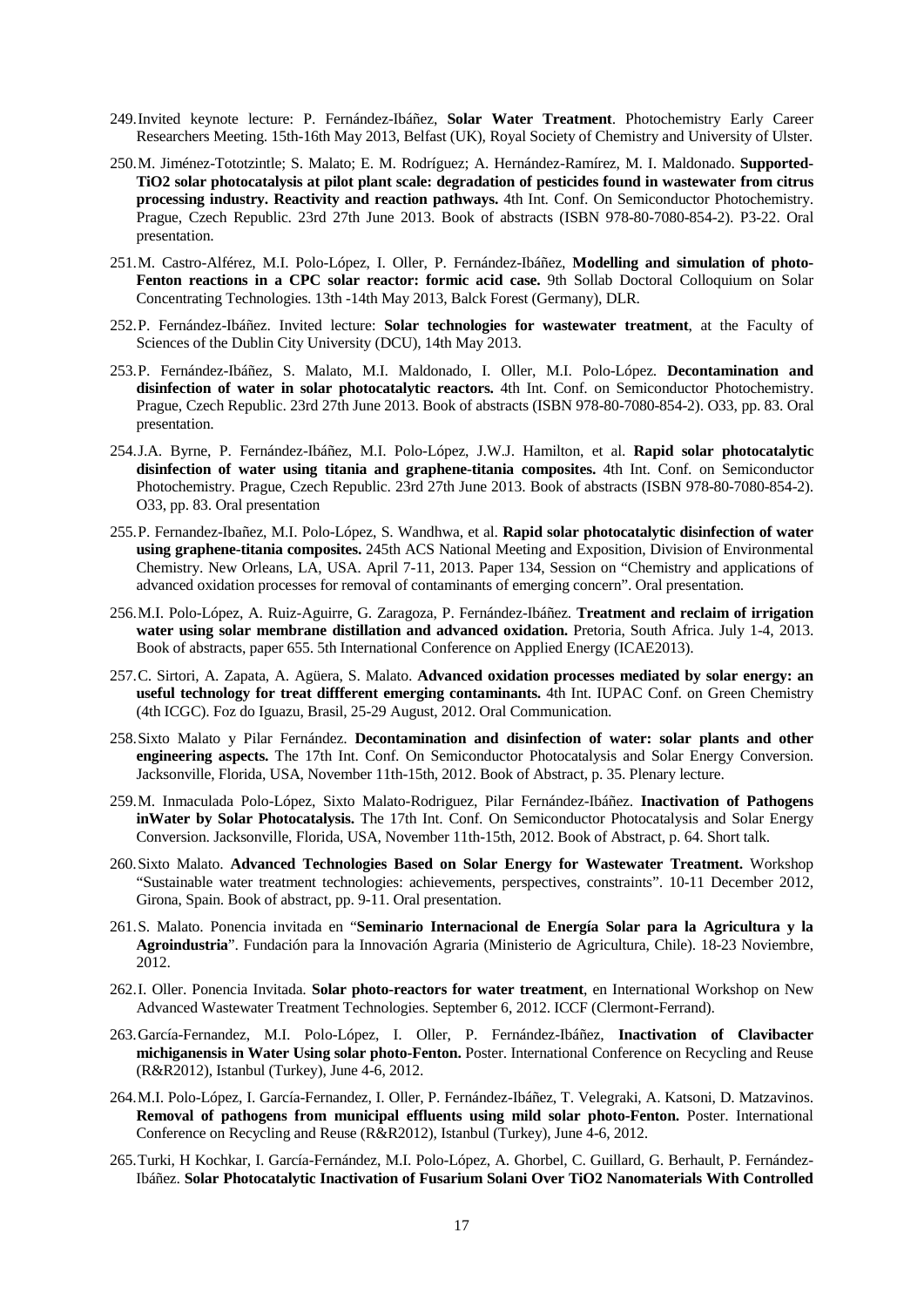**Morphology -- Formic Acid Effect** (Poster). 7th European Meeting on Solar Chemistry and Photocatalysis: Environmental Applications (SPEA7), Oporto, 17-20 junio 2012.

- 266.P. Fernández-Ibáñez, M.I. Polo-López, I. García-Fernandez, I. Oller, **Phytophthora capsici Inactivation using Photo-Fenton, H2O2 and Fe2+/Fe3+ under Natural Solar Radiation.** Proceedings of the 7th European Meeting on Solar Chemistry and Photocatalysis: Environmental Applications. Porto, June 17th 20th, 2012. A. Silva, C. Gomes, J.L. Faria, R. Segundo, V.J.P. Vilar (Eds.). Sociedade Portuguesa de Química. ISBN 978-989-97667-4-7. pp. 177-178. Poster.
- 267.P. Fernández-Ibáñez, I. García-Fernandez, I. Fernandez-Calderero, M.I. Polo-Lopez. **Photocatalytic Inactivation of Fusarium spp in Simulated Wastewater Effluent: Effect of Temperature and Dissolved Oxygen.** Proceedings of the 7th European Meeting on Solar Chemistry and Photocatalysis: Environmental Applications. Porto, June 17th 20th, 2012. A. Silva, C. Gomes, J.L. Faria, R. Segundo, V.J.P. Vilar (Eds.). Sociedade Portuguesa de Química. ISBN 978-989-97667-4-7. pp. 395-397. Poster.
- 268.E. I. Magee, J.A. Byrne, P. Fernández-Ibáñez, J.W.J. Hamilton, P.S.M. Dunlop. **Photocatalytic activity of Visible Light Active TiO2 towards the inactivation of E. coli under natural sunlight**. Proceedings of the 7th European Meeting on Solar Chemistry and Photocatalysis: Environmental Applications. Porto, June 17th 20th, 2012. A. Silva, C. Gomes, J.L. Faria, R. Segundo, V.J.P. Vilar (Eds.). Sociedade Portuguesa de Química. ISBN 978-989-97667-4-7. pp. 445-447. Poster.
- 269.J. M. Peralta-Hernández; A. Saldaña-Robles; R. J. Guerra-Sánchez; M. I. Maldonado. **Response Surface Optimization of Methyl Orange from Aqueous Solution by Fenton Oxidation Process**. Proceedings of the 7th European Meeting on Solar Chemistry and Photocatalysis: Environmental Applications. Porto, June 17th 20th, 2012. A. Silva, C. Gomes, J.L. Faria, R. Segundo, V.J.P. Vilar (Eds.). Sociedade Portuguesa de Química. ISBN 978-989-97667-4-7. pp. 644.646. Poster.
- 270.L. Maya; A. Hernández; J. Guzman; L. Hinojosa; M. I. Maldonado. **Comparative Study of the Photocatalytic Activity of ZnO-Fe2O3 and ZnO-Fe0 on Dicamba Degradation Using Solar Light**. Proceedings of the 7th European Meeting on Solar Chemistry and Photocatalysis: Environmental Applications. Porto, June 17th 20th, 2012. A. Silva, C. Gomes, J.L. Faria, R. Segundo, V.J.P. Vilar (Eds.). Sociedade Portuguesa de Química. ISBN 978-989-97667-4-7. pp 702-704. Poster.
- 271.J.A. Sanchez-Perez, E. Ortega, B. Esteban, P. Fernandez-Ibañez, M.M. Ballesteros. **Enterococcus faecalis complete disinfection by solar photo-Fenton process**. Proceedings of the 7th European Meeting on Solar Chemistry and Photocatalysis: Environmental Applications. Porto, June 17th 20th, 2012. A. Silva, C. Gomes, J.L. Faria, R. Segundo, V.J.P. Vilar (Eds.). Sociedade Portuguesa de Química. ISBN 978-989-97667-4-7. pp. 481-483. Poster.
- 272.L. Santos-Juanes, E. Ortega, A. Cabrera, J. L. Casas, M.I. Maldonado. **Dissolved Oxygen Monitoring for Enhancement the Photo-Fenton Process Efficiency and Economics.** Proceedings of the 7th European Meeting on Solar Chemistry and Photocatalysis: Environmental Applications. Porto, June 17th 20th, 2012. A. Silva, C. Gomes, J.L. Faria, R. Segundo, V.J.P. Vilar (Eds.). Sociedade Portuguesa de Química. ISBN 978- 989-97667-4-7. pp. 376-377. Poster.
- 273.Carra, L. Santos-Juanes, B. Esteban García, S. Malato, J.A. Sánchez Pérez. **Iron Additions as a Strategy to Deal with Recalcitrant Pollutants: a Modified photo-Fenton Process at Natural pH**. Proceedings of the 7th European Meeting on Solar Chemistry and Photocatalysis: Environmental Applications. Porto, June 17th 20th, 2012. A. Silva, C. Gomes, J.L. Faria, R. Segundo, V.J.P. Vilar (Eds.). Sociedade Portuguesa de Química. ISBN 978-989-97667-4-7. pp. 182-184. Poster.
- 274.S. Miralles-Cuevas, S. Malato Rodríguez, M.I. Maldonado, J.A. Sánchez-Pérez. **Enhancing Solar Photo-Fenton Efficiency Applied to Micropollutants by Coupling With Nanofiltration**. Proceedings of the 7th European Meeting on Solar Chemistry and Photocatalysis: Environmental Applications. Porto, June 17th 20th, 2012. A. Silva, C. Gomes, J.L. Faria, R. Segundo, V.J.P. Vilar (Eds.). Sociedade Portuguesa de Química. ISBN 978-989-97667-4-7. pp. 202-204. Poster.
- 275.G. Mascolo, G. Del Moro, M. Bello, S. Belaidi, S. Miralles-Cuevas, I. Oller, S. Malato, R. Gerbas, F. Visentin. **Degradation of Iopamidol by Solar Photo-Fenton and Solar Photocatalysis Employing Supported TiO2.**  Proceedings of the 7th European Meeting on Solar Chemistry and Photocatalysis: Environmental Applications. Porto, June 17th 20th, 2012. A. Silva, C. Gomes, J.L. Faria, R. Segundo, V.J.P. Vilar (Eds.). Sociedade Portuguesa de Química. ISBN 978-989-97667-4-7. pp. 365-367. Poster.
- 276.M.S. Lucas, J.A. Peres, C. Amor, L. Prieto-Rodríguez, M.I. Maldonado, S. Malato. **Pulp Mill Wastewater Tertiary Treatment by Fenton and Solar Photo-Fenton Processes.** Proceedings of the 7th European Meeting on Solar Chemistry and Photocatalysis: Environmental Applications. Porto, June 17th 20th, 2012. A.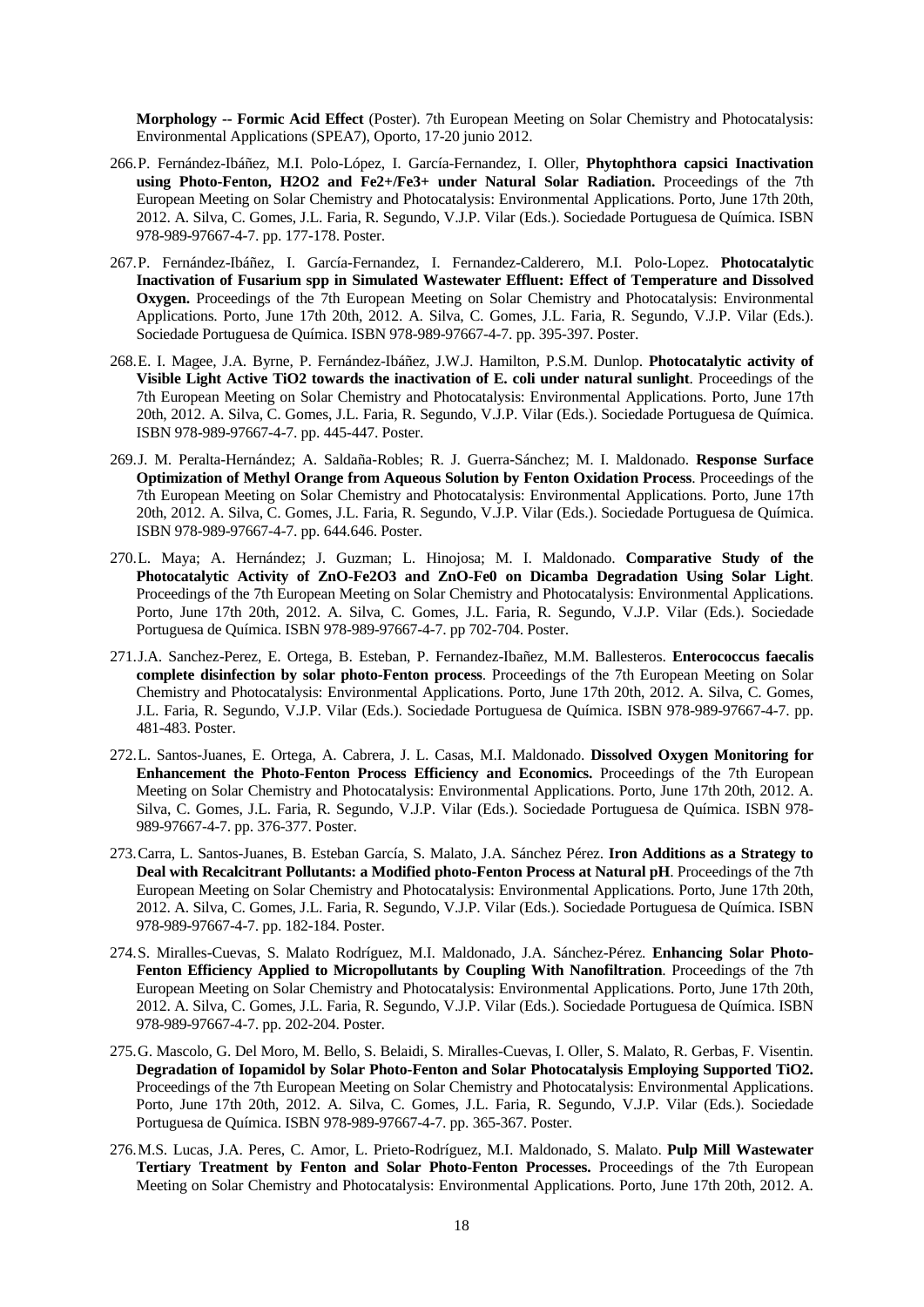Silva, C. Gomes, J.L. Faria, R. Segundo, V.J.P. Vilar (Eds.). Sociedade Portuguesa de Química. ISBN 978- 989-97667-4-7. pp. 378-380. Poster.

- 277.N.Klamerth, S.Malato, A.Agüera, A.R.Fernandez-Alba. **Comparison of Photo-Fenton and Modified Photo-Fenton Processes for the Degradation of Micro and Emerging Contaminants in Wastewater Treatment plant Effluents.** Proceedings of the 7th European Meeting on Solar Chemistry and Photocatalysis: Environmental Applications. Porto, June 17th 20th, 2012. A. Silva, C. Gomes, J.L. Faria, R. Segundo, V.J.P. Vilar (Eds.). Sociedade Portuguesa de Química. ISBN 978-989-97667-4-7. pp. 389-390. Poster.
- 278.Oller, L. Prieto-Rodríguez, A. Agüera, S. Malato. **Solar Photo-Fenton Optimization for the Treatment of MWTP Effluents Containing Emerging Contaminants.** Proceedings of the 7th European Meeting on Solar Chemistry and Photocatalysis: Environmental Applications. Porto, June 17th 20th, 2012. A. Silva, C. Gomes, J.L. Faria, R. Segundo, V.J.P. Vilar (Eds.). Sociedade Portuguesa de Química. ISBN 978-989-97667-4-7. pp. 468-470. Poster.
- 279.J. Giménez, B. Bayarri, M.I. Maldonado, S. Malato, S. Esplugas. **2,4-Dichlorophenol Degradation by Means of Heterogeneous Photocatalysis. Comparison Between Laboratory and Pilot Plant Performance.** Proceedings of the 7th European Meeting on Solar Chemistry and Photocatalysis: Environmental Applications. Porto, June 17th 20th, 2012. A. Silva, C. Gomes, J.L. Faria, R. Segundo, V.J.P. Vilar (Eds.). Sociedade Portuguesa de Química. ISBN 978-989-97667-4-7. pp. 474-476. Poster.
- 280.M.I. Maldonado, L. Prieto-Rodríguez, N. Klamerth, I. Oller, A. Agüera, S. Malato. **Application of Solar AOPs and Ozonation as Tertiary Treatments for ECs Remediation Contained in Real MWTP Effluents.** Proceedings of the 7th European Meeting on Solar Chemistry and Photocatalysis: Environmental Applications. Porto, June 17th 20th, 2012. A. Silva, C. Gomes, J.L. Faria, R. Segundo, V.J.P. Vilar (Eds.). Sociedade Portuguesa de Química. ISBN 978-989-97667-4-7. pp. 500-502. Poster.
- 281.M. Jimenez, M. I. Maldonado, S. Malato, A. Hernandez-Ramírez. **Degradation of Acetaminophen Using TiO2 Supported on Glass Spheres Irradiated in a CPC Solar Pilot Plant.** Proceedings of the 7th European Meeting on Solar Chemistry and Photocatalysis: Environmental Applications. Porto, June 17th 20th, 2012. A. Silva, C. Gomes, J.L. Faria, R. Segundo, V.J.P. Vilar (Eds.). Sociedade Portuguesa de Química. ISBN 978- 989-97667-4-7. pp. 503-505. Poster.
- 282.L. Prieto, G. del Moro, G. Mascolo, I. Oller, S. Malato. **Raw landfill leachate treatmeent by electrochemical oxidation and combined with a granular biofilter process.** 6th IWA Specialist Conf on Oxidation technologies for water and wastewater treatment. Goslar, Germany, 7th -9th May 2012. Book of abstracts PC 81, pp. 61. Poster.
- 283.F. Bichai, M.I. Polo-López, P. Fernández-Ibáñez. **Solar disinfection for lowering the microbial risk in wastewater reuse for irrigation.** Oral invitada. International Conference on Recycling and Reuse (R&R2012), Istanbul (Turkey), June 4-6, 2012.
- 284.S. Malato, M.I. Maldonado, P. Fernández-Ibáñez, I. Oller. **Aplicación dde la radiación solar a la**  descontaminación de aguas. 1<sup>er</sup> Cong. Int de Ciencia y Tecnología Ambiental. Mar del Plata, Argentina. 28 Mayo a 1 de Junio 2012. Conf. Plenaria. Libro de resúmenes pp. 16. Oral Plenaria.
- 285.S. Malato, M.I. Maldonado, I. Oller, P. Fernández-Ibáñez. **Solar AOPs for Waste Water Reclamation.** Proceedings of the 7th European Meeting on Solar Chemistry and Photocatalysis: Environmental Applications. Porto, June 17th 20th, 2012. A. Silva, C. Gomes, J.L. Faria, R. Segundo, V.J.P. Vilar (Eds.). Sociedade Portuguesa de Química. ISBN 978-989-97667-4-7. pp. 5-8. Plenary Lecture.
- 286.S. Malato Conferencia. **Descontaminación y regeneración de agua mediante energía solar: desarrollo y aplicaciones.** Univ. Autónoma de Barcelona. 21 de Marzo de 2012.
- 287.S. Malato Conferencia y Mesa Redonda en "**Cantabria Campus Nobel**". Cantabria Campus Internacional. Palacio de la Magdalena, Santander. 12 Junio 2012.
- 288.Ignacio Sirés Sadornil; Ana Zapata; Manuel Ignacio Maldonado; Sixto Malato; Enric Brillas. **"A pilot plant for the decontamination of water by the solar photoelectro-Fenton process: The case of a steroid**  hormone". The 62<sup>nd</sup> Annual Meeting of the International Society of Electrochemistry. Oral Invited. 11-16 September 2011, Niigata, Japan.
- 289.S. Malato, P. Fernández-Ibáñez, M.I. Maldonado, I. Oller, A. Zapata. **Decontamination and Disinfection of**  Water by Solar Photocatalysis for Water Reclamation and Reuse. 8<sup>th</sup> IWA Int. Conf. on Water Reclamation & Reuse. Barcelona, 26-29 Sept 2011. Book of abstract, pp. 85-86. Oral.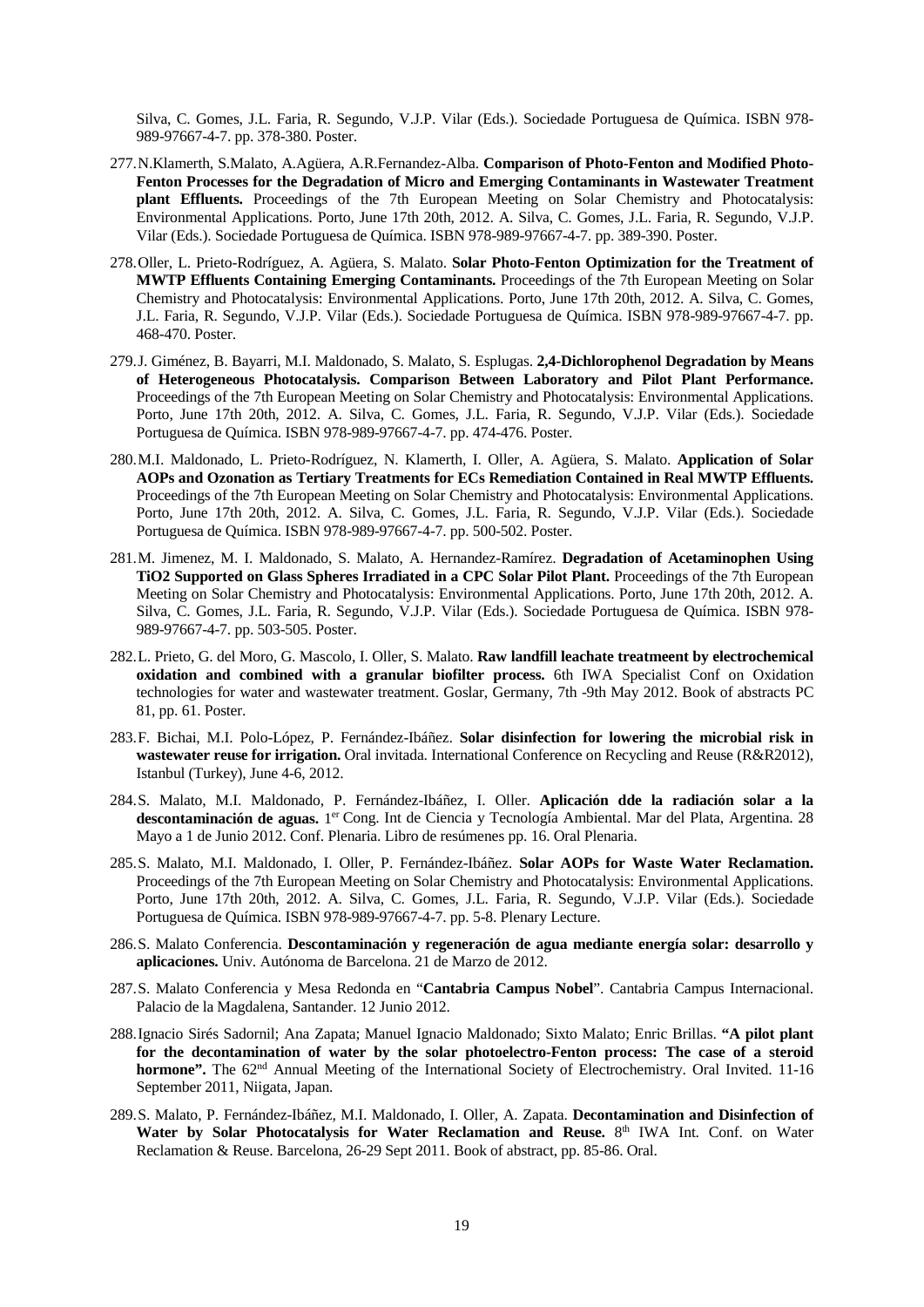- 290.L. Prieto, I. Oller, N. Klamerth, A. Zapata, A. Agüera, S. Malato. **Application of Different AOP as Tertiary Treatment for MWTP Effluents Containing Emerging Contaminants.** 8<sup>th</sup> IWA Int. Conf. on Water Reclamation & Reuse. Barcelona, 26-29 Sept 2011. Book of abstract, pp. 85-86. Oral.
- 291.García-Fernández I., Polo-López M.I., Oller, P. Fernández-Ibáñez. **Photocatalytic disinfection of Fusarium in water using solar light.** International Workshop on Advances in Disinfection Technologies, National Environmental Engineering Research Institute, Nagpur, India, February 9th 2011. Poster.
- 292.Polo-López M.I., García-Fernández I., Oller, P. Fernández-Ibáñez. **Inactivation of chlamydospores by H2O2/UV-visible light using CPC reactor.** International Workshop on Advances in Disinfection Technologies, National Environmental Engineering Research Institute, Nagpur, India, February 9th 2011. Poster.
- 293.N. Klamerth, S. Malato, P. Fernández-Ibáñez, A. Agüera. **The use of modified photo-Fenton as a tertiary treatment for the disinfection of wastewater treatment plant effluents.** International Workshop on Advances in Disinfection Technologies, National Environmental Engineering Research Institute, Nagpur, India, February 9th 2011. Poster.
- 294.S. Helali, M.I. Polo-López, P. Fernández-Ibáñez, B.Ohtani, F.Amano, S. Pigeot-Remy, S. Malato, C.Guillard. **Effect of different types of suspended catalyst on Escherichia coli photocatalytic inactivation under natural sunlight.** Poster. IWA Water & Industry Conference 2011. Valladolid, Spain. 1-4 May 2011.
- 295.C. Adan, A. Bahamonde, I. Oller, S. Malato, A. Martínez-Arias. **Solar light assisted photodegradation of phenol with hydrogen peroxide over iron-doped titania catalysts.** Int. Conf. on Structure performance relationships in functional materials: catalysis, electrochemistry and surfactants. Fuengirola, Spain. 17th - 20th May, 2011. Book of abstracts, pp173-175. Poster.
- 296.J.A. Byrne, P.S.M. Dunlop, D Alrousan, P. Fernández-Ibáñez. **Solar photocatalytic disinfection of water for developing countries: Photocatalytic enhancement.** communication in the International Workshop on Advances in Disinfection Technologies, National Environmental Engineering Research Institute, Nagpur, India, February 9th 2011. Oral.
- 297.P. Fernández-Ibáñez. **Applications of solar radiation to water disinfection.** International Workshop on Advances in Disinfection Technologies, National Environmental Engineering Research Institute, Nagpur, India, February 9th 2011. Oral
- 298.M.I. Polo, P. Fernández, I. García. **Solar photocatalytic water disinfection. Case study of Fusarium spores.** Oral. 3rd International Congress on Wastewater in Small Communities, Seville, Spain, April 25th-28h 2011.
- 299.Ana Zapata, Carla Sirtori, Isabel Oller and Sixto Malato. **Industrial non-biodegradable wastewater treatment by integrating solar advanced oxidation processes and biotreatment.** Water and Industry 2011 (IWA Specialist Conference). Valladolid, Spain. 1st -4th May 2011. Oral Presentation. Book of abstracts, p. 43.
- 300.S. Malato. **Removal of emerging contaminants from UWWTPs by solar driven AOPs.** Emerging contaminants and microorganisms into the environment: contamination pathways, health effects and control. Univ. of Salerno, Italy. June 24th 2011. Oral Presentation.
- 301.P. Fernández-Ibáñez; M.I. Polo-López, I. García-Fernández. **Pilot scale solar photocatalytic disinfection of water.** Oral communication in the 15th International Conference on TiO2 Photocatalysis: Fundamentals and Applications (TiO2-15). San Diego, California, USA, November 15th-18th 2010.
- 302.S. Malato. **Advanced Technologies based on solar energy for wastewater treatment.** Protection and restoration of the environment X (Pre 10). Corfu, Greece. July 5th -10th, 2010. Plenary Lecture. Book of abstracts, 48-49.
- 303.Miranda-García, N.; Maldonado, M. I., Coronado, J. M.; and Sánchez, B. **Degradation of emerging contaminants at low concentration by solar AOPs in a pilot plant.** Third International Conference on Semiconductor Photochemistry (SP3). University of Strathclyde, Glasgow, Scotland 12-16 April 2010. Poster Presentation P3.
- 304.N.Klamerth, M.I.Maldonado, A.Aguera, A.R. Fernández-Alba, S. Malato. **Application Of Modified Mild Photo-Fenton As A Tertiary Treatment For Municipal Wastewater. Poster presentation.** Proceedings of the 6th European Meeting on Solar Chemistry and Photocatalysis: Environmental Applications. Praga, June 13th 16th, 2010. Josef Krysa (Ed.). ICT Prague Press, Praga. ISBN 978-80-7080-750-7. pp. 268-269.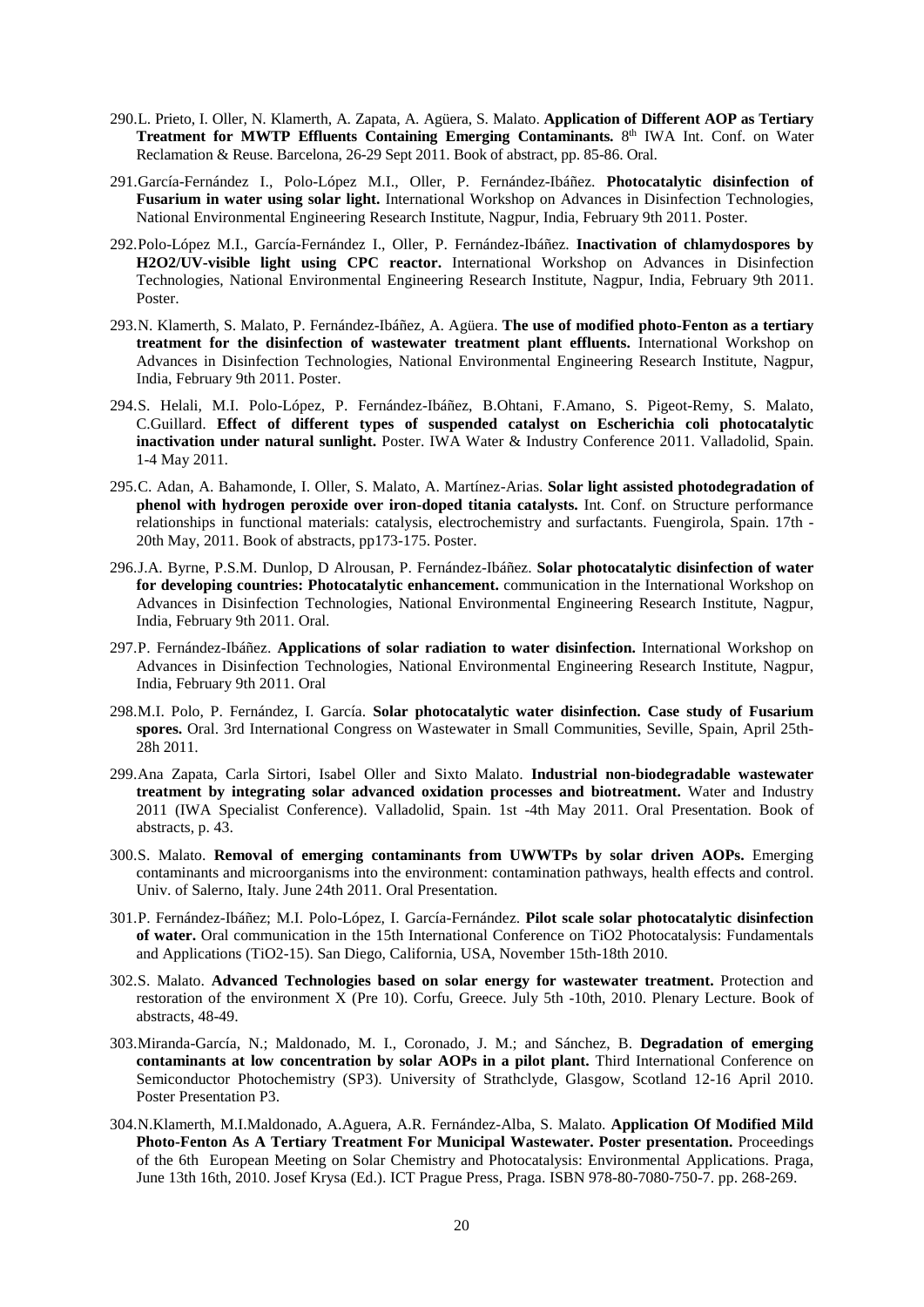- 305.M. Jiménez, I. Oller, M.I. Maldonado, S. Malato, A. Hernández-Ramírez, J.M. Peralta-Hernández, A. Zapata. **Solar Photo-Fenton Degradation of a Mixture Containing Partially Aqueous Soluble**  Pesticides. Evaluation of Ecotoxicity and Biodegradability. Poster presentation. Proceedings of the 6th European Meeting on Solar Chemistry and Photocatalysis: Environmental Applications. Praga, June 13th 16th , 2010. Josef Krysa (Ed.). ICT Prague Press, Praga. ISBN 978-80-7080-750-7. pp. 462-463.
- 306.C. Sirtori, A. Zapata, S. Malato, A. Agüera. **Evaluation of the Formation of Chlorinated Intermediates During Photo-Fenton Treatment of Saline Wastewaters.** Poster presentation. Proceedings of the 6th European Meeting on Solar Chemistry and Photocatalysis: Environmental Applications. Praga, June 13th 16th , 2010. Josef Krysa (Ed.). ICT Prague Press, Praga. ISBN 978-80-7080-750-7. pp. 449-450.
- 307.L. Prieto-Rodríquez, I. Oller, A. Agüera, S. Malato. **Hydrogen Peroxide automatic control based on dissolved oxygen concentration during solar photo-Fenton process.** Poster presentation. Proceedings of the 6th European Meeting on Solar Chemistry and Photocatalysis: Environmental Applications. Praga, June 13th 16th , 2010. Josef Krysa (Ed.). ICT Prague Press, Praga. ISBN 978-80-7080-750-7. pp. 464-465.
- 308.Micó, M. M.; Zapata, A.; Maldonado, M. I.; Sans, C.; Bacardit, J. **Solar photo-Fenton applied to pesticide removal on Advanced Greenhouses waters.** Poster presentation. Proceedings of the 6th European Meeting on Solar Chemistry and Photocatalysis: Environmental Applications. Praga, June 13th 16th , 2010. Josef Krysa (Ed.). ICT Prague Press, Praga. ISBN 978-80-7080-750-7. pp. 453-454.
- 309.Ballesteros Martín, M. M.; Garrido, L.; Ortega Gómez, E.; Cabrera Reina, A.; Sánchez, O.; Más, J.; and M. I. Maldonado. **A reliable process for pesticide degradation: Photo-Fenton and membrane birreactor combination.** VII ANQUE Internationall Congress. Integral Water Cycle: Present and Future "A Shared Commitment". Oviedo (Spain), 13-16 June 2010. Poster Presentation (T8-030).
- 310.Sánchez, O.; Garrido, L.; Forn, I.; Massana, R., Maldonado, M. I.; Más, J. **Diversity of activated sludge from a seawater-processing wastewater treatment plant: assessment through clone libraries, fingerprinting and fish**. VII ANQUE Internationall Congress. Integral Water Cycle: Present and Future "A Shared Commitment". Oviedo (Spain), 13-16 June 2010. Poster Presentation (T5-026).
- 311.M.I. Polo-Lopez, I. García-Fernández, I. Oller, P. Fernández-Ibáñez. **Chlamydospores of Fusarium equieti inactivation by homogeneous photocatalysis using CPC reactor.** Poster in 6th European Meeting on Solar Chamistry and Photocatalysis. Environmantal Applications. Prague, Czech Republic, June 13th-16th 2010.
- 312.M. Fontán-Sanz, H. Gomez-Couso, P. Fernández-Ibáñez, E. Ares-Mazas. **Disinfection of drinking water in**  developing countries using a 251-batch CPC solar reactor. Poster in 7<sup>th</sup> ANQUE International Congress. Oviedo, Spain, June 13th-16th 2010.
- 313.Sixto Malato. **Biorecalcitrant industrial wastewater treatment by integrating advanced oxidation and biological processes.** Innovative and sustainable technologies for urban and industrial wastewater treatment. January 27th, 2010. Gent, Belgium. Oral Presentation.
- 314.M.M. Ballesteros, J.L. Casass, I. Oller, S. Malato, J.A. Sánchez. **Pseudomonas putida as a new test for monitoring biodegradability enhancement durign AOP treatment of recalcitrant toxic aqueous solutions.** VII ANQUE International Congress. 13th 16th June 2010. Oviedo, Spain. Oral comm.
- 315.A. Zapata, I. Oller, C.Sirtori, A. Rodríguez, A. López, S. Malato. **Combined Solar Photo-Fenton/Biological System for Decontamination of Real Pesticide-Contaminated Water at Industrial**  Scale. Oral presentation. Proceedings of the 6th European Meeting on Solar Chemistry and Photocatalysis: Environmental Applications. Praga, June 13th 16th , 2010. Josef Krysa (Ed.). ICT Prague Press, Praga. ISBN 978-80-7080-750-7. pp. 205-206.
- 316.Miranda-García, N.; Maldonado, M. I., Coronado, J. M.; and Sánchez, B. **Degradation of emerging contaminants at low concentration by solar AOPs in a pilot plant.** Third International Conference on Semiconductor Photochemistry (SP3). University of Strathclyde, Glasgow, Scotland 12-16 April 2010. Oral Presentation PG6.
- 317.Miranda-García, N.; Maldonado, M. I., Coronado, J. M.; Suárez, S. and Sánchez, B. **Photocatalytic degradation of emerging contaminats at low concentration using immobilized TiO2 in a solar pilot plant.** VII ANQUE Internationall Congress. Integral Water Cycle: Present and Future "A Shared Commitment". Oviedo (Spain), 13-16 June 2010. Oral Presentation (S-EMER-009).
- 318.M.I. Polo-Lopez, I. García-Fernández, P. Fernández-Ibáñez. **Solar Photocatalytic treatments applied to water disinfection.** Oral comm. in 7th ANQUE International Congress. Oviedo, Spain, June 13th-16th 2010.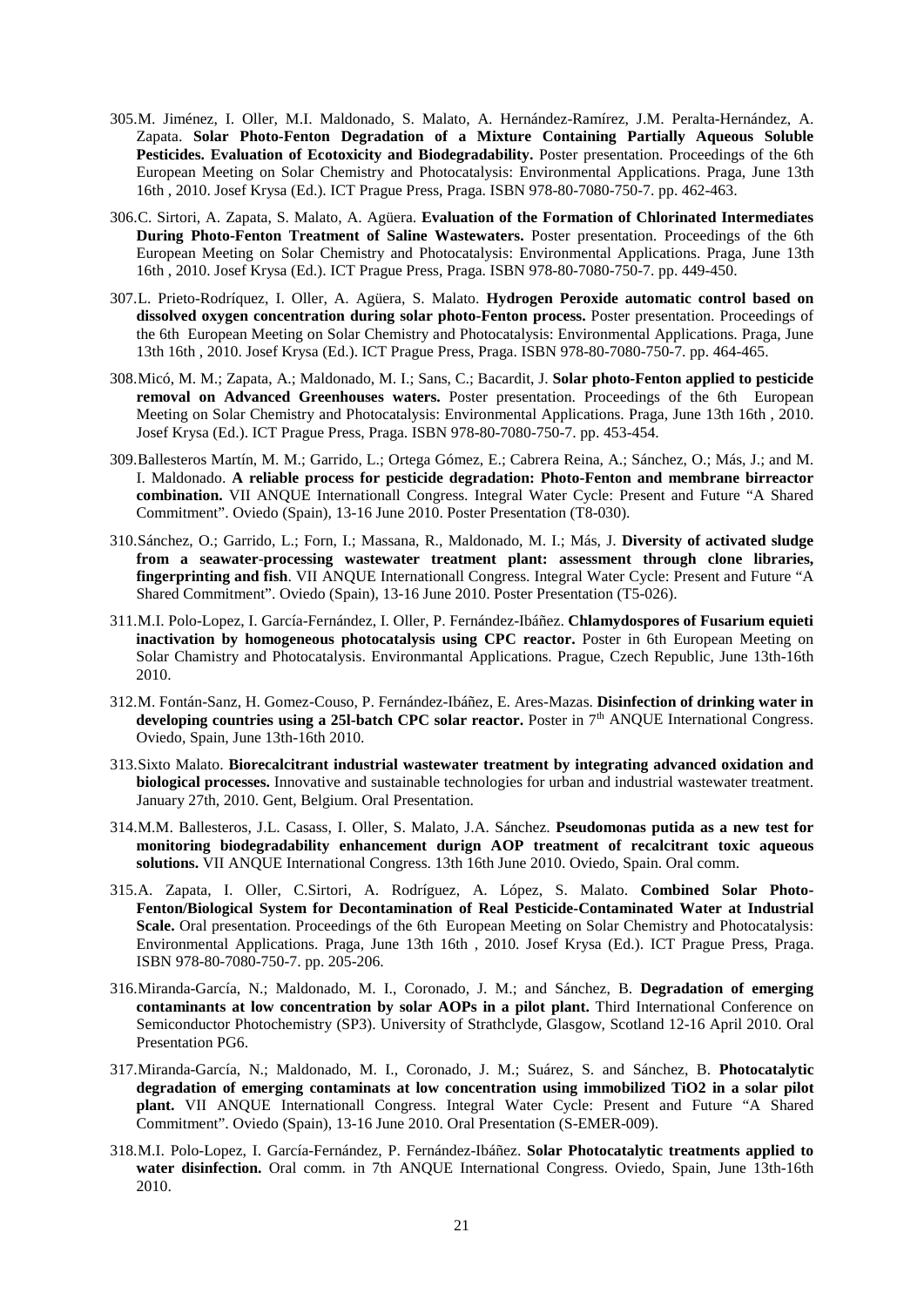- 319.Trovó A.G., Nogueira R.F.P., Aguera A, Fernández-Alba A.R., Malato S. **Identification and toxicity of paracetamol intermediates during photo-Fenton process using different iron species.** 2nd European Conference on Environmental Applications of advanced oxidation processes (EAAOP-2). Nicosia, Chipre, 9-11 Sept. 2009. Poster presentation. Proceedings ISBN 978-9963-689-09-05.
- 320.Sirtori C., Zapata A., Gernjak W., Malato S., Agüera A. **Analytical assessment and fate of nalidixic acid and its main transformation products during the treatment of an industrial effluent by coupling solar photo–Fenton and biooxidation.** 2nd European Conference on Environmental Applications of advanced oxidation processes (EAAOP-2). Nicosia, Chipre, 9-11 Sept. 2009. Poster presentation. Proceedings ISBN 978-9963-689-09-05.
- 321.Polo-Lopez M.I., García-Fernández I., Salgado-Tránsito I., Oller I., Fernández-Ibáñez P., **Disinfection of water contaminated with agricultural pathogens using TiO2 photocatalysis in a solar pilot plant.** Poster. International Research Colloquium of the Network to Promote Household Water Treatment and Safe Storage (HWTS). Dublin, Ireland, 21-23 Sept. 2009.
- 322.Gomez-Couso H., Fontán-Sainz M., Fernández-Alonso J., Navntoft C., Fernández-Ibáñez P., Ares-Mazas E. **Advances in SODIS against Cryptosporidium using CPC mirrors over standard PET bottles.** Poster. International Research Colloquium of the Network to Promote Household Water Treatment and Safe Storage (HWTS). Dublin, Ireland, 21-23 Sept. 2009.
- 323.Dunlop P.S.M., Alrousan D.M.A., Polo-Lopez M.I., Fernández-Ibáñez P., Byrne J.A. Enhancing solar water disinfection (SODIS) for application in developing regions. Poster. International Research Colloquium of the Network to Promote Household Water Treatment and Safe Storage (HWTS). Dublin, Ireland, 21-23 Sept. 2009.
- 324.Ubomba-Jaswa E., Navntoft C., Polo-Lopez M.I., McGuigan K.G., Fernández-Ibáñez P. **Design and microbiological performance of a solar disinfection unit appropriate for household water treatment.**  Poster. International Research Colloquium of the Network to Promote Household Water Treatment and Safe Storage (HWTS). Dublin, Ireland, 21-23 Sept. 2009.
- 325.García-Fernández I., Polo-Lopez M.I., Oller I., Fernández-Ibáñez P., Phytopathogen (Fusarium solani) inactivation in water through solar Photo-Fenton. Poster. International Research Colloquium of the Network to Promote Household Water Treatment and Safe Storage (HWTS). Dublin, Ireland, 21-23 Sept. 2009.N. Miranda-García; Maldonado, M. I.; J. M. Coronado; B. Sánchez; **Degradation of emerging contaminants at low concentration by solar AOPs in a pilot plant**. 2nd European Conference on Environmental Applications of Advanced Oxidation Processes (EAAOP-2). Nicosia (Cyprus) 9-11 September 2009. (N-17 Oral Communication)
- 326.Maria de la Menta Ballesteros Martin,Jose Antonio Sánchez Pérez, Jose Luis García Sánchez, José Luis Casas López, Sixto Malato Rodríguez. **C-Removal kinetics in sequencing batch reactors for degradation of pesrticide mixtures pre-treated by photo-Fenton.** 2nd European Conference on Environmental Applications of advanced oxidation processes (EAAOP-2). Nicosia, Chipre, 9-11 Sept. 2009. Oral presentation. Proceedings ISBN 978-9963-689-09-05.
- 327.José Luis Casas López, Jose Antonio Sánchez Pérez, Maria de la Menta Ballesteros Martin, Jose Luis García Sánchez, Sixto Malato Rodríguez. **Integration of solar photocatalysis andd membrane bioreactor for pesticide degradation.** 2nd European Conference on Environmental Applications of advanced oxidation processes (EAAOP-2). Nicosia, Chipre, 9-11 Sept. 2009. Oral presentation. Proceedings ISBN 978-9963- 689-09-05.
- 328.Malato S., Maldonado M.I., Fernández-Ibáñez P. and Oller I. Solar photocatalysis: large scale, solar-driven applications. 2nd European Conference on Environmental Applications of advanced oxidation processes (EAAOP-2). Nicosia, Chipre, 9-11 Sept. 2009. Pleanary lecture. Proceedings ISBN 978-9963-689-09-05.
- 329.Trovó A.G., Nogueira R.F.P., Agüera A., Fernández-Alba A.R., Malato S. **Degradation of the antibiotic amoxicillin by photo-Fenton process – chemical and toxicological assessment.** 2nd European Conference on Environmental Applications of advanced oxidation processes (EAAOP-2). Nicosia, Chipre, 9-11 Sept. 2009. Oral presentation. Proceedings ISBN 978-9963-689-09-05.
- 330.Sirtori C., Gernjak W., Malato S. Agüera A. **Effect of the water composition in the kinetic and photodegradation pathway of trimethoprim by various solar processes.** 2nd European Conference on Environmental Applications of advanced oxidation processes (EAAOP-2). Nicosia, Chipre, 9-11 Sept. 2009. Oral presentation. Proceedings ISBN 978-9963-689-09-05.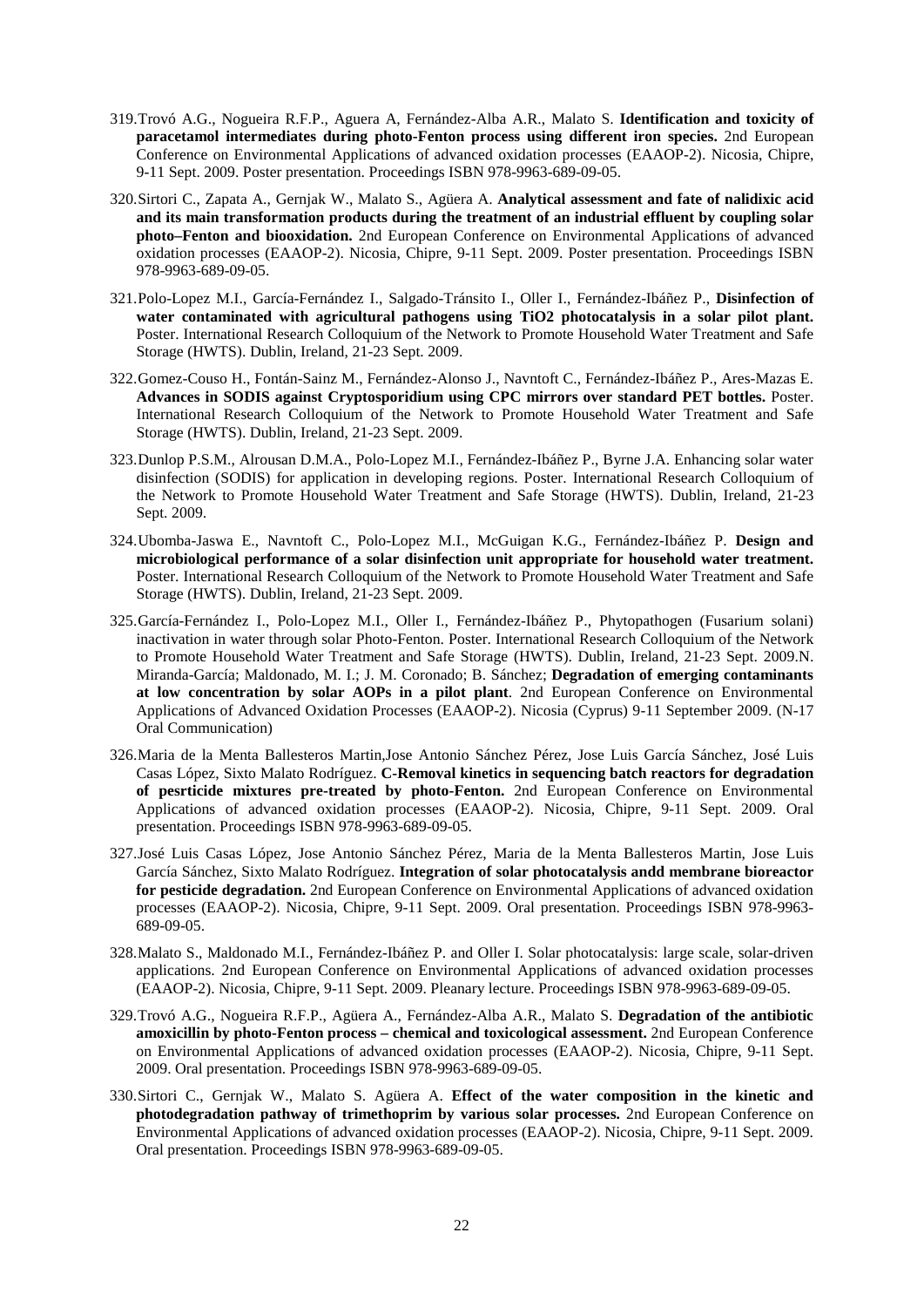- 331.Vilar V., Maldonado M., Oller I., Malato S., Boaventura R. **Solar treatment of cork boiling wastewater in a pilot plant with CPCs.** 2nd European Conference on Environmental Applications of advanced oxidation processes (EAAOP-2). Nicosia, Chipre, 9-11 Sept. 2009. Oral presentation. Proceedings ISBN 978-9963- 689-09-05.
- 332.Zapata A., Oller I., Sirtori C., Maldonado M.I., Sánchez-Pérez J.A, Malato S. **Decontamination of water containing commercial pesticides by combining solar photo–Fenton and biological treatment at preindustrial scale.** 2nd European Conference on Environmental Applications of advanced oxidation processes (EAAOP-2). Nicosia, Chipre, 9-11 Sept. 2009. Oral presentation. Proceedings ISBN 978-9963-689-09-05.
- 333.Klamerth N., Malato S., Rizzo L., Agüera A., Maldonado M. **Application of mild solar photo-Fenton as a tertiary treatment for the removal of emerging contaminants in urban wastewater. 2nd European Conference on Environmental Applications of advanced oxidation processes (EAAOP-2).** Nicosia, Chipre, 9-11 Sept. 2009. Oral presentation. Proceedings ISBN 978-9963-689-09-05.
- 334.Sixto Malato Rodríguez. **Advanced technologies for wastewater treatment. Innovative processes and practices for wastewater treatment and re-use in the Mediterranean region.** 8-9 October 2009, Girona, Spain. Oral presentation. Book of abstracts, 18-22.
- 335.Sixto Malato. **Biorecalcitrant industrial wastewater treatment by integrating advanced oxidation and biological processes. Innovative and sustainable technologies for urban and industrial wastewater treatment.** January 27th, 2010. Gent, Belgium. Oral Presentation.
- 336.M.I. Polo-López, I. García-Fernández, I. Oller, P. Fernández-Ibáñez, I. Salgado Tránsito **Fusarium sp Disinfection by Solar Photocatalysis with TiO2 Slurry in aCompound Parabolic Collector (CPC) Reactor.** Com. Oral. 2nd Conference on Environmental Applications of Advanced Oxidation Processes. Nicosia, Cyprus, 9-11 Sept. 2009. Proceedings book ISBN 978-9963-689-09-5.
- 337.Ubomba-Jaswa E., Navntoft C., Fernández-Ibáñez P., McGuigan K.G. **Investigation of Microbial Inactivation Efficiency of a Water Solar Disinfection (SODIS) System for Household Use.** Com. Oral. 2nd Conference on Environmental Applications of Advanced Oxidation Processes. Nicosia, Cyprus, 9-11 Sept. 2009. Proceedings book ISBN 978-9963-689-09-5.
- 338.Polo-Lopez M.I., Fernández-Ibáñez P., Ubomba-Jaswa E., McGuigan K.G., Navntoft C., Dunlop P.S.M., Schmidt M., Byrne J.A. **Application of the "uninterrupted lethal UVA dose" concept to scaling-up solar water disinfection.** Oral Communication. International Research Colloquium of the Network to Promote Household Water Treatment and Safe Storage (HWTS). Dublin, Ireland, 21-23 Sept. 2009.
- 339.Ubomba-Jaswa E., Fernández-Ibáñez P., McGuigan K.G. **Evaluating the genotoxicity of solar disinfected water in PET bottles using the Salmonella Ames-fluctuation test.** Oral Communication. International Research Colloquium of the Network to Promote Household Water Treatment and Safe Storage (HWTS). Dublin, Ireland, 21-23 Sept. 2009.
- 340.Gómez-Couso H., Fontán-Sainz M., Fernández-Ibáñez P., Ares-Mazas E. **SODIS and Cryptosporidium: optical and termal effects on the oocyst viability under natural sunlight.** Oral Communication. International Research Colloquium of the Network to Promote Household Water Treatment and Safe Storage (HWTS). Dublin, Ireland, 21-23 Sept. 2009.
- 341.Byrne J.A., Alrousan D.M.A., Dunlop P.S.M., Polo-Lopez M.I., Fernández-Ibáñez P., **Pilot scale solar photocatalytic disinfection of water.** Oral communication. International Research Colloquium of the Network to Promote Household Water Treatment and Safe Storage (HWTS). Dublin, Ireland, 21-23 Sept. 2009.
- 342.Fernández-Ibáñez P., Polo-Lopez M.I., García-Fernández I. Disinfection of water by advanced Technologies using solar energy. Oral Communications. INNOVA-MED Conference on Innovative processes and practices for wastewater treatment and re-use in the Mediterranean region. Girona, Spain, 8-9 Oct. 2009.
- 343.M.I. Polo-López, E. Ubomba-Jaswa, C. Navtoft, K.G. McGuigan, P. Fernández-Ibáñez. "**Solar Disinfection of Water Contaminated with E. coli in a Low Cost Compound Parabolic Collector (CPC) reactor** " Com. Poster. 15th Health Related Water Microbiology Symposium. Naxos, Greece, 31May-5June 2009.
- 344.H. Gómez-Couso, M. Fontán-Sainz, C. Sichel, P. Fernández-Ibáñez, E. Ares-Mazas. "**Efficacy of Solar Disinfection (SODIS) of Turbid Waters Experimentally Contaminated with Cryptosporidium parvum Oocysts Under real Field Conditions**" Com. Poster. 15th Health Related Water Microbiology Symposium. Naxos, Greece, 31May-5June 2009.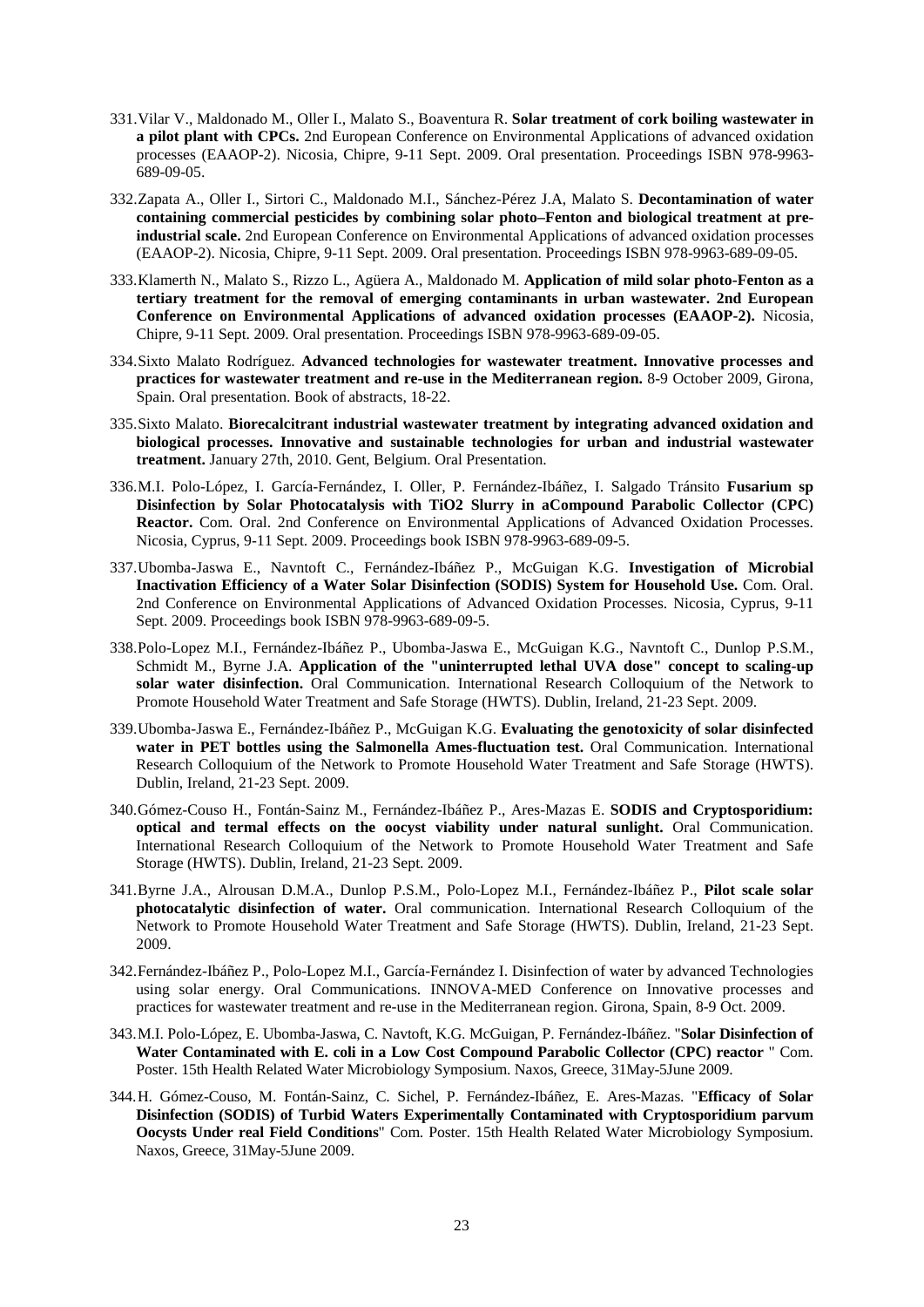- 345.H. Gómez-Couso, M. Fontán-Sainz, J. Fernández-Alonso, C. Navntoft, P. Fernández-Ibáñez, E. Ares-Mazas. "**Use of CPC Mirrors to Enhance SODIS Procedures Against Cryptosporidium parvum Oocysts** " Com. Poster. 15th Health Related Water Microbiology Symposium. Naxos, Greece, 31May-5June 2009.
- 346.P.S.M. Dunlop, D.M. Alrousan, M.I. Polo-López, P. Fernández-Ibáñez, J.A. Byrne. "E**nhancing Solar Disinfection of Water for Application in Developing Regions** " Com. Oral. 15th Health Related Water Microbiology Symposium. Naxos, Greece, 31May-5June 2009.
- 347.E. Ubomba-Jaswa, M.I. Polo-López, P. Fernández-Ibáñez, K.G. McGuigan. "**Effect of Turbidity on Solar Disinfection of E. coli K12 Contaminates Water in Polyethylene Terephthalathe (PET) bottles**" Com. Oral. 15th Health Related Water Microbiology Symposium. Naxos, Greece, 31May-5June 2009.
- 348.M.I. Polo-López, I. García-Fernández, M. de Cara, J.C. Tello, P. Fernández-Ibáñez. "**Photocatalytic disinfection of Water Contaminated with Fusarium solani in a Compound Paraboli Collector (CPC) reactor "** Com. Oral. 15th Health Related Water Microbiology Symposium. Naxos, Greece, 31May-5June 2009.
- 349.Lucas M.S., Mosteo R., Maldonado M.I., Malato S., Peres J.A. "**Photochemical treatment of a winery wastewater in a solar pilot plant". 5th International specialized conference on sustainable viticulture: winery waste and ecologic impacts in management.** Trento and Verona. Italy, 30th March – 3rd April 2009. Proceedings book ISBN 978-88-8443-284-1, pp. 109-115 (Oral communication).
- 350.Lucas M.S., Mosteo R., Maldonado M.I., Malato S., Peres J.A. **"Solar treatment and detoxification of a**  winery wastewater in a CPC reactor". 1st International Edition - "Photocatalytic Products and Technologies Conference" PPTC'09. Guimarães, Portugal, 11th and 13th May 2009 (Oral communication).
- 351.Jose Antonio Sánchez Pérez, Maria de la Menta Ballesteros Martin, Sixto Malato Rodríguez, José Luis Casas López, Jose Luis García Sánchez. **A two-stage schem for pesticide degradation. Integration of photocatalysis and biological oxidation.** 30th Inter. Biotechnology Symp. and Exhibition. Oct 12-17, 2008. Dalian, China. J. Biotech. 136S (2008), pp. S674-657.
- 352.C. Sichel, P. Fernández-Ibáñez, J. Blanco, I. Polo-López, M. de Cara, J.C. Tello, I. Salgado-Tránsito. "**Photocatalytic disinfection of water contaminated with Fusarium solani using TiO2 slurry in solar CPC photo-reactors**" Com. Poster. P34. 5th European Meeting on Solar Chemistry and Photocatalysis: Environmental Applications (SPEA 5). Palermo, Italy, Oct. 04-08 2008.
- 353.P. Fernández-Ibáñez, E. Ubomba-Jaswa, I. Polo-López, C. Navntoft, K.G. McGuigan. "I**nactivation of Escherichia coli K-12 Contaminated Water Using Solar Disinfection (SODIS) Under Different Conditions"** Com. Poster. P10. 5th European Meeting on Solar Chemistry and Photocatalysis: Environmental Applications (SPEA 5). Palermo, Italy, Oct. 04-08 2008.
- 354.M. M. Ballesteros, J.A. Sánchez Pérez, S. Malato Rodríguez, J.L. Casas López, Nuria Sainz Herrán. **Coupled solar photo-Fenton and biological treatment for the degradation of a mixture of five commercial pesticides.** 4th Int. meting on biotechnology (BIOTEC 2008). 17-19 Sept. 2008, Granada, Spain. Poster P-AM1. Book of Abstracts, p 155.
- 355.M.M. Ballesteros Martín, J.A. Sánchez Pérez, S. Malato Rodríguez , J.L.Casas López, Nuria Sainz Herrán. **Pesticide degradation: using pseudomonas putida to determine minimum photoFenton treatment time coupling with a posterior biotreatment.** 2nd International Conference on Renewable Energies and Water Technologies (CIERTA 2008). 2-3 Oct. 2008. Roquetas de Mar, Almeria, Spain. Poster Communication ID 19.
- 356.M.M. Ballesteros Martín, J.A. Sánchez Pérez, S. Malato Rodríguez , J.L.Casas López, Nuria Sainz Herrán. **Depuración de aguas contaminadas con plaguicidas mediante acoplamiento de foto-Fenton solar y fangos activos**. 2nd International Conference on Renewable Energies and Water Technologies (CIERTA 2008). 2-3 Oct. 2008. Roquetas de Mar, Almeria, Spain. Poster Communication ID 20.
- 357.A. Agüera, C. Sirtori, A. Zapata, S. Malato, W. Gernjak, A. R. Fernández-Alba. **Treatment of Quinolones by Heterogeneous Photocatalysis under Solar Radiation: Intermediates and Toxicity Evaluation.** 5° European Meeting on Solar Chemistry and Photocatalysis: Environmental Applications. (Palermo October 4th – 8th 2008). Poster, Book of abstracts, PP1.2.
- 358.O. González, C. Sans, S. Esplugas, S. Malato. **Application Of Solar Advanced Oxidation Processes To The Degradation Of Sulfamethoxazole Antibiotic.**  $5^{\circ}$  European Meeting on Solar Chemistry and Photocatalysis: Environmental Applications. (Palermo October 4th – 8th 2008). Poster, Book of abstracts, PP1.9.
- 359.N. Klamerth, N. Miranda, M.I. Maldonado A. Agüera, S. Malato, J.M. Coronado. **Degradation of Emerging Contaminants at Low Concentrations by Solar AOPs.** 5° European Meeting on Solar Chemistry and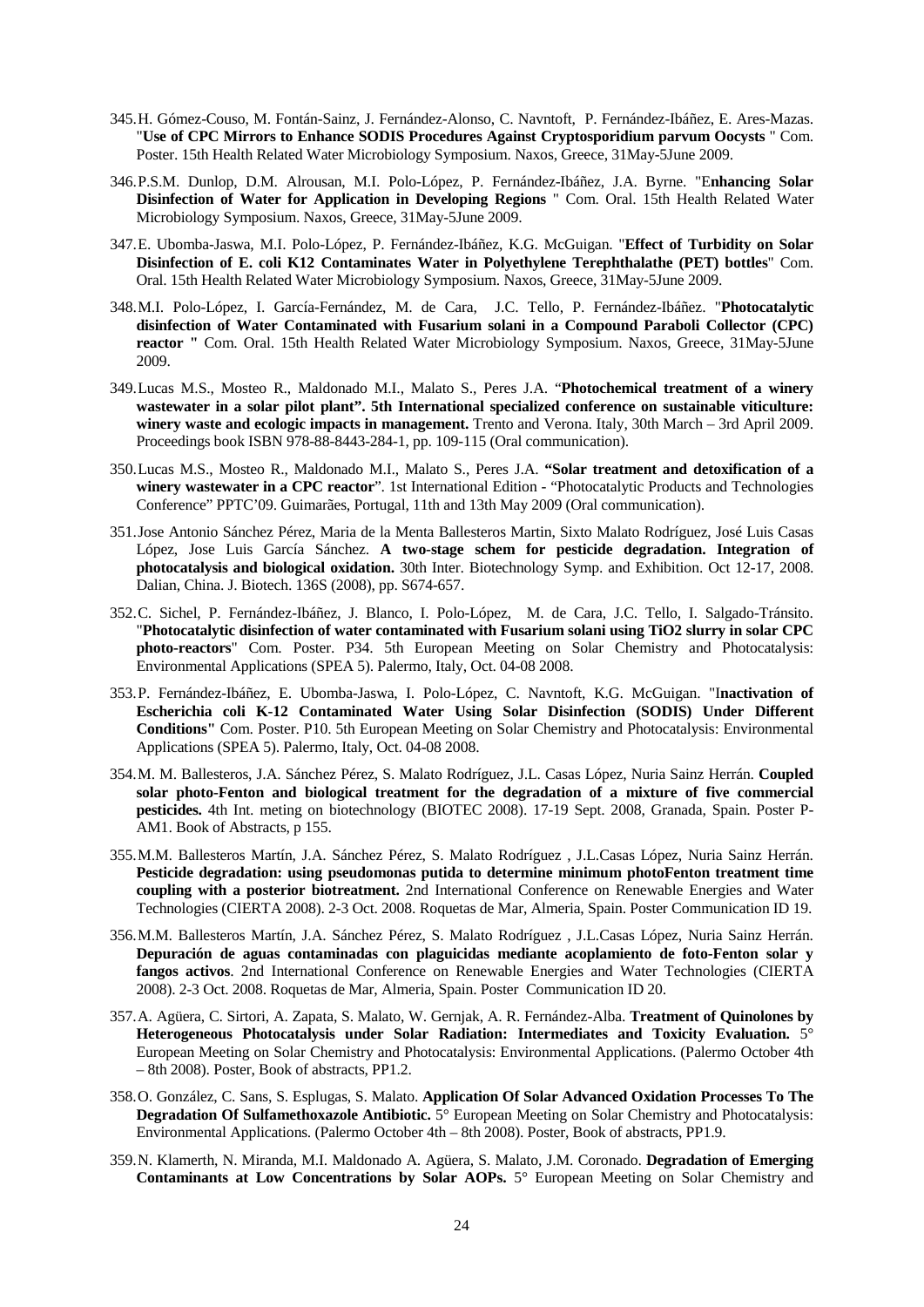Photocatalysis: Environmental Applications. (Palermo October 4th – 8th 2008). Poster, Book of abstracts, PP1.12.

- 360.F. Méndez-Arriaga, M.I. Maldonado, J. Gimenez, S. Esplugas, S. Malato. **Abatement of Ibuprofen in Water by Solar Photocatalytic Process: Enhancement and Scale up.** 5° European Meeting on Solar Chemistry and Photocatalysis: Environmental Applications. (Palermo October 4th – 8th 2008). Poster, Book of abstracts, PP5.11.
- 361.C. Adán, A. Bahamonde, A. Martínez-Arias, S. Malato. **Solar Photocatalytic Degradation of Phenol Over Fe-TiO2 Catalysts: Photo-complex Mechanism of Iron Lixiviates**. 5° European Meeting on Solar Chemistry and Photocatalysis: Environmental Applications. (Palermo October 4th – 8th 2008). Poster, Book of abstracts, PP1.1.
- 362.A.G. Trovó, R.F.P. Nogueira, A. Aguera López, A. Fernández-Alba, C. Sirtori, S. Malato. **Solar degradation of the antibiotic sulfamethoxazole by photo-Fenton process at a pilot plant scale – identification of intermediate products and toxicity assessment.** 5° European Meeting on Solar Chemistry and Photocatalysis: Environmental Applications. (Palermo October 4th – 8th 2008). Poster, Book of abstracts, PP5.17.
- 363.A. Zapata ,M.I. Maldonado, J.A. Sánchez-Pérez, S. Malato. **Solar Photo-Fenton Degradation of a Commercial Pesticide Mixture: Influence of Iron, Temperature and Salinity. Toxicity and Biodegradability Evaluation.** 5° European Meeting on Solar Chemistry and Photocatalysis: Environmental Applications. (Palermo October 4th – 8th 2008). Poster, Book of abstracts, PP2.40.
- 364.M. S. Lucas, M. I. Maldonado, W. Gernjak, C. Sirtori, A. Zapata, J. A. Peres. "**Solar Photo-Fenton Treatment of Winery Wastewater".** 5th European Conference on Solar Chemistry and Photocatalysis: Environmental Applicantions (SPEA5). Palermo (Sicilia)-Italy. October 4-8, 2008. Poster, Book of abstracts, PP 2.35.
- 365.E. Ubomba-Jaswa, K.G. McGuigan, C. Navntoft, I. Polo-López, P. Fernández-Ibáñez "S**olar disinfection of water containing E. coli K-12 in CPC-continuous flow reactors"** Com. Oral. ID42. 2nd International Conference on Renewable Energies and Water Technologies (CIERTA 2008), Roquetas de Mar, Almería, 02- 03 Octubre 2008.
- 366.P. Fernández-Ibañez, J. Blanco, C. Sichel, I. Polo-López, M. de Cara, J.C. Tello "**Photocatalytic disinfection of phytopathogenic fungi: Experiences in solar CPC-reactors"** Com. Oral. ID43. 2nd International Conference on Renewable Energies and Water Technologies (CIERTA 2008), Roquetas de Mar, Almería, 02- 03 Octubre 2008.
- 367.S. Malato. **Coupling of advanced oxidation processes and biotreatment for treating persistent water contaminants.** 4th Int. meting on biotechnology (BIOTEC 2008). 17-19 Sept. 2008, Granda, Spain. Invited Lecture S-4. Book of Abstracts, p 64.
- 368.Sixto Malato, C. Sirtori, A. Zapata, I. Oller, M.I. Maldonado, P. Fernández-Ibáñez, W. Gernjak. **Combined detoxification Technologies: Solar photocatalytic process coupled with treatment for decontamination of pharmaceutical wastewater.** 2nd International Conference on Renewable Energies and Water Technologies (CIERTA 2008). 2-3 Oct. 2008. Roquetas de Mar, Almeria, Spain. Oral Communication ID 60.
- 369.Manuel Ingnacio Maldonado Rubio, N. Miranda-García, N. Klamerth, S. Malato, J.M. Coronado, A.R. Fernandez-Alba, B. Sanchez-Cabrero. **Degradation of emerging contaminants at low concentration by solar aops in a pilot plant**. 2nd International Conference on Renewable Energies and Water Technologies (CIERTA 2008). 2-3 Oct. 2008. Roquetas de Mar, Almeria, Spain. Oral Communication ID 61.
- 370.C. Sirtori, A. Zapata, I. Oller, S. Malato, W. Gernjak. **Treatment of Industrial Pharmaceutical Wastewater by a Combined Solar Photo–Fenton and Biological Treatment System.** 5° European Meeting on Solar Chemistry and Photocatalysis: Environmental Applications. (Palermo October 4th – 8th 2008). Oral, Book of abstracts, OP5.6.
- 371.Jose Antonio Sánchez Pérez, Maria de la Menta Ballesteros Martin, Sixto Malato Rodríguez, José Luis Casas López, Jose Luis García Sánchez. **A two-stage schem for pesticide degradation. Integration of photocatalysis and biological oxidation.** 30th Inter. Biotechnology Symp. and Exhibition. Oct 12-17, 2008. Dalian, China. J. Biotech. 136S (2008), pp. S674-657.
- 372.W. Gernjak, C. Sirtori, A. Zapata, I. Oller, M.I. Maldonado, S. Malato. **Combined photo-Fenton/biotreatment for treating saline pharmaceutical wastewater.** Int. Congress and Exhibition Environmental Techniology and Renewable Energy. Vienna, Austria. 31-01-08/01-02-08. Poster 54.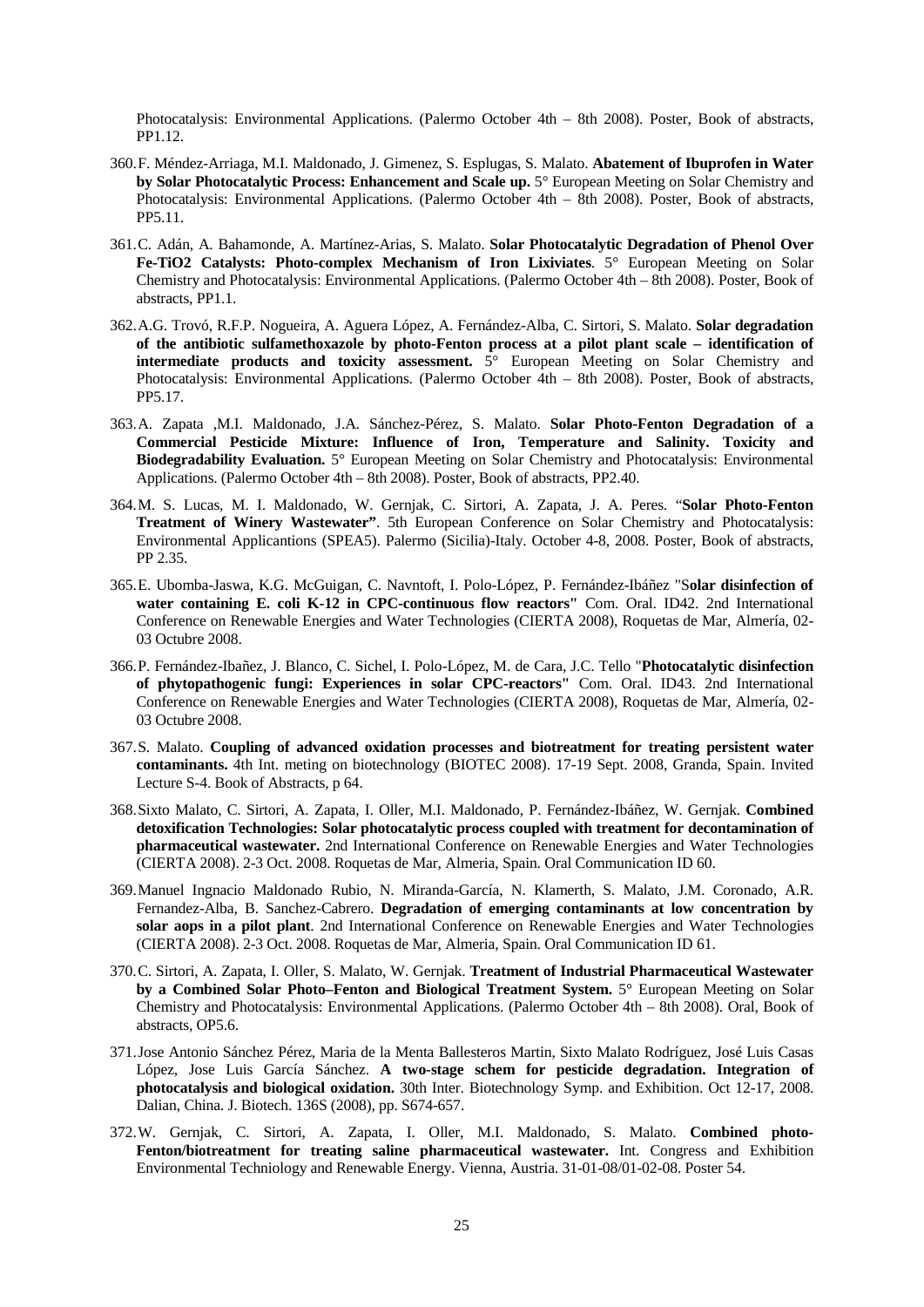- 373.W. Gernjak, S. Malato, C. Pulgarín, G. macolo, A. Pollice, C. Vogelsang, B. Plosz, A. Lopez. **Combiningg advanced oxidation processes and biological treatment**. Int. Congress and Exhibition Environmental Techniology and Renewable Energy. Vienna, Austria. 31-01-08/01-02-08. Poster 55.
- 374.P. Fernández Ibáñez "W**ater Disinfection Using Solar Energy**" Oral com. Mediterranean workshop on new technologies of recycling non conventional water in rotated cultivation opportunities and new challenges for arid and semi - arid areas, Institute of Agronomy and Veterinary Hassan II, Agadir (Morocco), 28 April-1 May 2008. Proc. book, pp. 23.
- 375.S. Malato. **Optimisation de la strategie de traitement des AOPs.** Atelier Mediterraneen sur les Nouvelles Technologies de Recyclage des Eaux. L'Institut Agronomique et Veterinaire Hassan II. 28 Abril-1 Mayo 2008, Agadir, Marrruecos. Oral
- 376.Blanco J., Malato S., Fernández P., Alarcón D., Gernjak W., Maldonado M.I. **Solar energy and feasible applications to water processes.** 5th European Thermal-Sciences Conference (EUROTHERM 2008). Eindhoven (The Netherlands) 18-22 May 2008. Oral communication.
- 377.P. Fernández. "**Water decontamination, disinfection and desalination with solar energy"** Oral com. in the Barcelona Tech Summer Sessions, Univ. Barcelona and Univ. Politecnica de Catalunya. 9-13 July 2007, Barcelona, Spain.
- 378.E. Ubomba-Jaswa, C. Navntoft, C. Sichel, P. Fernández-Ibáñez "**Solar disinfection (SODIS) of Escherichia coli K12 contaminated well water in continuous flor solar reactors** " Oral communication. 2nd Int. Congress Smallwat07, Centro de las Nuevas Tecnologías del Agua (CENTA), Seville (Spain), 11-15 November 2007.
- 379.S. Malato, Manuel I. Maldonado, W. Gernjak, I. Oller, C. Pulgarín. **Optimizing solar AOPs treatment strategy.** 2nd Int. Conf. on Semiconductor Photochemistry (SP-2). Aberdeen, UK 23-35 July 2007. Book of abstracts, K4. keynote lecture.
- 380.W. Gernjak, S. Malato, I. Oller, M.I. Maldonado, L. Pérez Estrada, C. Sirtori, A. Zapata. **Combining solar photo-Fenton with biological treatment at demonstration scale.** The 12th Intern. Conf. on TiO2 photocatalysis: fundamentals and applications/The 13th Intern. Conf. on advanced oxidation technologies for treatment of water, air and soil. Niagara Falls (NY), USA. September 24-27, 2007. Book of Abstracts, p. 5-6. Oral.
- 381.Carla Sirtori, Ana Agüera, Sixto Malato and Wolfgang Gernjak. **Photocatalytic treatment of flumequine using solar radiation. Identification of intermediate products.** The 12th Intern. Conf. on TiO2 photocatalysis: fundamentals and applications/The 13th Intern. Conf. on advanced oxidation technologies for treatment of water, air and soil. Niagara Falls (NY), USA. September 24-27, 2007. Book of Abstracts, p. 17-18. Oral.
- 382.M. I. Maldonado, S. Malato, W. Gernjak, P. Fernández-Ibáñez, I. Oller and L. Pérez-Estrada . **Treatment of wastewater by Advanced Oxidation Solar Technologies: State of the art and on going projects at European Union.** SmallWat07, II Intern. Congress (Wastewater treatment in small communities). Sevilla, Spain. 11-15 Nov. 2007. Book of abstracts p. 288-289. Oral.
- 383.C. Sichel, M. De Cara, J. Tello, P. Fernández-Ibáñez "**Inactivation of phytopathogenic fungi by solar TiO2 photocatalysis** " Poster 2nd Int. Congress Smallwat07, Centro de las Nuevas Tecnologías del Agua (CENTA), Seville (Spain), 11-15 November 2007.
- 384.C. Navntoft, E. Ubomba-Jaswa, C. Sichel, P. Fernández-Ibáñez "**Preliminary design of reactors for enhancement of SODIS, solar disinfection, process**" Poster 2nd Int. Congress Smallwat07, Centro de las Nuevas Tecnologías del Agua (CENTA), Seville (Spain), 11-15 November 2007.
- 385.C. Sichel, C. Navtoft, P. Fernández-Ibáñez "**Drinking water disinfection and gallic acid removal with immobilized TiO2 in solar reactor"**, Poster communication in the 2nd Int. Conf. on "Semiconductor Photochemistry" (SP-2), The Robert Gordon University, Aberdeen (UK). 23-25 July 2007.
- 386.C. Adán, A. Bahamonde, M. Fernández-García, A. Martínez-Arias, S. Malato. **Solar photocatalytic degradation of phenol with air and H2O2 over nanosized titania and iron-doped titania.** 8th European Congress on Catalysis (EUROPACAT VIII).Turku, Finland, 26-31 August 2007. Book of abstracts, p. 17- 44. Poster.
- 387.C. Sirtori, A. Aguera, S.Malato and W. Gernjak. **Treatment of antibiotics used in aquaculture by photocatalytical processes under solar radiation.** SmallWat07, II Intern. Congress (Wastewater treatment in small communities). Sevilla, Spain. 11-15 Nov. 2007. Book of abstracts p. 329. Poster.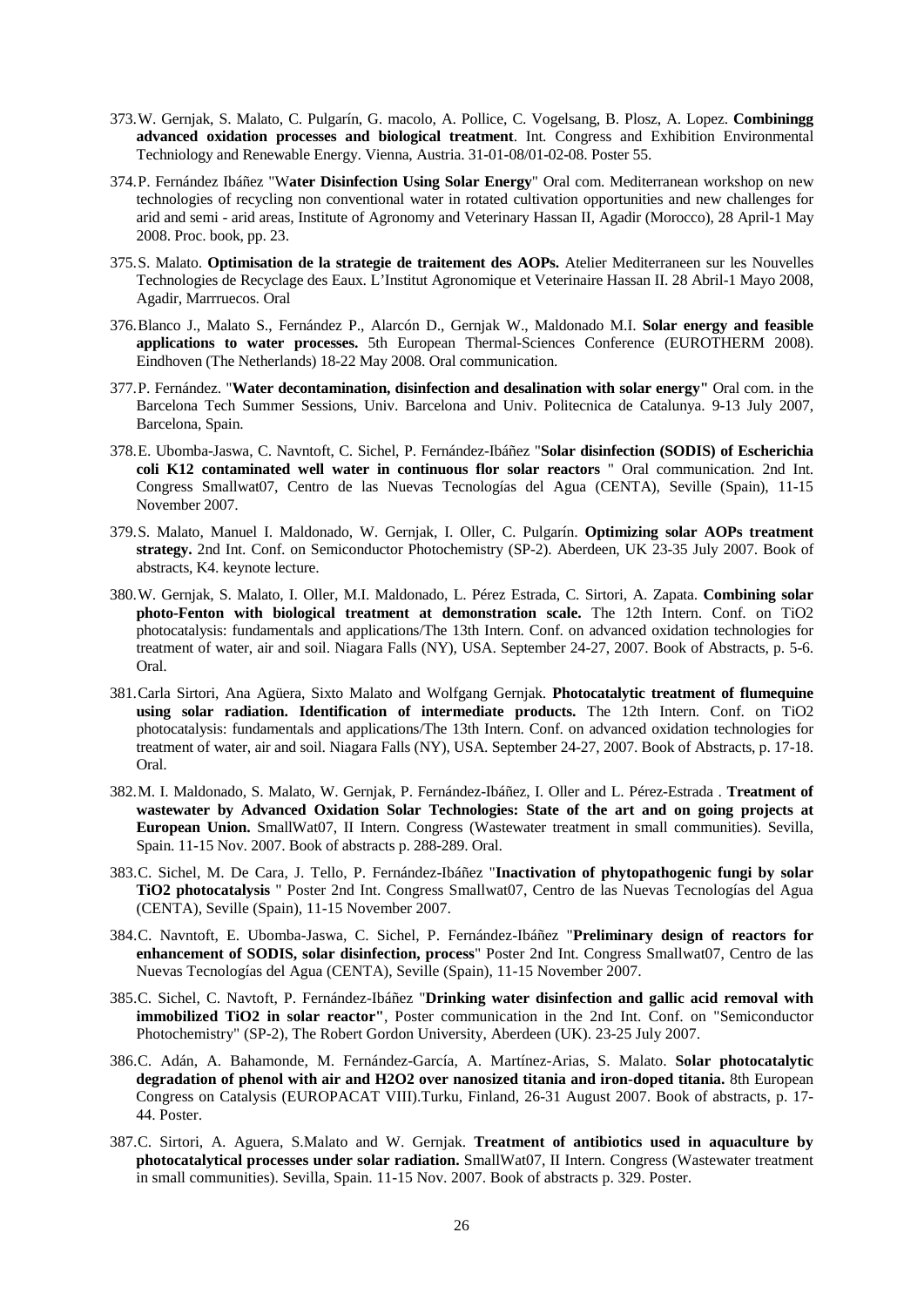- 388.J. García-Montaño, M.I. Maldonado, J. Peral, F. Torrades and S. Malato. **Reactive dyes degradation by solar photo-Fenton and biological processes at pilot plant scale.** SmallWat07, II Intern. Congress (Wastewater treatment in small communities). Sevilla, Spain. 11-15 Nov. 2007. Book of abstracts p. 310. Poster.
- 389.I. Oller, S. Malato, M.I. Maldonado, L.A. Pérez-Estrada, W. Gernjak, M. Vincent, J.A. Muñoz, C. Ramos and T. Tanghe. **An advanced strategy for hazardous industrial wastewater treatment: SOLARCADOX®**. Int. Conf. Technologies for Industrial Wastewater treatment and reuse in the Mediterranean region (TIWATMED 2007). Jerba, Tunisia, 24-26 May 2007. Book of Abstract, 25. Oral.
- 390.Javier Marugán María-José López-Muñoz, Wolfgang Gernjak, Sixto Malato. **Study of imidacloprid solar photodegradation by experimental design techniques.** IWA 4<sup>th</sup> Conference on Oxidation Technologies for Water and Wastewater Treatment Germany, Goslar 15-17 May 2006. A. Vogelpohl, M. Sievers, S.U. Geissen (Ed.), pp. 287-292. Poster.
- 391.Isabel Oller, Sixto Malato, Jose A. Sáchez-Pérez, M. Ignacio Maldonado, Wolfgang Gernjak and Leonidas A. Pérez-Estrada . **AOPs-Biological system for wastewater containing a recalcitrant pollutant.** IWA 4<sup>th</sup> Conference on Oxidation Technologies for Water and Wastewater Treatment Germany, Goslar 15-17 May 2006. A. Vogelpohl, M. Sievers, S.U. Geissen (Ed.), pp. 710-715. Poster.
- 392.M. Ignacio Maldonado, Julian Blanco, *Sixto Malato*, Pilar Fernández-Ibáñez, Diego Alarcón, Wolfgang Gernjak and Isabel Oller. **The Albaida solar plant: recycling of plastic pesticide containers**. IWA 4<sup>th</sup> Conference on Oxidation Technologies for Water and Wastewater Treatment Germany, Goslar 15-17 May 2006. A. Vogelpohl, M. Sievers, S.U. Geissen (Ed.), pp. 464-469. Poster.
- 393.Cosima Sichel, Pilar Fernández-Ibáñez, Julián Blanco, Sixto Malato. **Solar photocatalytic treatment for**  water disinfection: reactor parameters. IWA 4<sup>th</sup> Conference on Oxidation Technologies for Water and Wastewater Treatment Germany, Goslar 15-17 May 2006. A. Vogelpohl, M. Sievers, S.U. Geissen (Ed.), pp. 212-217. Oral.
- 394.Diego Alarcón, Julián Blanco, Ana Lozano, Sixto Malato, Manuel I. Maldonado, Pilar Fernández. **Experimental results of AQUASOL project: development of an advanced hybrid solar-gas multi-effect**  distillation system. 13<sup>th</sup> Inter. Symp. On Concentrated Solar Power and Chemical Energy Technologies. Sevilla, 20-23, June, 2006. Abstract FA8-S.6. Oral.
- 395.Manuel I. Maldonado, Sixto Malato, Julián Blanco, Isabel Oller, Wolfgang Gernjak, Leonidas Pérez-Estrada. Hybrid photocatalytic-biological demonstration plant. 13<sup>th</sup> Inter. Symp. On Concentrated Solar Power and Chemical Energy Technologies. Sevilla, 20-23, June, 2006. Abstract FB1-S.2. Oral.
- 396.Cosima Sichel, Pilar Fernández-Ibáñez, Julián Blanco, Sixto Malato. **Photocatalytic water disinfection with solar energy.** 13th Inter. Symp. On Concentrated Solar Power and Chemical Energy Technologies. Sevilla, 20- 23, June, 2006. Abstract FB1-S.1. Oral.
- 397.Leónidas A. Pérez-Estrada, Sixto Malato, Ana Agüera, and Amadeo R. Fernández-Alba. **Photocatalytic treatment of Dipyrone using solar energy. Identification of intermediate products.** Environmental Applications of advanced oxidation processes (EAAOP-1). Chania, Crete, 7-9 Sept. 2006. Book of Abstracts, 64. Paper P053, e-proceedings. Poster.
- 398.Sixto Malato, Julián Blanco, Manuel I. Maldonado, Isabel Oller, Wolfgang Gernjak, Leonidas Pérez-Estrada. **Coupling solar photo-Fenton and biotreatment at pre-industrial scale: Main results of a demonstration plant.** Environmental Applications of advanced oxidation processes (EAAOP-1). Chania, Crete, 7-9 Sept. 2006. Book of Abstracts, 14. Paper P04, e-proceedings.Oral.
- 399.Sixto Malato, M. Vincent, M. Collares-Pereira, X. Doménech, J. Farinha, J. Y. Perrot, T. Tanghe, C. Pulgarin, J. A. Muñoz, C. Ramos. **A coupled solar advanced oxidation-biological process for recycling of industrial wastewater: DSM Deretil demostration plant within EU "Cadox" project.** Water and Energy for Sustainable Development, Vol. I. Communications to the Int. Conf. On Renewable Energies and Water Technologies, Roquetas de Mar, Spain, 5-7 Oct. 2006. Antonio Pulido and Manuel Pérez (Eds.). pp. 61-67. 2006. Oral.
- 400.Paula Cristina Lima Varela Passarinho, M. I. Maldonado, J. F. Mendes, C. Pulgarín, I. Oller, W. Gernjak, S. Malato. **Photo-Fenton and titanium dioxide photocatalysis: the first step for a coupled solar-biological water treatment at pilot plant scale.** Water and Energy for Sustainable Development, Vol. I. Communications to the Int. Conf. On Renewable Energies and Water Technologies, Roquetas de Mar, Spain, 5-7 Oct. 2006. Antonio Pulido and Manuel Pérez (Eds.). pp. 113-119. 2006. Oral.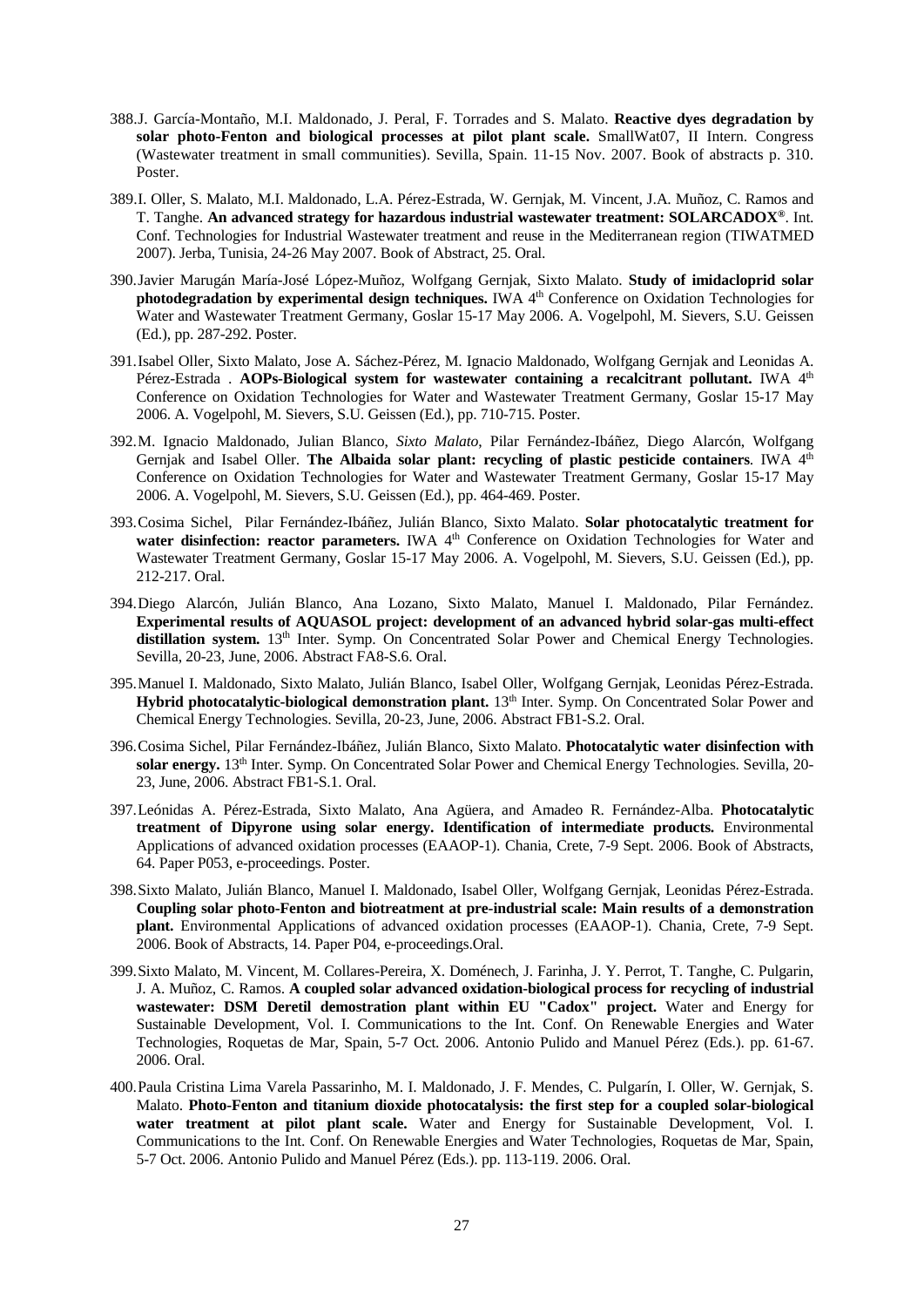- 401.Mª de la Menta Ballesteros Martín, J. A. Sánchez Pérez, J. L. García Sánchez, J. L. Casas López, F. G. Acién Fernández, S. Malato Rodríguez. **Un proceso de oxidación biológica para el tratamiento de aguas residuales: degradación de compuestos aromáticos y ácidos carboxílicos usabdio** *Pseudomonas Putida* **CECT 324.** Water and Energy for Sustainable Development, Vol. I. Communications to the Int. Conf. On Renewable Energies and Water Technologies, Roquetas de Mar, Spain, 5-7 Oct. 2006. Antonio Pulido and Manuel Pérez (Eds.). pp. 86-93. 2006. Oral.
- 402.Isabel Oller Alberola, S. Malato, J.A. Sánchez Pérez, W. Gernjak, M.I. Maldonado. **Treatment of pesticides by solar advanced oxidation processes.** Water and Energy for Sustainable Development, Vol. I. Communications to the Int. Conf. On Renewable Energies and Water Technologies, Roquetas de Mar, Spain, 5-7 Oct. 2006. Antonio Pulido and Manuel Pérez (Eds.). pp. 94.99. 2006. Poster.
- 403.Fernández-Ibáñez P., Sichel C., de Cara M., Tello J., Blanco J. **Solar Photocatalytic Water Disinfection: Drinking and Irrigation Applications.** International Conference on Renewable Energies and Water Technologies (CIERTA 2006). Roquetas de Mar, Almería, 5-7 Octubre, 2006. Oral communication. Proc. Of International Conference on Renewable Energies and Water Technologies. A. Pulido Bosch M. Pérez García Ed., 2006,ISBN. 84-933658-3-1 (pp. 68-73).
- 404.Fernández-Ibáñez P. **Inactivation of Fungi by solar TiO2 photocatalysis**. Oral communication. Cost Action 540 Phonasum Working Group Meeting. Photocatalytic Technologies and Novel-Surface Materials. Critical Issues on Bactericide Surfaces. 26th-27th October 2006, EPFL, Lausanne, Switzerland.
- 405.I. Oller , S. Malato, J.A. Sánchez-Pérez, M.I. Maldonado, R. Gassó,W. Gernjak, J. Blanco. **Biodegradability**  enhancement of wastewater containing five common pesticides by solar AOPs. <sup>4th</sup> European Meeting on Solar Chemistry and Photocatalysis: Environmental Applications. Las Palmas de Gran Canaria, Spain, 8-10 November 2006. Book of Abstracts, 96-97. Poster.
- 406.I. Oller, W. Gernjak, C. Ramos Siles, J.A. Muñoz, M.I. Maldonado, L.A. Pérez-Estrada, S. Malato. **Industrial scale coupling of oxidative pre-treatment (solar photo-Fenton or ozone) and immobilised biomass**  activated sludge biotreatment. 4<sup>th</sup> European Meeting on Solar Chemistry and Photocatalysis: Environmental Applications. Las Palmas de Gran Canaria, Spain, 8-10 November 2006. Book of Abstracts, 244-245. Oral.
- 407.Leonidas A. Pérez-Estrada, Sixto Malato, Ana Agüera, A. R. Fernández-Alba. **Comparison of the degradation of dipyrone by advanced oxidation processes and photocatalysis. Analysis of degradation pathways using GC-MS and LC-MS.** 4<sup>th</sup> European Meeting on Solar Chemistry and Photocatalysis: Environmental Applications. Las Palmas de Gran Canaria, Spain, 8-10 November 2006. Book of Abstracts, 100-101. Poster.
- 408.C. Adán, A. Bahamonde, A. Martínez-Arias, M. Fernández-García, L. A. Pérez-Estrada, S. Malato. **Solar light assisted photodegradation of ethidium bromide over titania-based catalysts.** 4<sup>th</sup> European Meeting on Solar Chemistry and Photocatalysis: Environmental Applications. Las Palmas de Gran Canaria, Spain, 8-10 November 2006. Book of Abstracts, 102-103. Poster.
- 409.W. Gernjak, I. Oller, S. Malato, M. Fuerhacker. **Economic on-line analysis in solar photo-Fenton for process control purposes.**  $4<sup>th</sup>$  European Meeting on Solar Chemistry and Photocatalysis: Environmental Applications. Las Palmas de Gran Canaria, Spain, 8-10 November 2006. Book of Abstracts, 272-273. Poster.
- 410.Javier Marugán, Jose Aguado, Wolfgang Gernjak, Sixto Malato. Solar photocatalytic degradation of dichloroacetic acid with silica-supported titania at pilot plant scale. 4<sup>th</sup> European Meeting on Solar Chemistry and Photocatalysis: Environmental Applications. Las Palmas de Gran Canaria, Spain, 8-10 November 2006. Book of Abstracts, 78-79. Poster.
- 411.Sixto Malato. **Treatment of wastewater by advanced oxidation technologies using solar energy: an overview.** 4th European Conference on Pesticides and Related Organic Micropollutants in the Environment and 10th Symposium on the Chemistry and Fate of Modern Pesticides. Almeria, Spain, 26th-29th November 2006. Book of Abstracts, 24-27. Invited lecture.
- 412. Leónidas A. Pérez-Estrada, Sixto Malato, Ana Agüera, M-D. Hernando, Amadeo R. Fernández-Alba,. **Photodegradation of malachite green under natural sunlight. kinetics and toxicity of the transformation products.** 4<sup>th</sup> European Conference on Pesticides and Related Organic Micropollutants in the Environment and 10<sup>th</sup> Symposium on the Chemistry and Fate of Modern Pesticides. Almeria, Spain, 26<sup>th</sup>-29<sup>th</sup> November 2006. Book of Abstracts, 319-320. Poster.
- 413.Ana Agüera, Amadeo R. Fernández-Alba, Leónidas A. Pérez-Estrada, Sixto Malato. **Degradation of the pharmaceutical active ingredient dipyrone in water by photo-Fenton treatment using solar energy. Establisjhment of the degradation pathway.** 4<sup>th</sup> European Conference on Pesticides and Related Organic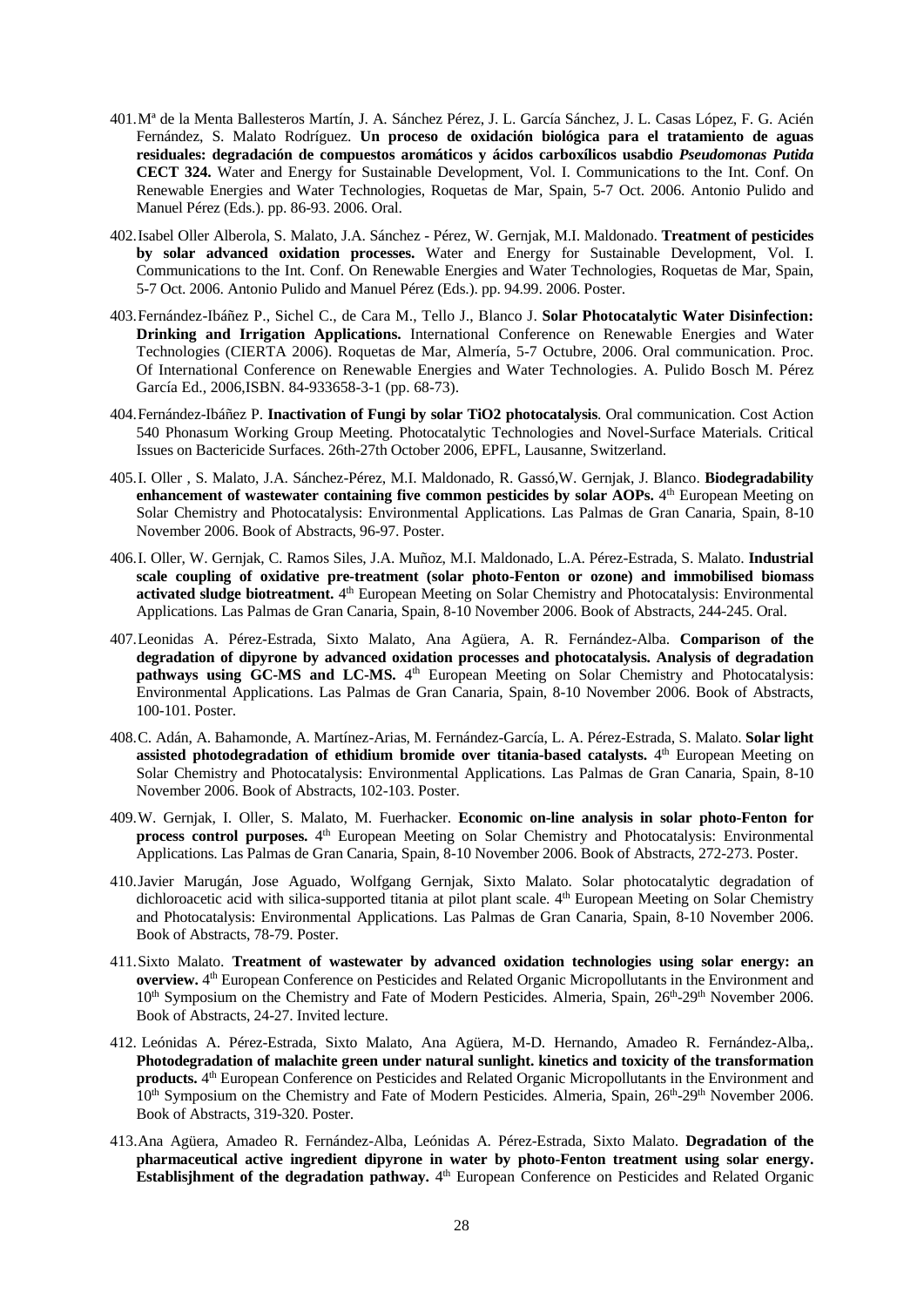Micropollutants in the Environment and 10<sup>th</sup> Symposium on the Chemistry and Fate of Modern Pesticides. Almeria, Spain, 26<sup>th</sup>-29<sup>th</sup> November 2006. Book of Abstracts, 318. Poster.

- 414.P. Fernández, J. Blanco, C. Sichel, S. Malato. **E. coli deactivation by solar photocatalysis with slurry and**  supported titanium dioxide at CPC collectors. 8<sup>th</sup> Int. Conf. Solar Energy Storage and Applied Photochemistry 5th Int. Workshop on Environmental Photochemistry. Luxor, Egypt, February 20 – 25, 2005. Book of abstracts pp. 11-12, Keynote presentation.
- 415.C. Sichel, P. Fernández-Ibáñez, J. Blanco and S. Malato. **Disinfection of E.Coli With Immobilized TiO2 in Solar Collectors.** The Second European Conference on Oxidation and Reduction Technologies for Ex-Situ and In-Situ Treatment of Water, Air and Soil (ECOR- 2), Göttingen, Germany, June 12-15, 2005. Book of abstracts, p 200. Poster.
- 416.W. Gernjak, S. Malato, J. Blanco, M.I. Maldonado, D. C. Alarcón, P. Fernández, I. Oller, L. Pérez-Estrada. **Coupling AOPs and Biological Treatment – Recent Results of the "CADOX" Project.** The Second European Conference on Oxidation and Reduction Technologies for Ex-Situ and In-Situ Treatment of Water, Air and Soil (ECOR- 2), Göttingen, Germany, June 12-15, 2005. Book of abstracts, p 72. Oral presentation.
- 417.W. Gernjak, M.I. Maldonado,I. Oller, L. Pérez-Estrada, M. Fürhacker and S. Malato. **Solar Photo-Fenton Treatment – Process Parameters and Process Control.** The Second European Conference on Oxidation and Reduction Technologies for Ex-Situ and In-Situ Treatment of Water, Air and Soil (ECOR- 2), Göttingen, Germany, June 12-15, 2005. Book of abstracts, p 86. Oral presentation.
- 418.S. Malato, J. Blanco, D.C. Alarcón, M.I. Maldonado, P. Fernández-Ibañez. **Solar photocatalytic water**  detoxification. Technology and application overview. 7<sup>th</sup> European Congress on Catalysis. Sofia, Bulgaria, 28 August-1 September, 2005. Book of abstracts, p. 199. Keynote Lecture.
- 419.S. Malato Rodríguez , J. Blanco Gálvez, P. Fernández Ibáñez, D. Alarcón Padilla, M.I. Maldonado Rubio. **Photocatalytic water treatment: practical applications with solar energy.** III Encontro sobre aplicaçoes ambientais de processos oxidativos avançados. Campinas, Brasil, 3-5 Octubre. 2005. Book of abstracts, CC-07. Invited Lecture.
- 420.S. Malato, J. Blanco, M.I. Maldonado Rubio , P. Fernández, W. Gernjak, I. Oller. **Tratamiento de aguas conteniendo contaminantes orgánicos persistentes mediate combinación de procesos de oxidación avanzada y biológicos. Proyecto CADOX.** Tecnologías emergentes para estudiar los problemas de tratamiento de agua en países en desarrollo. Puerto Iguazú (Rep. Argentina), 14-19 Octubre 2005. Libro de resúmenes, p20. Conferencia Plenaria.
- 421.Victor Sarria, Simeon Kenfack, Sixto Malato, Julián Blanco, César Pulgarín. **Dispositivo integrada fotocatalítico/fotovoltaico para la descontaminación de aguas.** Tecnologías emergentes para estudiar los problemas de tratamiento de agua en países en desarrollo. Puerto Iguazú (Rep. Argentina), 14-19 Octubre 2005. Libro de resúmenes, p71. Poster.
- 422.Margarita Hincapié, Gustavo Peñuela, Sixto Malato, Manuel I. Maldonado. **Comparación en la fotodegradación catalítica de los herbicidas alacloro y diuron por radiación solar y artificial**. Tecnologías emergentes para estudiar los problemas de tratamiento de agua en países en desarrollo. Puerto Iguazú (Rep. Argentina), 14-19 Octubre 2005. Libro de resúmenes, p83. Poster.
- 423.I. Oller, S. Malato , J.A. Sánchez-Pérez , J. Blanco, M.I. Maldonado, W. Gernjak, L. Pérez-Estrada. **A coupled advanced oxidation-biological process for recycling of industrial wastewater containing persistent organic contaminants. "CADOX" project. Recent results.** 1st EMCO workshop "Analysis and removal of contaminants from wastewaters for the implementation of the Water Framework Directive (WFD)". Dubrovnik, Croatia. 20-21 October 2005. Book of abstracts, pp. 81-82. Oral.
- 424.M. I. Maldonado, S. Malato, P. Fernández, W. Gernjak, I. Oller, L. Pérez-Estrada, J. Blanco, D. Alarcón. **A coupled advanced oxidation-biological process for recycling of industrial wastewater containing persistent organic contaminants (The CADOX project).** X Congreso Mediterráneo de Ingeniería Química. Barcelona, España. 15-18 Noviembre, 2005. Abstract T05-024, pp. 248. Poster.
- 425.C. Sichel, P. Fernández-Ibáñez, J. Blanco, S. Malato. *E. Coli* **inactivation with immobilized catalyst in solar photo-reactors**. X Congreso Mediterráneo de Ingeniería Química. Barcelona, España. 15-18 Noviembre, 2005. Abstract T05-25, pp. 249. Poster.
- 426.M.M Ballesteros Martín, I. Quesada Soriano, E.M. Rodríguez Porcel, J.A. Sánchez Pérez, F.G. Acién Fernández, J.L. García Sánchez, J.L. Casas López, S. Malato. **Coupling of photocatalysis and biological treatment for persistent water contaminants renoval. Biodegradation of photocatalysis intermediates by**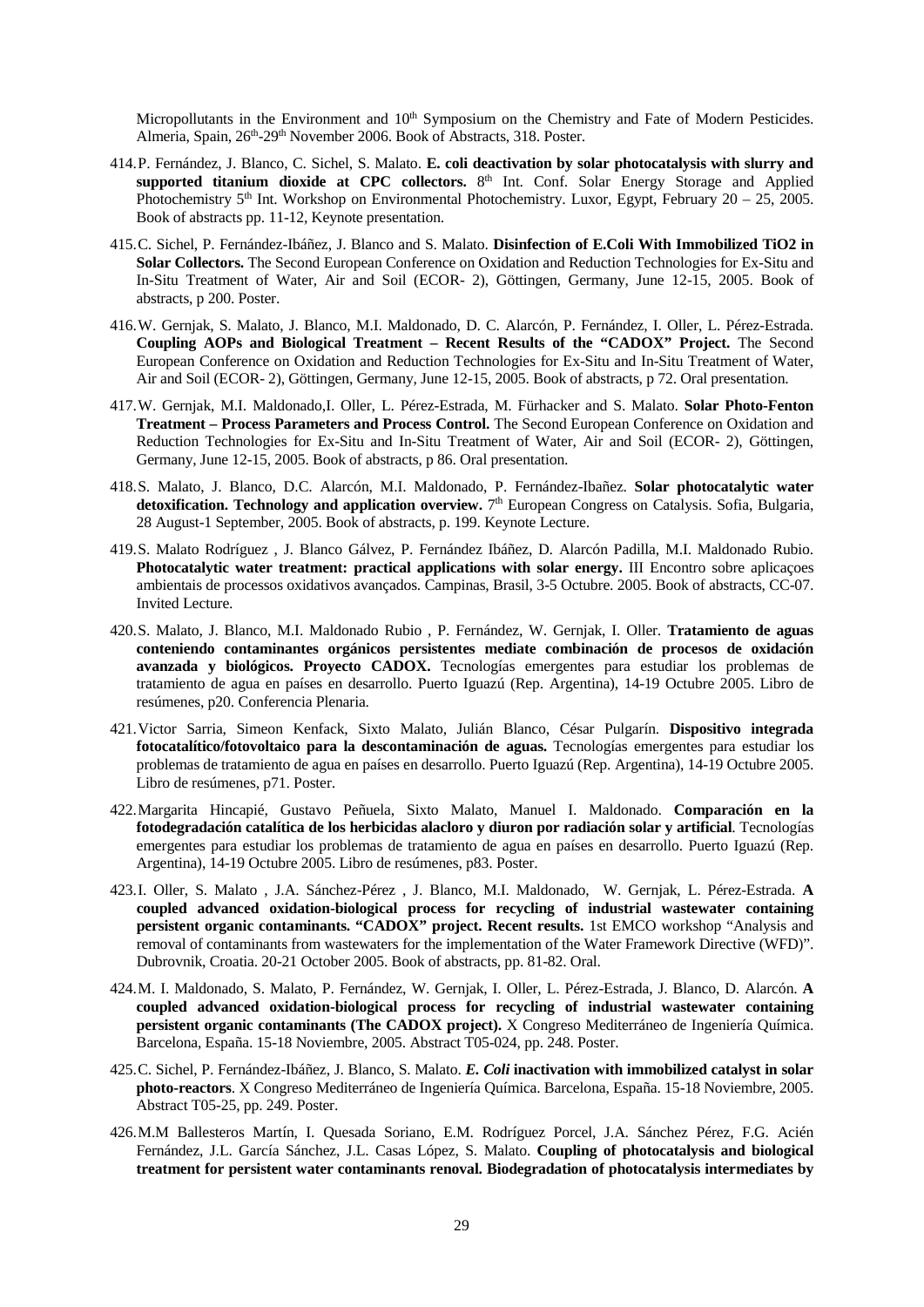*Pseudomonas Putida***.** X Congreso Mediterráneo de Ingeniería Química. Barcelona, España. 15-18 Noviembre, 2005. Abstract T05-155, pp. 354. Poster.

- 427.J. Blanco, S. Malato, M.I. Maldonado, p. Fernández, D.C. Alarcón, I. Oller, W. Gernjak, L. Pérez-Estrada. **The Albaida solar photocatalytic plant: set-up and firts operacional results.** X Congreso Mediterráneo de Ingeniería Química. Barcelona, España. 15-18 Noviembre, 2005. Abstract T05-023, pp. 247. Poster.
- 428.S. Malato, Martín Vincent, Manuel Collares-Pereira, Xavier Doménech, Joao Farinha Mendes, Jean Yves Perrot, Tom Tanghe, César Pulgarin, José Antonio Muñoz. **A coupled advanced oxidation-biological process for recycling of industrial wastewater containing persistent organic contaminants. "CADOX" project. Recent results.** Final P-THREE-workshop "Advanced wastewater technologies for the removal of organic contaminants and potential impact of the water framework directive". Wiesbaden, Germany, 12 December 2005. Book of abstract pp. 14. Oral presentation.
- 429.P. Fernández; J. Blanco; S. Malato; M. I. Maldonado. **Drinking Water Disinfection by Solar Photocatalysis.**  2º Congreso Internacional Ambiental del Caribe. Centro de Convenciones, Cartagena de Indias (Colombia). 19-21 Mayo, 2004. Oral Presentation.
- 430.J. Blanco; S. Malato; M. I. Maldonado; D. Alarcón; P. Fernández. **The Albaida plant: first commercial step in solar detoxification.** 2º Congreso Internacional Ambiental del Caribe. Centro de Convenciones, Cartagena de Indias (Colombia). 19-21 Mayo, 2004. Oral Presentation.
- 431.M.I. Maldonado, S. Malato, J. Blanco, D. C. Alarcón, P. Fernández, I. Oller, W. Gernjak. **A coupled advanced oxidation-biological process for recycling of industrial wastewater containing persistent organic contaminants. CADOX Project.** 2º Congreso Internacional Ambiental del Caribe. Centro de Convenciones, Cartagena de Indias (Colombia). 19-21 Mayo, 2004. Oral Presentation.
- 432.S. Malato, J. Blanco, M.I. Maldonado, D. C. Alarcón, P. Fernández, I. Oller, W. Gernjak **A coupled advanced oxidation-biological process for recycling of industrial wastewater containing persistent organic contaminants "CADOX". Main results.** 3rd European Meeting on Solar Chemistry and Photocatalysis: Environmental Applications. Barcelona, 30 June and 1, 2 July 2004. Book of Abstracts, 33-34. Oral presentation.
- 433.A.R. Fernández-Alba, A. Agüera, I. Ferrer, M. Thurman, L. Pérez-Estrada, S. Malato. **Degradation of diclofenac by photolysis and photocatalysis. identification of transformation products.** 3rd European Meeting on Solar Chemistry and Photocatalysis: Environmental Applications. Barcelona, 30 June and 1, 2 July 2004. Book of Abstracts, 41-42. Oral presentation.
- 434.M. J. Farré, M.I. Franch, S. Malato, J.A. Ayllón, J. Peral, X. Domènech. **Degradation of some biorecalcitrant pesticides by homogeneous and heterogeneous photoctalaytic ozonation.** 3rd European Meeting on Solar Chemistry and Photocatalysis: Environmental Applications. Barcelona, 30 June and 1, 2 July 2004. Book of Abstracts, 75-76. Poster.
- 435..P. Fernández; J. Blanco; S. Malato; D.C. Alarcón; M.I. Maldonado. **Water disinfection by solar photocatalysis using compound parabolic collectors.** 3rd European Meeting on Solar Chemistry and Photocatalysis: Environmental Applications. Barcelona, 30 June and 1, 2 July 2004. Book of Abstracts, 79-80. Poster.
- 436.W. Gernjak, T. Krutzler, S. Malato and R. Bauer. **Solar photo-Fenton treatment of olive mill wastewater (OMW). Pre-treatment and subsequent use for fertirrigation.** 3rd European Meeting on Solar Chemistry and Photocatalysis: Environmental Applications. Barcelona, 30 June and 1, 2 July 2004. Book of Abstracts, 83- 84. Poster.
- 437.M.I. Maldonado, M. Hincapié, I. Oller, W. Gernjak, J.L. Casas and S. Malato. **Solar photodegradation of EC priority substances on pilot-plant scale. Results of preliminary experiments.** 3rd European Meeting on Solar Chemistry and Photocatalysis: Environmental Applications. Barcelona, 30 June and 1, 2 July 2004. Book of Abstracts, 89-90. Poster.
- 438.W. Gernjak, M.I. Maldonado,I. Oller, L. Yebra, M. Fürhacker and S. Malato **Solar photo-Fenton treatment of pesticides on pilot-plant scale. Investigation of process parameters.** 3rd European Meeting on Solar Chemistry and Photocatalysis: Environmental Applications. Barcelona, 30 June and 1, 2 July 2004. Book of Abstracts, 107-108. Poster.
- 439.V. Augliaro, E. García López, V. Loddo, S. Malato-Rodríguez, I. Maldonado, G. Marci, R. Molinari, L. Palmisano, M. Schiavello. **Degradation of drugs in aqueous medium: Oxidation of lyncomicin.** 3rd European Meeting on Solar Chemistry and Photocatalysis: Environmental Applications. Barcelona, 30 June and 1, 2 July 2004. Book of Abstracts, 141-142. Poster.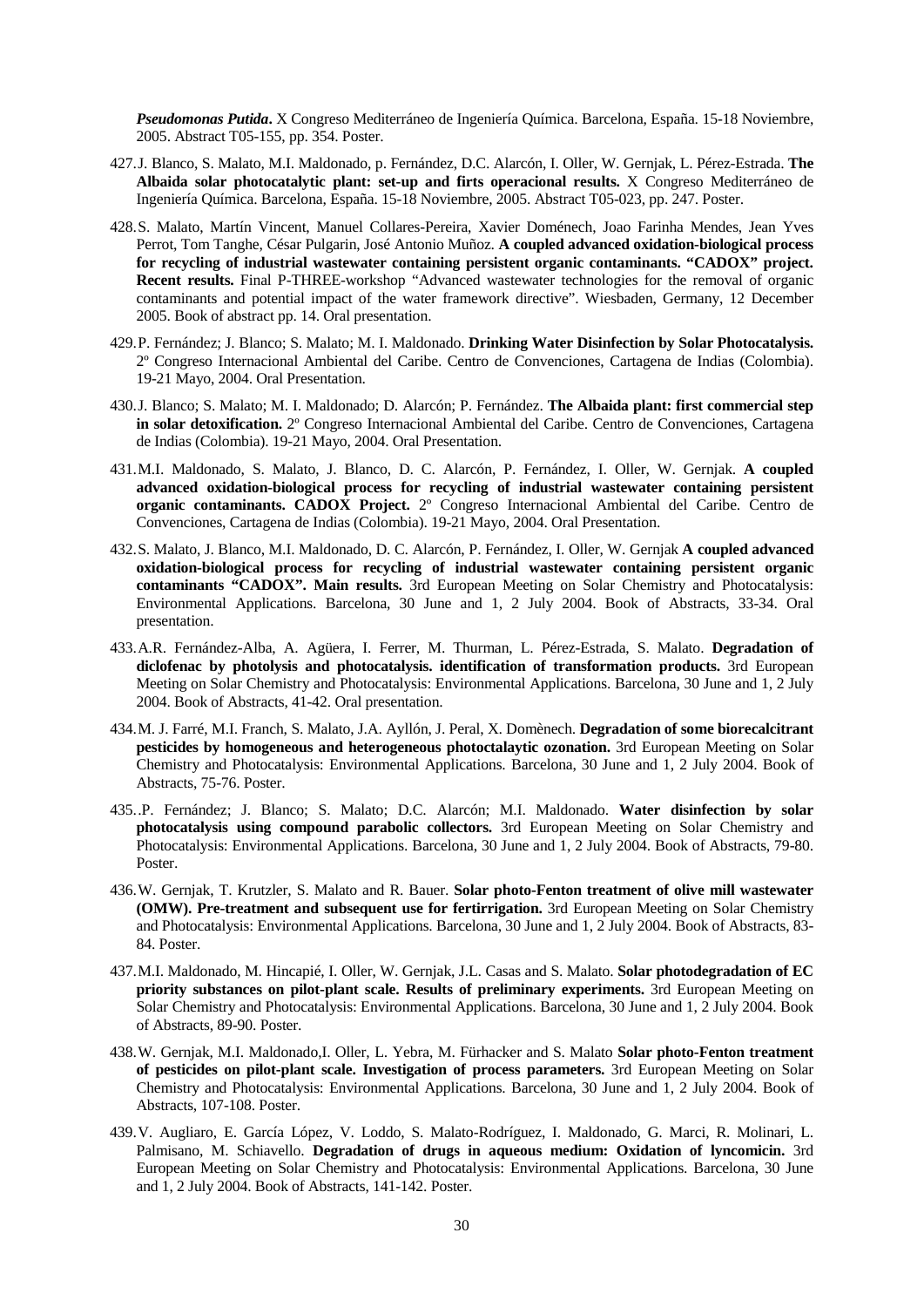- 440.L. Pérez-Estrada, S. Malato, I. Maldonado, W. Gernjak, A. Agüera, A. R. Fernández-Alba. **Degradation of diclofenac by solar driven photo-fenton at pilot plant scale.** 3rd European Meeting on Solar Chemistry and Photocatalysis: Environmental Applications. Barcelona, 30 June and 1, 2 July 2004. Book of Abstracts, 153- 154. Poster.
- 441.Pilar Fernandez, Sixto Malato, Damien Gumy, Cesar Pulgarin, Octav Enea and John Kiwi. **Supported Fe/C and Fe/Nafion/C catalysts for the photo-Fenton degradation of Orange II under solar radiation.** 3rd European Meeting on Solar Chemistry and Photocatalysis: Environmental Applications. Barcelona, 30 June and 1, 2 July 2004. Book of Abstracts, 263-265. Poster.
- 442.V. Sarria, S. Kenfack, S. Malato, J. Blanco and C. Pulgarin. **New helio-photocatalytic/photovoltaic hybrid system for simultaneous water decontamination and solar energy conversion.** 3rd European Meeting on Solar Chemistry and Photocatalysis: Environmental Applications. Barcelona, 30 June and 1, 2 July 2004. Book of Abstracts, 283-284. Oral presentation.
- 443.J. Blanco, S. Malato, M. I. Maldonado, D. Alarcón, P. Fernández, M. Vincent**. The Albaida plant: first commercial step in solar detoxification.** 3rd European Meeting on Solar Chemistry and Photocatalysis: Environmental Applications. Barcelona, 30 June and 1, 2 July 2004. Book of Abstracts, 309-310. Oral presentation.
- 444.A. Di Paola, V. Augugliaro, E. García-López, V. Loddo, G. Marci, S. Malato, R. Molinari, L. Palmisano, M. Schiavello. **Photocatalytic oxidation of drugs by using artificial and solar irradiation**. 15<sup>th</sup> Int. Conf. On Photochemical Conversion and Storage of Energy. Paris, 4-9 July 2004. Book of abstracts. W6-o-o8. Oral presentation.
- 445.J. Blanco; S. Malato; M.I. Maldonado; P. Fernández; I. Oller, W. Gernjak, D. Alarcón. **Primer paso en la comercialización de la tecnología de fotocatálisis solar: planta solar de Albaida S.A.** "Siguiendo el camino de las estrellas", Libro de actas de XII Congreso Ibérico y VII Iberoamericano de Energía Solar. 14-18 Septiembre 2004, Vigo, España. M. Vázquez Vázquez y J. Fernández Seara (Eds.). ETS Ingenieros Industriales de Univ. Vigo, 2004. Volumen 1, 639-644.
- 446.D. Alarcón; J. Blanco; B. Sánchez; S. Malato; M.I. Maldonado; P. Fernández. **Simulación termodinámica de un sistema híbrido solar/gas de desalación de agua de mar.** "Siguiendo el camino de las estrellas", Libro de actas de XII Congreso Ibérico y VII Iberoamericano de Energía Solar. 14-18 Septiembre 2004, Vigo, España. M. Vázquez Vázquez y J. Fernández seara (Eds.). ETS Ingenieros Industriales de Univ. Vigo, 2004. Volumen 1, 669-674.
- 447.P. Fernández; J. Blanco; S. Malato. **E. Coli Deactivation by Solar Photocatalysis Using Colloidal**  Dispersions of TiO<sub>2</sub>. 18<sup>th</sup> Int. Conf. of the European Colloid and Interface Soc. Almería, Spain, 19-24 September, 2004. Boof of Abstracts, 417. Poster P7.15.
- 448.P. Fernández, S. Malato and F. J. de las Nieves. **Sedimentation Dynamics of TiO2 Particles in Aqueous Suspensions: Relationship with Colloidal Stability**. 18<sup>th</sup> Int. Conf. of the European Colloid and Interface Soc. Almería, Spain, 19-24 September, 2004. Boof of Abstracts, 420. Poster P7.18.
- 449.J. Blanco; S. Malato; M. I. Maldonado; M. Vincent; J.P. Vincent; M. Sánchez; E. Myro. **The Albaida plant:**  first commercial step in solar detoxification. "Global symp. on recycling, waste treatment and clean technology", Proceedings of REWAS 04. Madrid, 26-29 September 2004. I Gaballah, B. Mishra, R. Solozábla, M. Tanaka (Eds.). Inasmet, San Sebastián, Spain 2004. Volume II, 1425-1436. Oral presentation.
- 450.S. Malato, J. Blanco, M.I. Maldonado, D. C. Alarcón, P. Fernández, I. Oller, W. Gernjak. **A coupled advanced oxidation-biological process for recycling of industrial wastewater containing persistent organic contaminants (CADOX).** Workshop on "Clean production technologies". Madrid, 30 September-2 October 2004. A. Adjemian, J. Dutrizac, P. Negré, L. Yurramendi (Eds.). 367-381. Oral presentation.
- 451.P. Fernández, J. Blanco, D. Alarcón, S. Malato. **Solar Photocatalysis Applied to Drinking Water Disinfection Using Low Cost Solar Collectors.** 12<sup>th</sup> Inter. Symp. Solar power and Chemical Energy Systems. Oaxaca, Mexico, 6-8 October, 2004. Abstract S2-308.
- 452.D. Alarcón, J. Blanco, B. Sánchez , S. Malato, M.I. Maldonado, P. Fernández. **Thermodynamic Simulation**  of an Advanced Hybrid Solar-Gas Seawater Desalination System. 12<sup>th</sup> Inter. Symp. Solar power and Chemical Energy Systems. Oaxaca, Mexico, 6-8 October, 2004. Abstract S6-221. Oral presentation.
- 453.J. Blanco, S. Malato, M. I. Maldonado, I. Oller, W. Gernjak, D. Alarcón. P. Fernández. **First Commercial**  Step in Solar Photocatalytic Applications. 12<sup>th</sup> Inter. Symp. Solar power and Chemical Energy Systems. Oaxaca, Mexico, 6-8 October, 2004. Abstract S2-314. Oral presentation.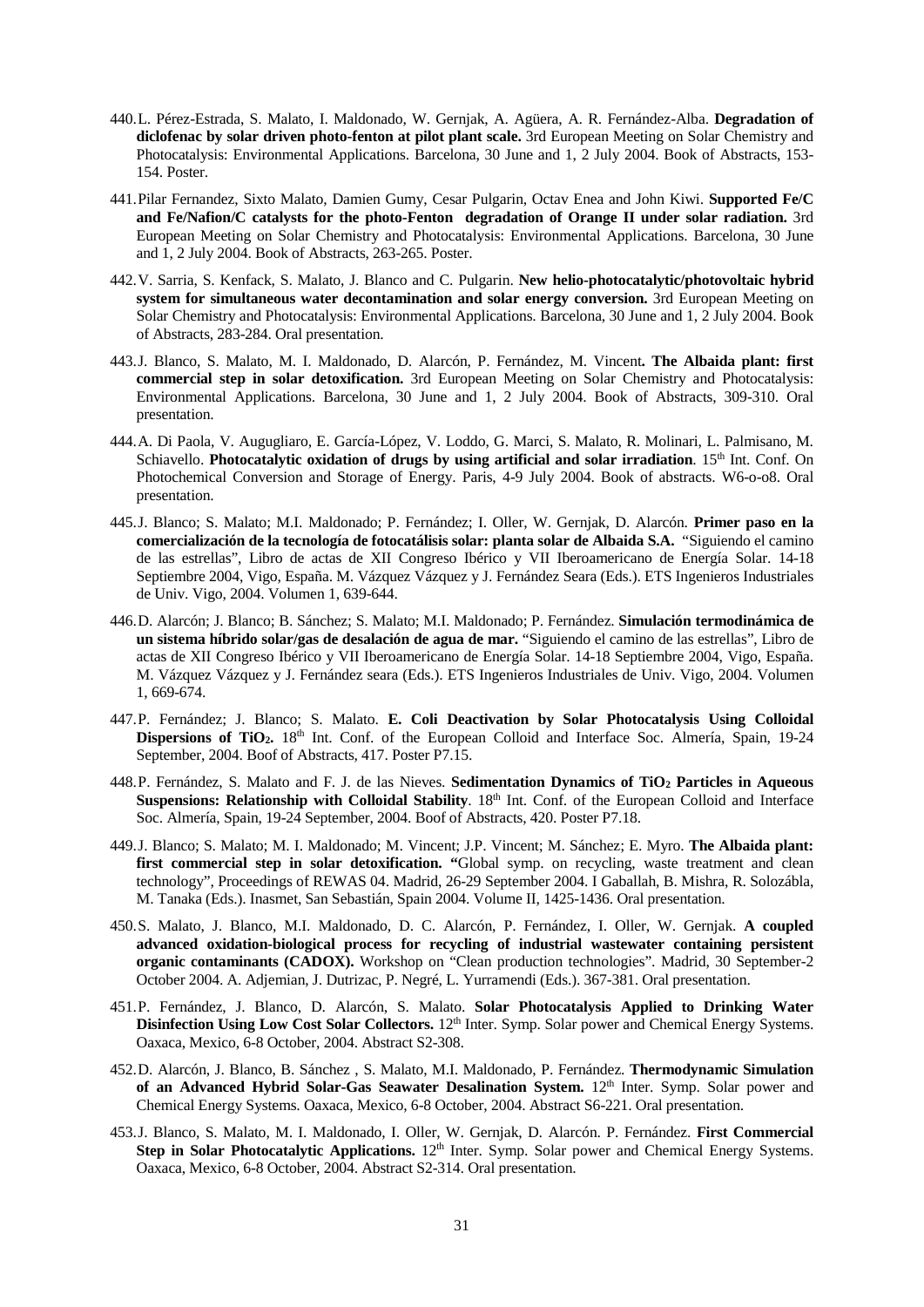- 454.V. Sarriá, S. Kenfack, S. Malato, J. Blanco, C. Pulgarín. **Solar hybrid photocatalytic photovoltaic system.** 12th Inter. Symp. Solar power and Chemical Energy Systems. Oaxaca, Mexico, 6-8 October, 2004. Abstract S6-335.
- 455.Sixto Malato, Julián Blanco, Diego C. Alarcón, Manuel I. Maldonado, Pilar Fernández-Ibáñez, Wolfgang Gernjak **Photocatalytic Detoxification of water with Solar Energy.** 4<sup>th</sup> Int. Seminar "New Challenges in Catalysis", Serbian Academy of Sciences and Arts, Belgrade, Serbia, 5 – 8 October 2004. Book of abstracts, p 15. Oral presentation.
- 456.S. Malato, J. Blanco, A. Vidal, D. Alarcón, J. Cáceres, M. I. Maldonado. **Photocatalysis in Plataforma Solar**  de Almería: applied studies in environmental detoxification. 7<sup>th</sup> Int. Conf. Solar Energy Storage and Applied Photochemistry 4<sup>th</sup> Int. Workshop on Environmental Photochemistry. Luxor, Egypt, February 23 – 28, 2003. Book of abstracts, Oral presentation.
- 457.C. Richter, A. Romerosa, S. Mañas, M. Peruzzini, S. Malato. **Photochemical Oxidation of P4 to Obtain phosphorus Derivates.** 7<sup>th</sup> Int. Conf. Solar Energy Storage and Applied Photochemistry 4<sup>th</sup> Int. Workshop on Environmental Photochemistry. Luxor, Egypt, February 23 – 28, 2003. Book of abstracts, Poster 67.
- 458.A. Agüera, A.R. Fernández-Alba, L. Piedra, M. Mézcua, D. Hernando, S. Malato, J. Cáceres. **Use of Chemical and Biological techniques in the Evaluation of Pesticide degradation by Solar Photocatalytic processes.** 7th Int. Conf. Solar Energy Storage and Applied Photochemistry 4th Int. Workshop on Environmental Photochemistry. Luxor, Egypt, February 23 – 28, 2003. Book of abstracts, Poster 6.
- 459.S. Malato, M. I. Maldonado, J. Blanco, J. Cáceres, W. Gernjak, and D. C. Alarcón. **Photocatalytic water treatment: practical applications with solar energy.** IWA 3rd Conference on Oxidation Technologies for Water and Wastewater Treatment Germany, Goslar 18- 22 May 2003. A. Vogelpohl (Ed.), pp. 221-226. Oral presentation.
- 460.W. Gernjak, M.I. Maldonado, S. Malato, J. Cáceres, T. Krutzler, A. Glaser and R. Bauer. **Degradation of polyphenolic content of Olive Mill Wastewater (OMW) by solar photocatalysis.** IWA 3rd Conference on Oxidation Technologies for Water and Wastewater Treatment Germany, Goslar 18- 22 May 2003. A. Vogelpohl (Ed.), pp. 879-884. Poster.
- 461.Julián Blanco, Sixto Malato, Alfonso Vidal, Ana I. Cardona, D. Alarcón, Julia Cáceres, Manuel I. Maldonado. **Applied Studies in Solar Photocatalytic Detoxification: an Overview.** ISES Solar World Congress 2003, Göteborg, Sweden, 14-19 June 2003. Book of abstract, Oral 05-42.
- 462.J. Blanco, A. Hublitz, D. Alarcón, B. Sánchez, S. Malato. **Techno-Economical Comparison of Different Solar-Assisted Heat Supply Systems for a Seawater Multi-Effect Distillation Unit.** ISES Solar World Congress 2003, Göteborg, Sweden, 14-19 June 2003. Book of abstract, Poster P5 128.
- 463.D. Alarcón, J. Blanco, S. Malato, M. I. Maldonado, B. Sánchez. **Solar thermal seawater distillation activities at the Plataforma Solar de Almería: increasing the thermo-economical efficiency of the process.** 4th European Congress of Chemical Engineering. Granada, 21-25 September 2003. Book of Abstracts 3, P-3.1- 021**.** Poster.
- 464.M. I. Maldonado, S. Malato, J. Blanco, D. Alarcón, A. I. Cardona, W. Gernjak. **Applied Studied in Solar Photocatalytic Detoxification: Twelve Years of Experience in Plataforma Solar de Almería.** <sup>4th</sup> European Congress of Chemical Engineering. Granada, 21-25 September 2003. Book of Abstracts 3, P-3.2-033**.** Poster.
- 465.Miguel Rodríguez, Sixto Malato, Jaime Giménez, David Curcó, Cesar Pulgarin and Santiago Espulgas**. Mineralization of phenol by means of solar photo-Fenton treatment: influence of different types of reactors.** 4th European Congress of Chemical Engineering. Granada, 21-25 September 2003. Book of Abstracts 4, P-4.3-081**.** Poster.
- 466.S. Malato, J. Blanco, M. I. Maldonado, I. Oller, W. Gernjak, D. Alarcón, P. Fernández. **Solar advanced oxidation processes applied to wastewater treatment. A step forward: CADOX project.** 3rd Scientific Meeting of the Spanish Society of Chromatography and Related Techniques. 3rd Waste Water Cluster (WWC) European Workshop. Almería, Spain. 19-21 November 2003. Book of Abstracts, IL-7. Oral presentation.
- 467.W. Gernjak, M. Fürhacker, M.I. Maldonado, I. Oller, L. Yebra and S. Malato. **Systematic investigation of the photo-fenton method at pilot plant scale.** 3rd Scientific Meeting of the Spanish Society of Chromatography and Related Techniques. 3rd Waste Water Cluster (WWC) European Workshop. Almería, Spain. 19-21 November 2003. Book of Abstracts, OP-12. Oral presentation.
- 468.O.A.McLoughlin, P. Fernandez, W.Gernjak, S.Malato, L.W.Gill. **Feasibility of solar disinfection of water using low cost compound parabolic collectors.** 3rd Scientific Meeting of the Spanish Society of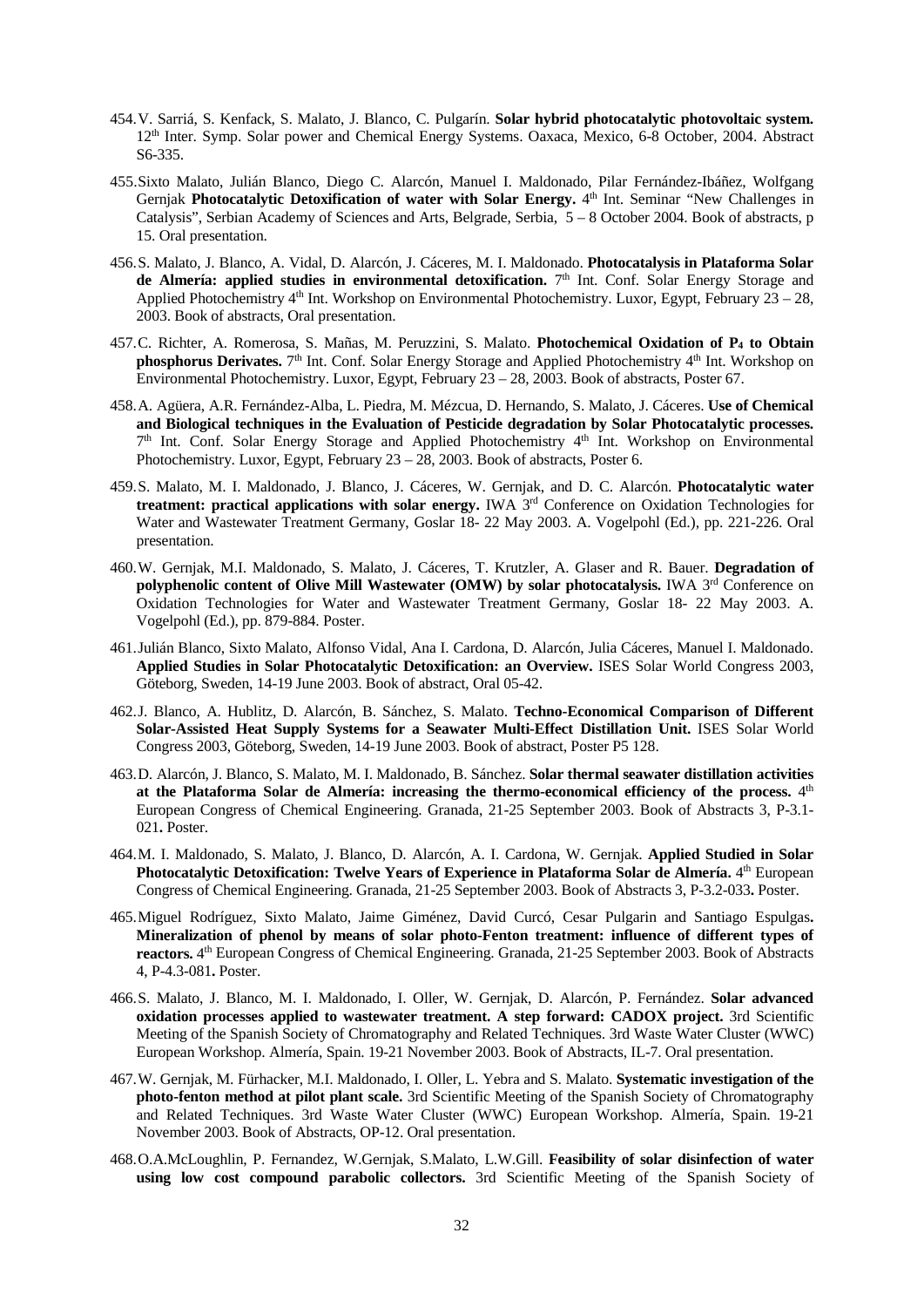Chromatography and Related Techniques. 3rd Waste Water Cluster (WWC) European Workshop. Almería, Spain. 19-21 November 2003. Book of Abstracts, P-60. Poster.

- 469.M. I. Maldonado, I. Oller, S. Malato, W. Gernjak, J. Blanco, D. Alarcón, P. Fernández. **A coupled advanced oxidation-biological process for reciclyng of industrial wastewater containing persistent organic contaminants. Results of photo-Fenton preliminary experiments.** 3rd Scientific Meeting of the Spanish Society of Chromatography and Related Techniques. 3rd Waste Water Cluster (WWC) European Workshop. Almería, Spain. 19-21 November 2003. Book of Abstracts, P-56. Poster.
- 470.C. Catastini, G. Mailhot, S. Malato and M. Sarakha**. Iron (IIII) aquacomplexes as catalysts for pesticides mineralisation by sunlight irradiation.** Improving Human Potential Programme, Proceedings of 2nd Users Workshop. Almería, February 26, 2002. CIEMAT, ISBN 84-7834-425-x. pp. 3-10, 2002.
- 471.V. Augugliaro, A. Bianco Prevot, J. Cáceres Vázquez, E. García-López, A. Irico, V. Loddo, S. Malato Rodríguez, G. Marcì, L. Palmisano, E. Pramauro. **Photocatalytic oxidation of acetonitrile in aqueous suspension of titanium dioxide irradiated by sunlight.** Improving Human Potential Programme, Proceedings of 2nd Users Workshop. Almería, February 26, 2002. CIEMAT, ISBN 84-7834-425-x. pp. 11-18, 2002.
- 472.C. Nguyen Dinh An, J. Dussaud, C. Guillard, J. Disdier, S. Malato and J. M. Herrmann. **Solar efficiency of a new deposited titania photocatalyst : Pesticide and dye removal applications.** Improving Human Potential Programme, Proceedings of 2nd Users Workshop. Almería, February 26, 2002. CIEMAT, ISBN 84-7834-425 x. pp. 25-32, 2002.
- 473.M. Kositzi, I. Poulios, S. Malato, J. Caceres, A. Campos. **Solar Photocatalytic Treatment of Synthetic Municipal Wastewater.** Improving Human Potential Programme, Proceedings of 2nd Users Workshop. Almería, February 26, 2002. CIEMAT, ISBN 84-7834-425-x. pp. 33-40, 2002.
- 474.J. Cáceres, S. Malato, J. Blanco. A.Agüera, A. R. Fernández-Alba, M. Mezcua, D. Hernando, L. Piedra. **Advanced analytical techniques for evaluation of solar photocatalysis.** 2nd European Meeting on Solarchemistry and Photocatalysis: Environmental Applications. Saint-Avold, France. Mai 29-31, 2002. Poster presentation. Abstract P25.
- 475.Sixto Malato, Julián Blanco, Alfonso Vidal, Antonio Campos, Julia Cáceres, Raquel Rodríguez. **A Coupled Advanced Oxidation-Biological Process for Recycling of Industrial Wastewater Containing Persistent Organic Contaminants. The CADOX Project.** 2nd European Meeting on Solarchemistry and Photocatalysis: Environmental Applications. Saint-Avold, France. Mai 29-31, 2002. Oral presentation. Abstract O28.
- 476.Julián Blanco, Eduardo Zarza, Diego Alarcón, Sixto Malato, Javier León. **Advanced Multi-Effect Solar Desalination Technology: The PSA Experience.** Proceedings of 11<sup>th</sup> Solarpaces Inter. Symp. on Concentrated Solar Power and Chemical Energy Technologies. Zurich, Switzerland, September 4-6, 2002. A. Steinfeld (ed.), pp. 479-488.
- 477.V. Sarria, P. Péringer, J. Cáceres, J. Blanco, S. Malato, C. Pulgarin. **Solar degradation of 5-amino-6-methyl-2-benzimidazolone by TiO2 and iron(III) catalyst with H2O2 and O2 as electron acceptors.** Proceedings of 11th Solarpaces Inter. Symp. on Concentrated Solar Power and Chemical Energy Technologies. Zurich, Switzerland, September 4-6, 2002. A. Steinfeld (ed.), pp. 489-496.
- 478.D. Alarcón , J. Blanco, E. Zarza, S. Malato. **Comparación económica de procesos de desalación de agua de mar: el reto de la destilación multi-efecto con energía solar.** XI Congresso Ibérico e VI Congresso Ibero-Americano de Energía Solar. Vilamoura, Portugal, 29 de Sep a 2 de Oct. 2002. Livro de Resumos, Colprinter Lda., Lisboa,2002. p. 58.
- 479.J. Blanco, E. Zarza, D. Alarcón, S. Malato, J. León. **Advanced solar desalination: a feasible technology to the Mediterranean area**. Eurosun 2002, 4th ISES Europe Solar Congress. Bologne, Italy, June 23-26, 2002. Book of abstracts, p. 143.
- 480.V. Augugliaro, C. Baiocchi, A. Bianco Prevot, E. García-López, V. Loddo, S. Malato, G. Marcí, L. Palmisano, M. Pazzi, E. Pramauro. **Azo-dyes photocatalytic degradation in aqueous suspension of TiO2 under solar irradiation**. Int. seminar on Advanced Oxidation Technologies (ISAOT 2002). Sante Fé, Argentina, Sept. 24- 26, 2002.Book of abstracts, p. 23.
- 481.S. Malato, J. Blanco, O. Enea. **Photoreactors Made of Ti/TiO2 Photoanodes for the Decontamination of Wastewaters in Solar Plants**. 2nd European Workshop on Water, Air and Soil Treatment by Advanced Oxidation Technologies: Innovative and Commercial Applications. Université de Poitiers, France. February 28 – March 2, 2001. Abstract 29. Video.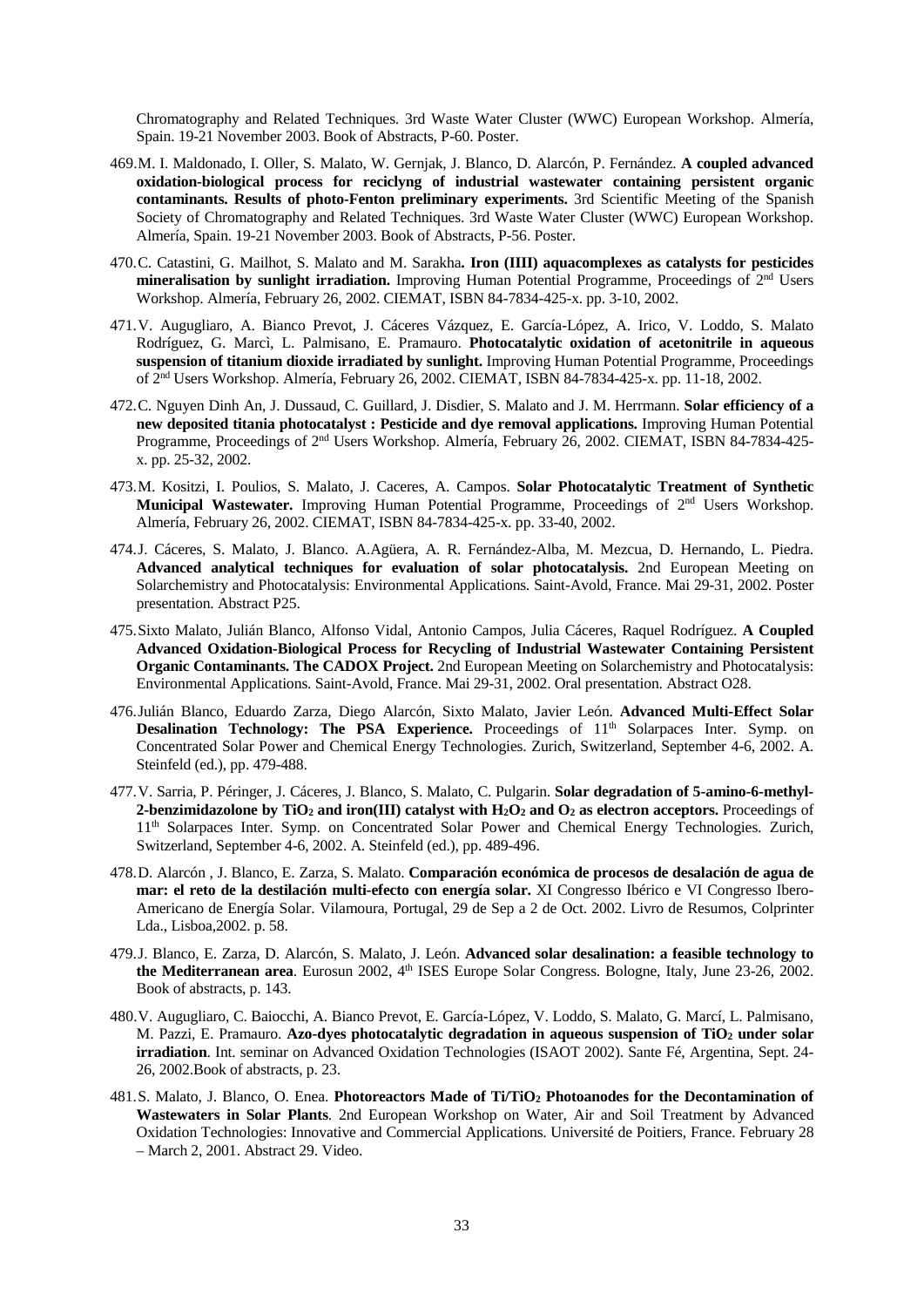- 482.A. B. Prevost, E. Pramauro, G. Marci, V. Loddo, S. Malato. **TiO2 Mediated Photocatalytic Degradation of Azo Dyes Under Sunlight Irradiation**. 2nd European Workshop on Water, Air and Soil Treatment by Advanced Oxidation Technologies: Innovative and Commercial Applications. Université de Poitiers, France. February 28 – March 2, 2001. Abstract 34. poster.
- 483.S. Malato, J. Blanco, A. Vidal, A. Campos, J. Caceres, A. Carrion, C. Richter. **A Decade of Photocatalysis in Plataforma Solar de Almería: Applied Studies in Environmental Detoxification**. 2nd European Workshop on Water, Air and Soil Treatment by Advanced Oxidation Technologies: Innovative and Commercial Applications. Université de Poitiers, France. February 28 – March 2, 2001. Abstract 28. Plenary lecture.
- 484.V. Sarria, L. Menkari, S. Parra, N. Adler, P. Peringer, C. Pulgarin J. Vazquez, J. Blanco and S. Malato. **Coupled photochemical-biological system useful in the complete mineralization of a biorecalcitrant wastewater pollutant.** Improving Human Potential Programme, Proceedings of 1st Users Workshop. Almería, March 15, 2001. CIEMAT, ISBN 84.7834-407-1. pp. 3-10, 2001.
- 485.W. Gernjak, T. Krutzler, S. Malato, J. Caceres, R. Bauer. **Applicability of the Photo-Fenton reaction for treating water containing natural phenolic pollutants.** Improving Human Potential Programme, Proceedings of 1st Users Workshop. Almería, March 15, 2001. CIEMAT, ISBN 84.7834-407-1. pp. 11-18, 2001.
- 486.Witold S. Szulbiński, S. Malato, W. Gernjak. **Photocatalytic water decontamination by the zeolite-y entrapped ruthenium tris-2,2'-bipyridine complex.** Improving Human Potential Programme, Proceedings of 1st Users Workshop. Almería, March 15, 2001. CIEMAT, ISBN 84.7834-407-1. pp. 19-26, 2001.
- 487.V. Augugliaro, C. Baiocchi, A. Bianco Prevot, M.C. Brussino, J. Cáceres Vázquez, E. García-López, V. Loddo, S. Malato Rodríguez, G. Marcì, L. Palmisano, E. Pramauro. **Photocatalytic degradation of organic dyes under solar irradiation: oxidation of methyl-orange and orange ii in aqueous suspension of titanium**  dioxide powder . Improving Human Potential Programme, Proceedings of 1<sup>st</sup> Users Workshop. Almería, March 15, 2001. CIEMAT, ISBN 84.7834-407-1. pp. 37-34, 2001.
- 488.S. Malato, J. Cáceres, A. Agüera, M. Mezcua, M.D. Hernando, A.R. Fernández-Alba. **Degradation of**  imidacloprid by photo-Fenton and TiO<sub>2</sub> photocatalysis at solar pilot plant: a comparative study. 10<sup>th</sup> Symp. Handling of Environ. Biol.. Samples in Chromatography. Mainz, Germany. April 1-4, 2001. Abstract PPES<sub>12</sub>.
- 489.J. Blanco, P. Fernández, K.H. Funken, S. Malato, B. Milow, M. Reichert, C. Richter, C. Sattler. **Solar**  detoxification cooperation between DLR and CIEMAT-PSA. 5<sup>th</sup> Solar Symp. Cologne, Germany. June 21, 2001. In: Solar Thermal Power Plant and Solar Chemical Processes, Advances and Perspectives for Int. Cooperation. K.H. Funken and W. Bucher (eds.), DLR, Germany, 2001. pp. 136-140.
- 490.S. Mañas, A. Romerosa, C. Richter, M. Saoud, S. Malato, J. Blanco, C. Brindley. **Reversible photoredox reactons using a small photoreactor**. 6<sup>th</sup> FIGIPS Meeting in Inorganic Chemistry. Barcelona, 15-20 Julio 2001. Poster Pc-037.
- 491.S. Malato, J. Blanco, A. Vidal, A. Campos, J. Cáceres. **Large scale studies in solar photocatalytic wastewater treatment: research development, applications and conceptual design of a photocatalytic plant**. EuropCat V. Limerick, Ireland. September 2-7, 2001. Book 1, Excited State Catalysis Symposium, Oral presentation. Abstract 4-k-01.
- 492.J. Blanco, S. Malato. **Water treatment by solar photocatalysis: TiO2 and photo-Fenton processes**. 2001 Scientific Matrix International Symposium on "Catalytic Water Treatment". Antwerp, Belgium, Novembrer 25-27, 2001.
- 493.Malato, S., Blanco, J., Vidal A., Fernández, P., Campos, A., Caceres, J., Richter, C. **Pre-industrial applications of solar photochemistry at Plataforma Solar Almería.** 1er Journes Chimie, Soleil, Energie et Environnement. St. Avold, France. Conference. P 3-4. 3-4 Feb. 2000.
- 494.C. Guillard, J. Disdier, J.-M. Herrmann, C. Lehaut, T. Chopin, S.Malato, J. Blanco. **Dégradation photocatalytique solaire de composés organiques dans l'eau en présence de différents TiO2 d'origine industrialle.** 1<sup>er</sup> Journes Chimie, Soleil, Energie et Environnement. St. Avold, France. Oral Presentation. P 14-15. 3-4 Feb. 2000
- 495.S. Parra, V. Sarria, C. Pulgarin, S. Malato, P. Peringer**. Photochemical pre-treatments of two herbicides as a**  way to improve the biodegrdability of their treated solutions. 1<sup>er</sup> Journes Chimie, Soleil, Energie et Environnement. St. Avold, France. Oral Presentation. P 19-30. 3-4 Feb. 2000.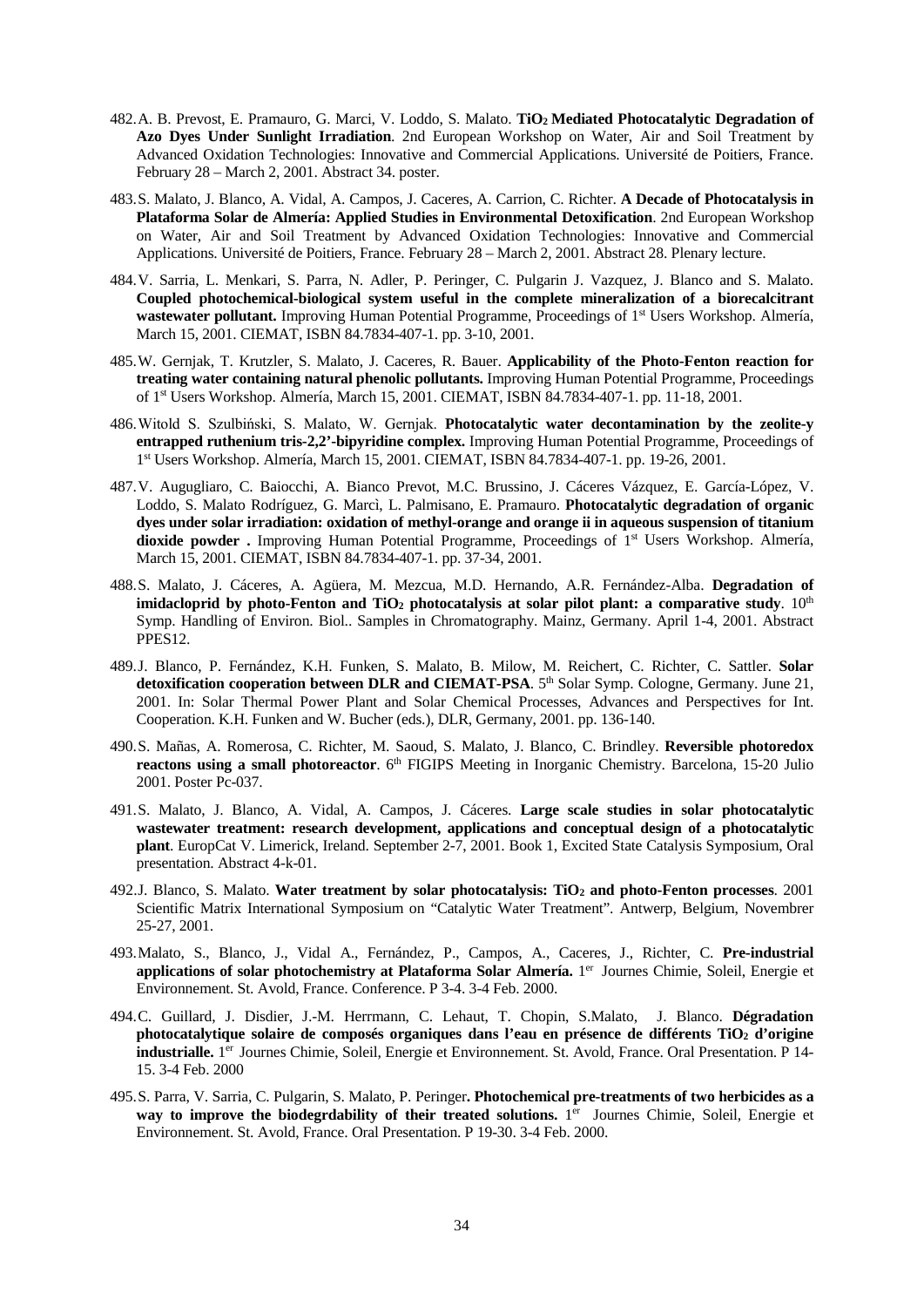- 496.O. Enea, J. Blanco, P. Fernandez-Ibañez, S. Malato**. Décontamination solaire de l'eau au moyen d'electrodes de Ti/TiO<sub>2</sub> polarisées anodiquement.** 1<sup>er</sup> Journes Chimie, Soleil, Energie et Environnement. St. Avold, France. Poster. P 46-47. 3-4 Feb. 2000.
- 497.P. Fernandez-Ibañez, S.Malato, F. J. De Las Nieves. **Separation and reusement of TiO2 photocatalyst in degradation reactions: Lab & Pilot plant studies.** 1er Journes Chimie, Soleil, Energie et Environnement. St. Avold, France. Poster. P 51-52. 3-4 Feb. 2000
- 498.S. Parra, C. Pulgarin, S. Malato, J. Blanco, P. Peringer**. Concentrating vs. non-concentrating reactor for**  solar photocatalytic degradation of paranitrotoluene sulfonic acid. 1<sup>er</sup> Journes Chimie, Soleil, Energie et Environnement. St. Avold, France. Poster. P 48-49. 3-4 Feb. 2000.
- 499.J. Blanco, S. Malato, P.;Fernández, A. Vidal, A. Morales, P. Trincado, J. C. Oliveira, C. Minero, M. Musci, C. Casalle, M. Brunotte, S. Tratzky, N. Dischinger, K.-H. Funken, C. Sattler, M. Vincent, M. Collares-Pereira, J.F. Mendes, C.M. Rangel **The Solardetox<sup>®</sup> Technology.** Proceedings of the 10<sup>th</sup> Solar Paces Int. Symp. On Solar Thermal Concentrating Technologies, Sydney, 8-10 March 2000. Kreetz H., Lovegrove K., Meike W. (eds.), pp. 201-208.
- 500.S. Malato, J. Blanco, A. Vidal, P. Fernández, J. Cáceres, P. Trincado, J. C. Oliveira, M. Vincent. **New large**  solar photocatalytic plant. Set-up and preliminary results 2<sup>nd</sup> Int. Conf. on Oxidation Technologies of Water and Wastewater Treatment. Cutec Institut GmbH, Clausthal-Zellerfeld, Germany. 29-31 May 2000. Oral Presentation. Abstract in: Cutec Serial Publication nº 46, A. Vogelpohl (eds.), Papierfieger, Clausthal-Zellerfeld, Germany (2000). R-014.
- 501.S. Parra, C. Pulgarín, S. Malato, J. Blanco, P. Peringer. **Concentrating vs. nonconcentrating reactor for solar photocatalytic degradation of p-nitrotoluene sulfonic acid.** 2<sup>nd</sup> Int. Conf. on Oxidation Technologies of Water and Wastewater Treatment. Cutec Institut GmbH, Clausthal-Zellerfeld, Germany. 29-31 May 2000. Abstract in: Cutec Serial Publication nº 46, A. Vogelpohl (eds.), Papierfieger, Clausthal-Zellerfeld, Germany (2000). R-066.
- 502.K.H. Funken, C. Sattler, B. Milow, J. C. Oliveira, J. Blanco, P. Fernandez, S. Malato. **A comparison of prototype compound parabolic collector-reactors (CPC) on the road to Solardetox technology**. Int. Conf. on Oxidation Technologies of Water and Wastewater Treatment. Cutec Institut GmbH, Clausthal-Zellerfeld, Germany. 29-31 May 2000. Abstract in: Cutec Serial Publication n° 46, A. Vogelpohl (eds.), Papierfieger, Clausthal-Zellerfeld, Germany (2000). R-118.
- 503.Richter, C.; Romerosa, A.; Mañas, S.; Saraiba, C.; Malato, S.; Blanco, J. **Solar driven reaction of a Ru(II)**  vinylidene complex and vinylphosphoniun ion in a small scale photoreactor. 30<sup>th</sup> Intern. Conf. on Photochemical Conversion and Storage of Solar Energy (IPS-2000). Snowmass, Colorado, USA. Poster GI-P-8. July 30-August 4, 2000.
- 504.A. Vidal, J. Blanco, S. Malato, M. Vincent, P.;Fernández, P. Trincado. **A 100 m2 Solar Photocatalytic Pilot Plant for the Treatment of Cyanide Effluents. The SolarDetox<sup>®</sup> Experience**. 30<sup>th</sup> Intern. Conf. on Photochemical Conversion and Storage of Solar Energy (IPS-2000). Snowmass, Colorado, USA. Poster W8-P-15. July 30-August 4, 2000.
- 505.J. Blanco, S. Malato, P.;Fernández, A. Vidal, A. Morales, P. Trincado, J. C. Oliveira, C. Minero, M. Musci, C. Casalle, M. Brunotte, S. Tratzky, N. Dischinger, K.-H. Funken, C. Sattler, M. Vincent, M. Collares-Pereira, J.F. Mendes, C.M. Rangel **The Solardetox technology: solar technology to the treatment of hazardous**  water contaminants. Proceedings of the EU-TRAWMAR Annual Workshop, Berlin, October 2000. N.J. Roberts, H.S. Pexton, A. Adjemian (eds.). Mineral Industry Research Organisation, United Kingdom, 2000, pp. 36-59.
- 506.Romerosa, A.; Mañas, S.; Richter, C.; Malato, S.; Blanco, J.; Saoud, M.; Domínguez, R.; Saraiba, C.; Peruzzinni, M.; Zanobini, F.; Serrano, M.; Angulo, J.; Davidson, M. **Efecto de la radiación solar en la reactividad entre complejos vinilidénicos y alenidénicos de rutenio con derivados de fosfonio**. 24 Congreso Lationoamericano de Química, Lima, Perú. Poster QCB-099. 15-19 Octubre 2000.
- 507.S. Malato. **Photocatalysis and advanced oxidation technologies applied to water treatment.** Proceedings of workshop on Catalytic processes for clean chemistry and water and air depollution. Tunisia 19-22 November, 2000. Ghorbel A. and Miertus S. (eds.). pp. 55-66.
- 508.Blanco, J.; Malato, S.; Fernández, P.; Vidal A.; Morales, A.; Trincado, P.; Correira, J.; Minero, C.; Brunotte, M.; Dischinger, N.; Musci, M.; Funken, K.-H.; Sattler, C.; Vincent, M.; Collares, M.; Mendes, J.F.; Rangel C.M. **Solar detoxification technology to the treatment of industrial non biodegradable persistent**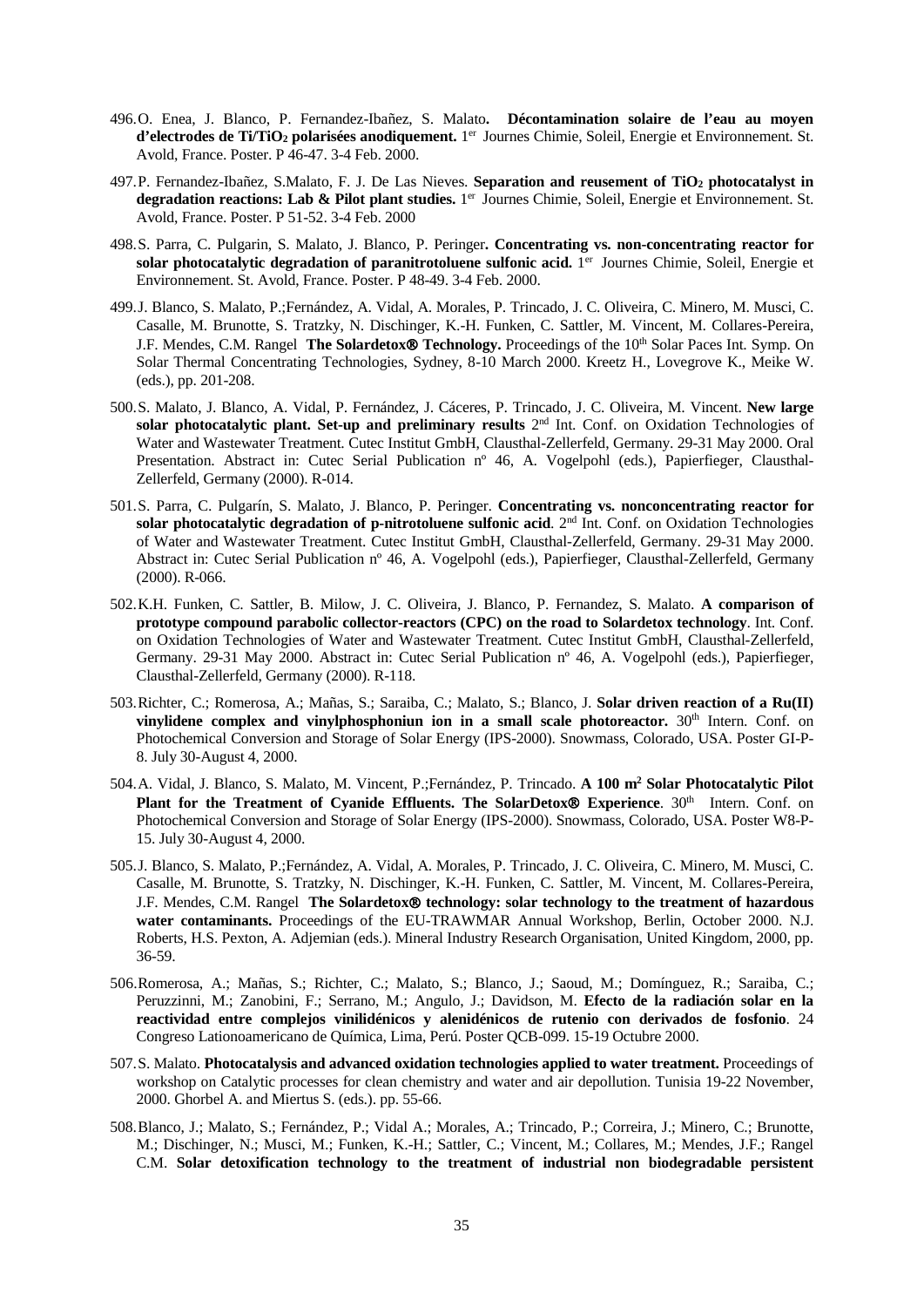**chlorinated water contaminants (Solardetox Project).** The 4<sup>th</sup> Int. Conf. on TiO<sub>2</sub> Photocatalytic Purification of Water and Air. Oral presentation. P 70. Alburquerque, New Mexico, USA, 24-28 May 1999.

- 509.Agüera A.; Fernandez-Alba, A; Tejedor, A.; Piedra, L.; Malato, S.;.Blanco, J. **Application of various**  analytical procedures to the evaluation of solar photocatalytic pesticides degradation processes. The 4<sup>th</sup> Int. Conf. on TiO2 Photocatalytic Purification of Water and Air. Poster presentation. P 147. Alburquerque, New Mexico, USA, 24-28 May 1999.
- 510.Fernández-Ibáñez, P.; Malato, S.; De Las Nieves, F. J. **Electron transfer model in a oxide/electrolyte interface.** 4th Liquid Matter Conference. Univ. of Granada, Spain. P6-36. 3-7 July 1999.
- 511.Blanco, J.; Malato, S.; Fernández, P.; Vidal A.; Morales, A.; Trincado, P.; Oliveira J. C.; Casalle, C.; Tratzky, S.; Minero, C.; Brunotte, M.; Dischinger, N.; Musci, M.; Funken, K.-H.; Sattler, C.; Vincent, M.; Collares, M.; Mendes, J.F.; Rangel C.M. **Compound parabolic concentrator technology development to commercial solar detoxification applications.** ISES 1999 Solar World Congress. Jerusalem, Israel. P31. 4-9 July 1999.
- 512.Pilar Fernandez-Ibañez, Sixto Malato, Octav Enea. **Two-compartment photoelectrochemical reactors tested under various solar light concentration ratios.** Proceedings of the 2nd Users Workshop on Training and Mobility of Researchers Programme at Plataforma Solar de Almería, 1998. Martínez, D. (eds.). CIEMAT. ISBN 84-7834-351-2, pp. 53-59. (1999).
- 513.C. Guillard, J. Disdier, J.-M. Herrmann, P. Pichat, S.Malato, J. Blanco, C. Lehaut, T. Chopin. **Solar photocatalytic degradability of carboxylic and nitrogen- containing aqueous pollutants. comparative efficiencies of Tiona PC ( Millenium Inorganic Chemicals ) and Degussa P-25 photocatalysts.** Proceedings of the 2<sup>nd</sup> Users Workshop on Training and Mobility of Researchers Programme at Plataforma Solar de Almería, 1998. Martínez, D. (eds.). CIEMAT. ISBN 84-7834-351-2, pp. 61-66. (1999).
- 514.P. Fernandez-Ibañez, F. J. De Las Nieves, S. Malato. **TiO2 sedimentation procedure.** Proceedings of the 2nd Users Workshop on Training and Mobility of Researchers Programme at Plataforma Solar de Almería, 1998. Martínez, D. (eds.). CIEMAT. ISBN 84-7834-351-2, pp. 67-72. (1999).
- 515.Vincenzo Augugliaro, Julián Blanco Gálvez, Julia Cáceres Vázquez, Elisa García López, Vittorio Loddo, Maria José López Muñoz, Sixto Malato Rodríguez, Giuseppe Marcì, Leonardo Palmisano, Mario Schiavello And Javier Soria. **Photocatalytic oxidation of cyanide in aqueous TiO2 suspensions irradiated by sunlight: Influence of phenol on the reaction rate**. Proceedings of the 2<sup>nd</sup> Users Workshop on Training and Mobility of Researchers Programme at Plataforma Solar de Almería, 1998. Martínez, D. (eds.). CIEMAT. ISBN 84- 7834-351-2, pp. 73-79. (1999).
- 516.J.-M. Herrmann, J. Matos, J. Disdier, C. Guillard, J. Laine, S.Malato, J. Blan**co. Solar application of the synergy effect obtained with a suspension of titania and activated carbon in the photocatalytic**  degrdation of 4-chlorophenol. Proceedings of the 2<sup>nd</sup> Users Workshop on Training and Mobility of Researchers Programme at Plataforma Solar de Almería, 1998. Martínez, D. (eds.). CIEMAT. ISBN 84- 7834-351-2, pp. 87-92. (1999).
- 517.A. Benecker, M. Baune, S. Malato. **TiO2 based solar photocatalytic degradation of selected pesticides in**  aqueous solutions. Proceedings of the 2<sup>nd</sup> Users Workshop on Training and Mobility of Researchers Programme at Plataforma Solar de Almería, 1998. Martínez, D. (eds.). CIEMAT. ISBN 84-7834-351-2, pp. 101-106. (1999).
- 518.A. Vidal, S. Malato, J. Blanco. **Solar detoxification technology for the treatment of industrial non biodegradable persistent chlorinated water contaminants**. Proceedings of the REWAS 99: Global Symp. On Recycling, Waste Treatment and Clean Technology. Gaballah I., Hager J. And Solozábal R. (Eds.). Vol. III, pp. 1919-1928. San Sebastián, Spain, 5-9 Sept. 1999.
- 519.B. Milow, J. Blanco, P. Fernandez, S. Malato, C. Richter, K.H. Funken, C. Sattler. **Photocatalytic detoxification of contaminated water**. Proceedings of the REWAS 99: Global Symp. On Recycling, Waste Treatment and Clean Technology. Gaballah I., Hager J. And Solozábal R. (Eds.). Vol. III, pp. 1989-1998. San Sebastián, Spain, 5-9 Sept. 1999.
- 520.Texier, I.; Giannotti, C.; Malato, S.; Richter, C.; **Solar photodegradation of pesticides in water by sodium decatugstate.** Proceedings of the 1st Users Workshop on Training and Mobility of Researchers Programme at Plataforma Solar de Almería, 1997. Martínez, D. (eds.). CIEMAT. ISBN 84-7834-321-0, pp. 49-52. (1998).
- 521.Passarinho, P.C., Vieira, A.S.; Malato, S.; Blanco, J.; **Photocatalytic degradation of olive mill wastewater.** Proceedings of the 1st Users Workshop on Training and Mobility of Researchers Programme at Plataforma Solar de Almería, 1997. Martínez, D. (eds.). CIEMAT. ISBN 84-7834-321-0, pp. 7-11. (1998).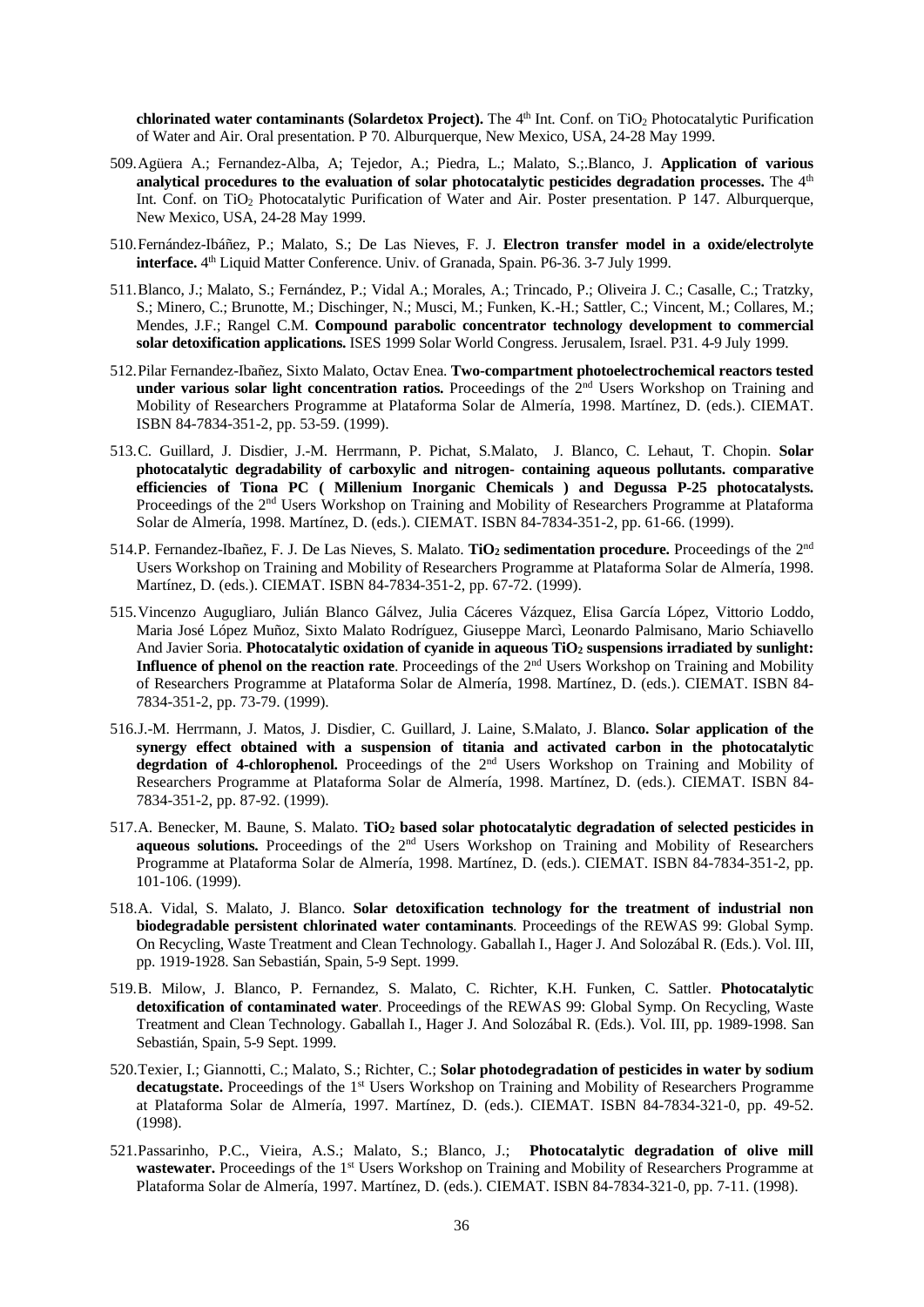- 522.Enea, O.; Malato, S.; Maldonado, M.I.; **Photoelectrochemical reactors for helioman modules.**  Proceedings of the 1<sup>st</sup> Users Workshop on Training and Mobility of Researchers Programme at Plataforma Solar de Almería, 1997. Martínez, D. (eds.). CIEMAT. ISBN 84-7834-321-0, pp. 13-17. (1998).
- 523.Fallmann H.; Krutzler, T.; Bauer, R.; Malato, S.; Blanco, J.; **Solar photo-fenton treatment of model and real wastewater.** Proceedings of the 1<sup>st</sup> Users Workshop on Training and Mobility of Researchers Programme at Plataforma Solar de Almería, 1997. Martínez, D. (eds.). CIEMAT. ISBN 84-7834-321-0, pp. 25-30. (1998).
- 524.Disdier, J.; Guillard, C.; Herrmann J.M.; Pichat, P.; Malato, S.; Blanco, J.; **TiO2-based solar photocatalytic detoxification of water containing organic pollutants. Extrapolation of laboratory experiments and efficiency of different industrial TiO<sub>2</sub> catalyst.** Proceedings of the 1<sup>st</sup> Users Workshop on Training and Mobility of Researchers Programme at Plataforma Solar de Almería, 1997. Martínez, D. (eds.). CIEMAT. ISBN 84-7834-321-0, pp. 41-47. (1998).
- 525.Agüera A.; Almansa, E.; Hernando, D.; Malato, S.; Fernández-Alba, A.; **GC-MS, LC-MS and toxicity studies of the degradation products generated by photocatalytic oxidation of pyrimethanil.** V Intern. Symp. on Anal. Methodology in the Environmental Field. La Coruña, Spain, 15-17 Abril 1998.
- 526.Blanco, J.; Malato, S.;. Maldonado, M.I.; Fallmann H.; Krutzler, T.; Bauer, R**.; Techno-economical**  assesment of solar detoxification systems with compound parabolic collectors. <sup>9th</sup> SolarPaces Symp. On Solar Thermal Concentrating Technologies. Font Romeu, France. 22-26 Junio 1998. Oral presentation.
- 527.Malato, S.; Blanco, J.; Richter, C.; Milow, B.; Maldonado, M.I.; **Photocatalytic decontamination of wastewater from the rinsing of pesticide containers.** 9<sup>th</sup> SolarPaces Symp. On Solar Thermal Concentrating Technologies. Font Romeu, France. 22-26 Junio 1998. Poster presentation.
- 528.Texier, I.; Giannotti, C.; Malato, S.; Richter, C.; Delaire, J.; **Solar photodegradation of pesticides in water by sodium decatugstate. . <sup>9th</sup> SolarPaces Symp. On Solar Thermal Concentrating Technologies. Font Romeu,** France. 22-26 Junio 1998. Poster presentation.
- 529.Enea, O.; Blanco, J.; Malato, S.; Maldonado, M.I.; **Photoelectrochemical experiments under various**  solar light concentration ratios. <sup>9th</sup> SolarPaces Symp. On Solar Thermal Concentrating Technologies. Font Romeu, France. 22-26 Junio 1998. Poster presentation.
- 530.Fallmann H.; Krutzler, T.; Bauer, R.; Malato, S.; Blanco, J.; **Detoxification of pesticide containing effluents by solar driven fenton process.** 12<sup>th</sup> Int. Conf. on Photochemical Conversion and Storage of Solar Energy. Berlin, Alemania. 9-14 Agosto 1998. Oral presentation.
- 531. Milow, B; Blanco, J.; Malato, S.; Richter, C.;. Solar technologies for water detoxification. 12<sup>th</sup> Int. Conf. on Photochemical Conversion and Storage of Solar Energy. Berlin, Alemania. 9-14 Agosto 1998. Poster presentation.
- 532.Richter, C.; Milow, B.; Malato, S.; Blanco, J.; Maldonado, M.I.; Fernandez, P. **Oxalate actinometry for solar photochemical reactions.** 12<sup>th</sup> Int. Conf. on Photochemical Conversion and Storage of Solar Energy. Berlin, Alemania. 9-14 Agosto 1998. Poster presentation.
- 533.Malato, S.; Blanco, J.; Richter, C.; Milow, B.; Maldonado, M.I; **Pre-industrial experience in solar photocatalytic mineralization of real wastewater. Application to pesticide containers recycling.** 2nd Int. Conf. on Advanced Wastewater Treatment, Recycling and Reuse. Conference Proceedings. Bonomo L. and Nurizzo, C. (eds.). Vol. I, pp. 165-172. Milano, 14-16 Sept. 1998.
- 534.Richter, C.; Malato, S.; Blanco, J.; Milow, B.; Maldonado, M.I; Ibañez, P**. Photochemical application of sunlight for fine chemical synthesis.**  $17<sup>th</sup> IUPAC Symp.$  On Photochemistry. Sitges (Barcelona Spain). Oral Prersentation IL-10. 19-24 Julio 1998.
- 535.Milow, B.; Blanco, J.; Malato, S.; Richter, C. **Solar Detoxification Technology to the Treatment of Industrial non-Biodegradable persistent Chlorinated Water Contaminants**. Proc. 1998 EU Contractors' Workshop on Heavy Metals Removal from Liquid Effluents, Waste Incineration and Generic Technologies for Recycling. EUR 18846, N.J. Roberts, H.S. Pexton and A. Adjemian (eds.). Vol. I, pp. 75-81. Rhodes, Greece. Sept. 1998.
- 536.Milow, B.; Blanco, J.; Malato, S.; Richter, C. **Solar treatment technologies of diluted wastewater detoxification and disinfection.** European Research Conf. on Natural Waters and Water Techn.: Catalytic Sci. and Techn. For Water. Aquafreda di Maratea (Potenza, Italy). Poster P-26. 3-8 Octubre 1998.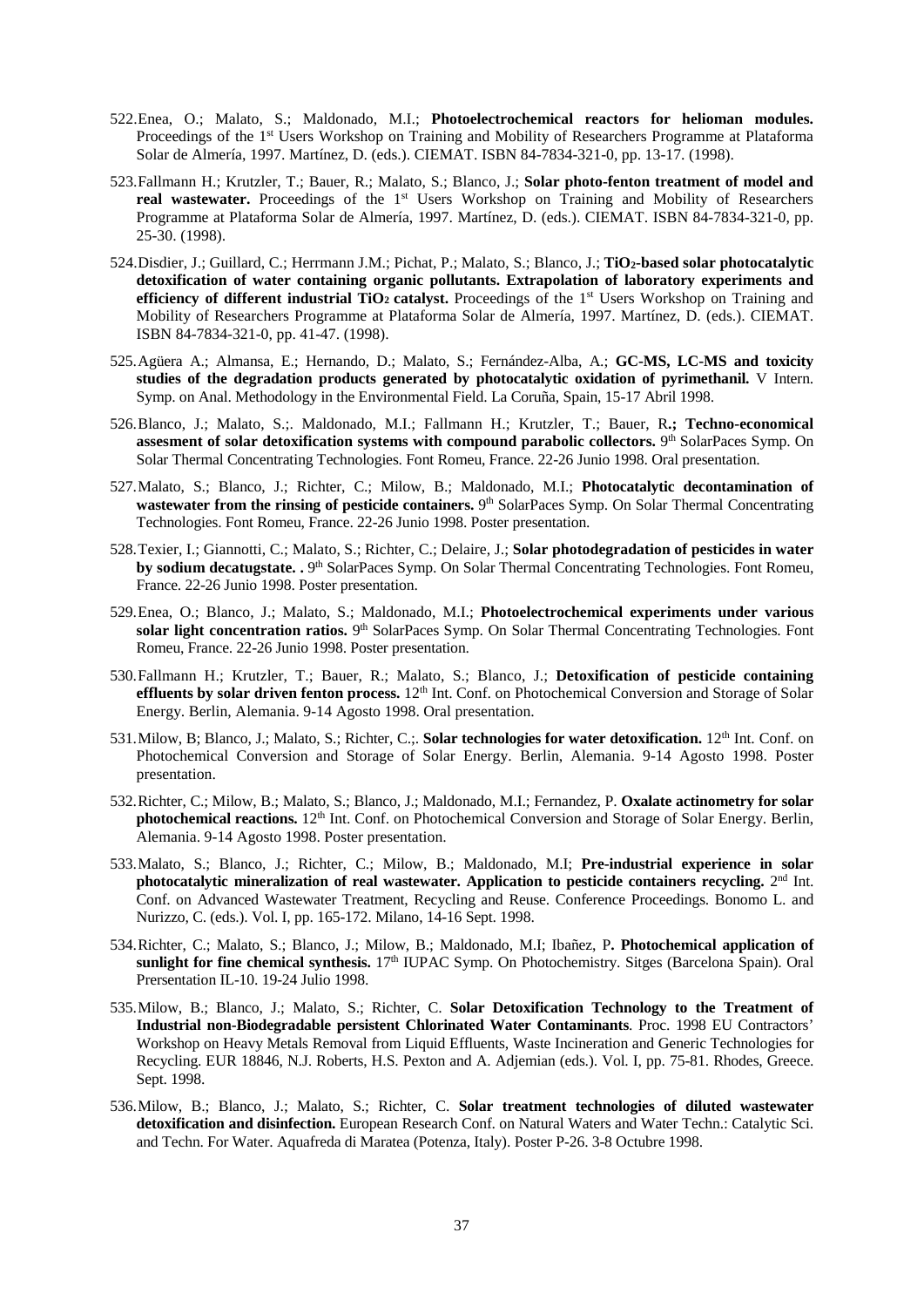- 537.Blanco, J.; Malato, S.; Milow, B.; Richter, C. **Solar detoxification: A feasible commercial application in the near future.** European Research Conf. on Natural Waters and Water Techn.: Catalytic Sci. and Techn. For Water. Aquafreda di Maratea (Potenza, Italy). Poster P-38. 3-8 Octubre 1998.
- 538.Enea, O.; Malato, S.; Moser, J.E.; **Photoelectrochemical reactors for solar detoxification of water.** 49th Annual Meeting Int. Soc. Electrochemistry. Kitakyshu, Japón. P-7-14-11. 13-18 Septiembre 1998.
- 539.Sánchez, B.; Blanco, J. Cardona, A.; Malato, S.; Vidal, A.; Romero, M. **Photocatalytic activities on air and water treatment at CIEMAT.** The 1998 European Workshop on Water and Air Treatment by Advanced Oxidation Technologies: Innovations and Commercial Applications. Coom. Nº 36. EPFL, Laussanne, Suiza. 11-14 Octobrer 1998.
- 540.Malato, S.; Gimenez, J.; Curco, D.; Blanco, J.; Borrell, L.; Marco, P. **Photocatalytic oxidation of organic pollutants by using solar energy.** 2nd Intern. Symp. on Environmental Appl. of Advanced Oxidation Tech. San Francisco, USA. Febrero 1996. Electric Power Research Institute, pp. 170-183. (1997)
- 541.Blanco, J.; Malato, S.; Richter, C. **Solar detoxification plant for a hazardous plastic bottle recycling plant in El Ejido: Feasability study.** Proceedings of 8<sup>th</sup> Int. Symp. on Solar Thermal Concentrating Technologies, Colonia, Alemania, Octubre 1996. Becker, M. and Böhmer, M. (eds.). ISBN 3-7880-7616-X. pp. 1451-470. C.F. Müller Verlag, Heidelberg, Alemania 1997.
- 542.Richter, C.; Malato, S.; Blanco, J. **Long term degradation rate comparison of a concentrating and a nonconcentrating photoreactor system for solar detoxification**. Proceedings of 8<sup>th</sup> Int. Symp. on Solar Thermal Concentrating Technologies, Colonia, Alemania, Octubre 1996. Becker, M. and Böhmer, M. (eds.). ISBN 3- 7880-7616-X. pp. 1521-1526. C.F. Müller Verlag, Heidelberg, Alemania 1997.
- 543.Giménez, J.; Curco, D.; Borrell, L.; Marco, P.; Malato, S.; Blanco, J. **Photocatalytic treatment of phenol in a**  solar plant. Proceedings of 8<sup>th</sup> Int. Symp. on Solar Thermal Concentrating Technologies, Colonia, Alemania, Octubre 1996. Becker, M. and Böhmer, M. (eds.). ISBN 3-7880-7616-X. pp. 1431-1450. C.F. Müller Verlag, Heidelberg, Alemania 1997.
- 544.Malato, S.; Blanco, J.; Agüera, A; Almansa, E., Fernández-Alba, A. **Photochemical oxidation of imidacloprid in water by photocatalysis with TiO2.GC-ITMS study of the by-products formed**. 6<sup>th</sup> Intern. Symp. On Chemistry and Fate of Modern Pesticides. Amsterdam, Holanda. 4-6 Junio 1997.
- 545.Malato, S.; Blanco, J.; Braun, B.; Richter, C. **Solar detoxification technology to the treatment of industrial non biodegradable persistent chlorinated water contaminants.** 1<sup>st</sup> Annual TRAWMAR (Targeted Research Action on Waste Minimisation And Recycling) Workshop. Birmingham, 14-16 Mayo. 1997.
- 546.Herrmann, J.M.; Disdier, J.; Pichat, P.; Malato, S.; Blanco, J. **Destruction de pesticides contenus dans l'eau par photocatalyse heterogene dans un photoreacteur-pilote solaire.** Societé Française de Chimie. Réunion du Groupe de Photochemie. Paris, Francia. 22 Mayo 1997.
- 547.Marques, P.A.S.S.; Rosa, M.; Mendes, F.; Collares-Pereira, M.; Blanco, J.; Malato, S. **Deacontaminaçao de efluentes por fotacatálise.** Energía Solar e Qualidade de Vida. De Oliveira, E.; Maldonado, E.; Guedes, M. (eds.). Actas de VIII Congreso Ibérico de Energía Solar. ISES pp. 641-648. Mayo 1997.
- 548.Blanco, J.; Malato, S.; Maldonado, M.I.; Richter, C. **Oportunidades para la comercialización de la tecnología de detoxificación solar.** Energía Solar e Qualidade de Vida. De Oliveira, E.; Maldonado, E.; Guedes, M. (eds.). Actas de VIII Congreso Ibérico de Energía Solar. ISES pp. 649-654. Mayo 1997.
- 549.Richter, C.; Giannoti, C.; Cermenati, L.; Albini. A.; Malato, S.; Blanco, J. **Solar photochemical sunthesis of fine chemicals with low concentrating collector systems.** XVIII<sup>th</sup> Int. Conf. on Photochemistry. 3P58. Varsovia, Polonia. 3-8 Agosto, 1997.
- 550.Agüera A.; Fernandez-Alba, A.; Almansa, E.; Malato, S.; Maldonado, I.; **Solar -TiO2 photocatalytic**  degradation of imidacloprid in water. GC-ITMS study of by-products produced. 8<sup>th</sup> Symposium on Handling of Environmental and Biological Samples in Chromatography and 26<sup>th</sup> Scientific Meeting of the Group of Chromatography and Related Techniques of the Spanish Royal Society of Chemistry. PP-58. Almerimar. Almerimar-El Ejido, Almería. 26-29 Octubre 1997.
- 551.Giménez, J.; Curco, D.; Fava, X.; Malato, S.; Blanco, J.; **Solar detoxification by photocatalysis: trying the scale-up.** Intern. Symp. On Solar Chemistry. Poster 35. PSA-Villingen, Suiza. 6-8 Octubre 1997.
- 552.Blanco, J.; Malato, S.; Maldonado, M.I.; Richter, C.; **Solar detoxification: a feasible commercial application in the new future.** Intern. Symp. On Solar Chemistry. Poster 17. PSA-Villingen, Suiza. 6-8 Octubre 1997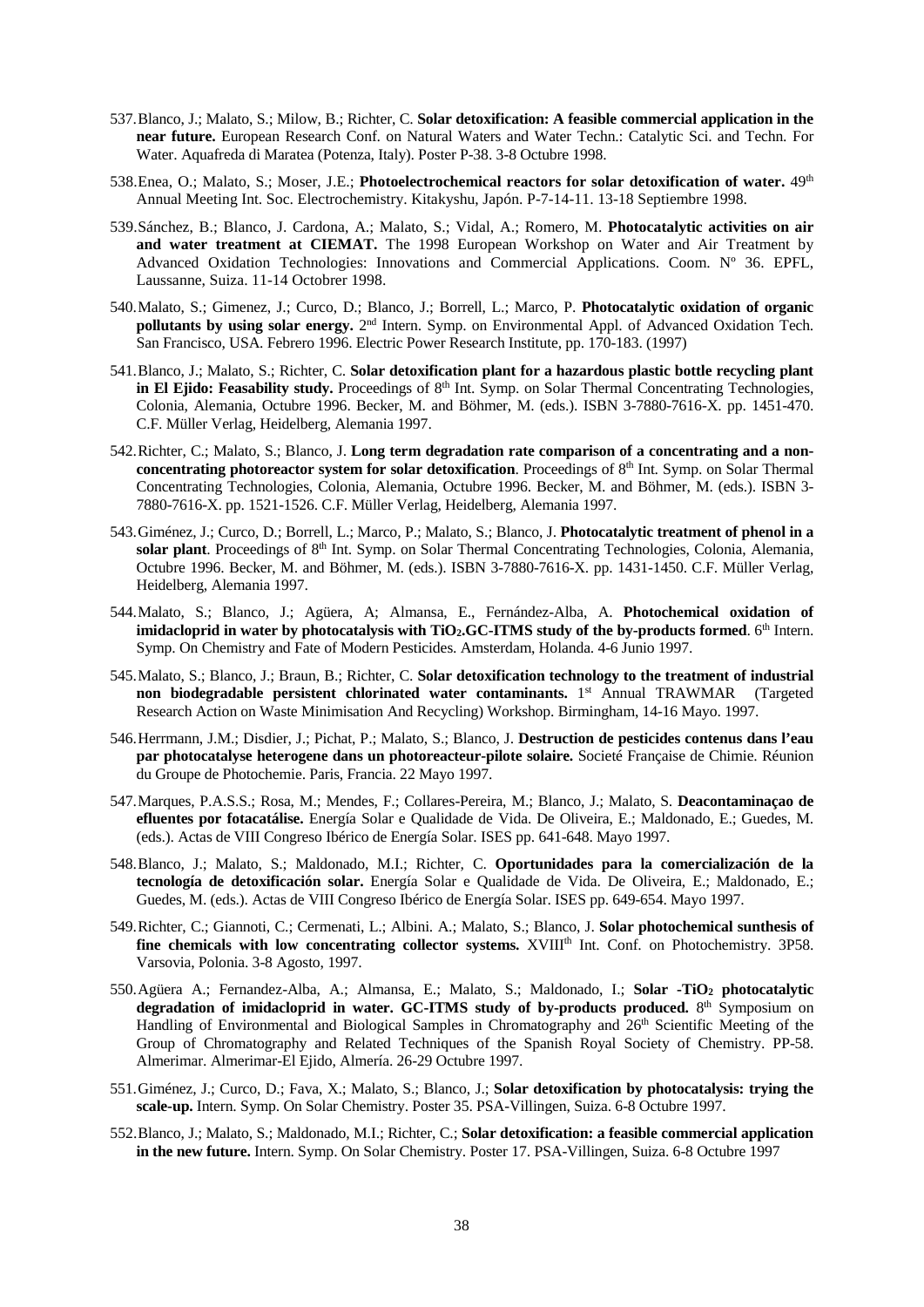- 553.Blanco, J.; Malato, S.; Richter, C. **Aplicaciones químicas de la radiación solar. tecnologías mediambientales para problemas mediambientales**. III Congreso Nacional de la Energía. pp. 177-182. Universidad de La Serena, Chile. Abril 1996.
- 554.Malato, S.; Gimenez, J.; Richter, C.; Curco, D.; Blanco**,** J. **Low concentrating CPC collectors for photocatalytic water detoxification. Comparison with a medium concentrating solar collector.** 1st Int. Conf. on Oxidation Tech. for Water and Wastewater Treatment. Vogelpohl, A. (ed.), ISBN 3-931986-10-1. Papierflieger Verlag, Clausthal-Zellerfeld, Alemania. 1996.
- 555.Blanco, J.; Malato, S.; Richter, C. **Solar photocatalytic technology to the treatment of water contaminants from agriculture activity in the Mediterranean area**. Proc. of Mediterranean Conf. on Renew. En. Sources for Wat. Prod. Santorini, pp. 147-152. ISBN-960-90557-0-2. Greece. Junio 1996.
- 556.Gimenez, J.; Curco, D.; Borrell, L.; Marco, P.; Malato, S.; Blanco, J. **Radiation influence on reactor modelling in photocatalysis**. 7<sup>th</sup> Mediterranean Congress of Chemical Engineering. P-4-31, pp. 160. Barcelona, Octubre 1996.
- 557.J. Blanco, A. Bahamonde, P. Ávila, B. Sánchez, M. Romero, A.I. Cardona, B. Fabrellas. "**Utilization of monoliths for photocatalytic destruction of organic pollutants in gaseous emissions**", European Workshop of Environmental Technologies, 1996. Copenhagen, Denmark. Invited oral communication.
- 558.Blanco, J; Malato, S. **Solar photocatalytic mineralization of real hazardous waste water at pre-industrials level**. Solar Engineering 1994, Klett, D.E.; Hogan, R.E. and Tanaka, T. (eds.). ASME. ISBN 0-7918-1192-1, pp. 103-109, USA, 1994.
- 559.Malato, S.; Blanco, J.; Curco, D.; Gimenez, J. **Photocatalysis and radiation absorption in a solar plant .** Inter. Conf. on Comparative Assessments of Solar Power Technologies, Roy, A. and Grasse W. (eds.), pp. 231- 246, Israel, Febrero 1994.
- 560.Blanco, J.; Malato, S. **Photocatalytic treatment of hazardous waste water; cost comparison between solar and electrical technologies.** Inter. Conf. on Comparative Assessments of Solar Power Technologies, Roy, A. and Grasse W. (eds.), pp. 217-230, Israel, Feb. 1994.
- 561.B. Sánchez, M. Romero, A. Vidal y B. Fabrellas. "**Destruction of toluene and xylene using concentrated solar photons**", International Solar Energy Conference, March 1994. San Francisco, USA. Oral communication.
- 562.Malato, S.; Blanco, J. **Parámetros de funcionamiento de una planta de tratamiento de aguas residuales mediante fotocatálisis solar**. Proceedings of the Interamerican Conf. On Environmental Issues, pp. 163-179. 1ª Conf. Interamericana sobre el Medio Ambiente. San Salvador, El Salvador. Abril 1994.
- 563.Pohlmann, B; Malato, S.; Blanco, J.; Richter, C. **Determination of radiation absorption in a solar photoreactor**. 10<sup>th</sup> Intern. Conf. on Photochemical Conversion and Storage of Solar Energy. Interlaken, Suiza. Julio 1994.
- 564.Blanco, J.; Malato, S.; Bahnemann, D.; Bockelman, D.; Weichgrebe, D.; Carmona, F.; Martinez, F. **Effective industrial wastewater treatment by solar photocatalysis; applications to fine chemicals spanish company**. 7th Intern. Symp. on Solar Thermal Concentrating Technol. Popel, O., Fris, S. and Shchedrova, E. (eds.), Institute for High Temperature of Russian Academy of Science (IVTAN). ISBN 5-201-09540-2, pp. 468-481. Moscú, Rusia. Sep 1994.
- 565.Malato, S.; Blanco, J. **Influence of TiO2 and UV radiation over pentachlorophenol degradation with solar radiation**. 7<sup>th</sup> Int. Symp. on Solar Thermal Concentrating Technologies. Popel, O., Fris, S. and Shchedrova, E. (eds.), Institute for High Temperature of Russian Academy of Science (IVTAN). ISBN 5-201-09540-2, pp. 540-550. Moscú, Rusia. Septiembre 1994.
- 566.Vidal, A.; Malato, S.; Blanco, J.; Sanchez, B.; Romero, M. **TiO2 photocatalytic degradation of metham**sodium at lab. and large scale test. 1<sup>st</sup> Int. Conf. on Advanced Oxidation Techniques for Water and Air Remediation. London, Ontario, Canada, Junio 1994.
- 567.Blanco, J.; Malato, S. **Effective industrial wastewater treatment by means of solar light**. Workshop on Renewable Source of Energy, Economic Commission for Europe of United Nations. Mojacar, Almeria. Mayo 1994.
- 568.Blanco, J.; Malato, S. **Influence of solar irradiation over pentachlorophenol solar photocatalytic decomposition.** Photocatalytic Purification and Treatment of Water and Air. Ollis, D.F. and Al.Ekabi, H. (eds.) Elsevier Sci. Publish. B.V. ISBN 0-444-89855-7, pp. 639-644. Netherlands, 1993.